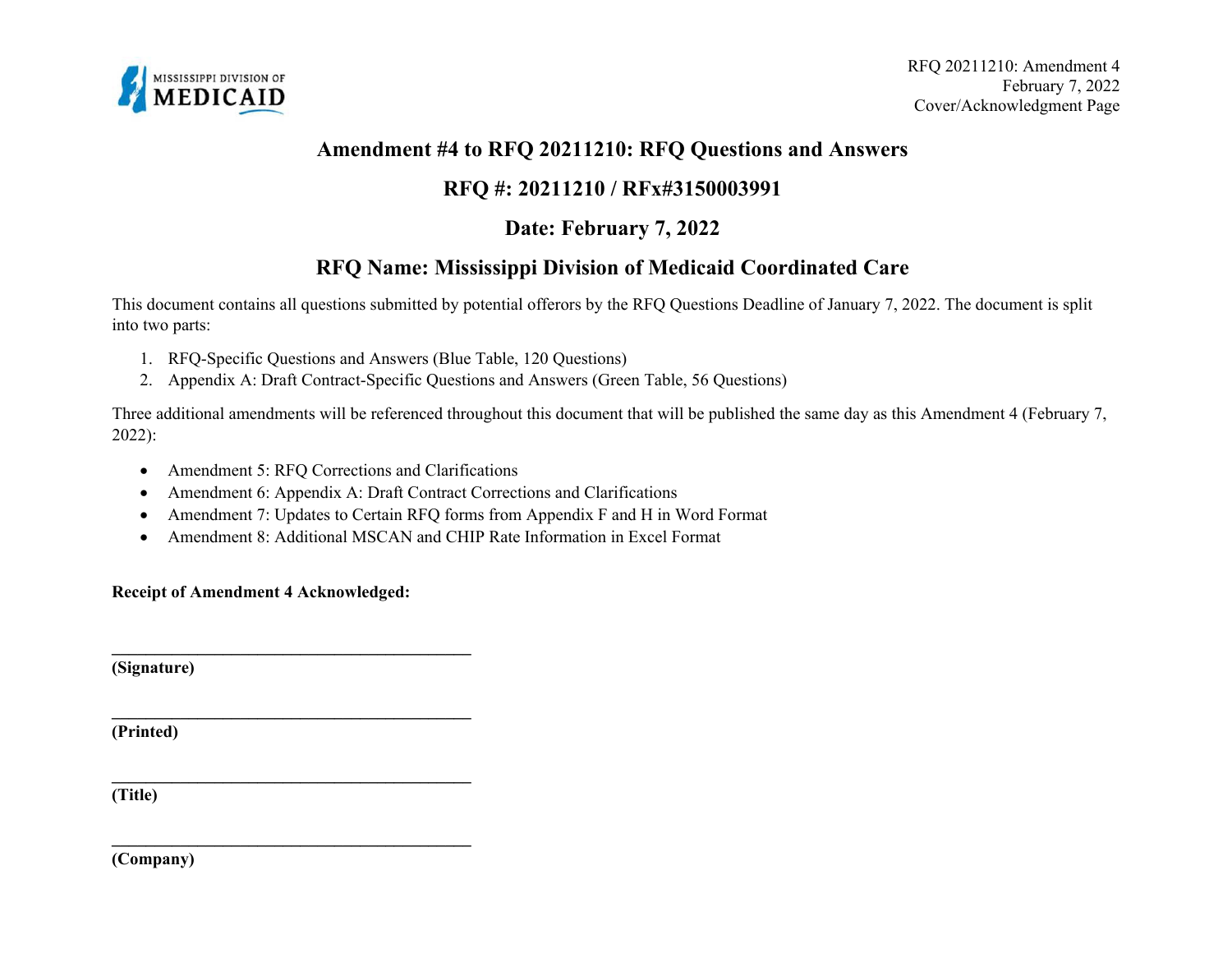| Question# | Section # | Page # | <b>RFQ Question</b>                                                                                                                                                                                                                                                                                                                                                                                                                                                                                                                   | <b>DOM Response</b>                                                                                                                                                                                                        |
|-----------|-----------|--------|---------------------------------------------------------------------------------------------------------------------------------------------------------------------------------------------------------------------------------------------------------------------------------------------------------------------------------------------------------------------------------------------------------------------------------------------------------------------------------------------------------------------------------------|----------------------------------------------------------------------------------------------------------------------------------------------------------------------------------------------------------------------------|
| 1.        | 1.2       | 6      | Can DOM provide an estimated Implementation<br>Period start date in order to enable Offerors to<br>submit the most accurate work plans with their RFQ<br>responses?                                                                                                                                                                                                                                                                                                                                                                   | The requirement to provide Work Plans and Schedules has<br>been removed from the RFQ. (Corrected in Amendment 5.)                                                                                                          |
| 2.        | 1.2       | 6      | Section 1.2 of the RFQ identifies that "information<br>about the Contract operationalization date will be<br>provided to winning Contractors." As the RFQ<br>requires the submission of a detailed "Work Plan<br>and Schedule" for numerous questions, inclusive of<br>start and end dates, will the Division provide more<br>detail on the assumed readiness period start and end<br>dates, and the contract operationalization dates? If<br>not, what date assumptions should Contractors use<br>when preparing these deliverables? | The requirement to provide Work Plans and Schedules has<br>been removed from the RFQ. (Corrected in Amendment 5.)                                                                                                          |
| 3.        | 1.2.3     | $8\,$  | Please clarify the maximum file size for each<br>submission to the designated SharePoint site.                                                                                                                                                                                                                                                                                                                                                                                                                                        | There is no minimum file size                                                                                                                                                                                              |
| 4.        | 1.2.3     | 8      | Will Electronic Signatures be accepted by the state?                                                                                                                                                                                                                                                                                                                                                                                                                                                                                  | Yes.                                                                                                                                                                                                                       |
| 5.        | 1.2.3.2   | $8\,$  | Will font size smaller than 12 be accepted for<br>headers/footers, captions, graphics, figures, tables,<br>and footnotes?                                                                                                                                                                                                                                                                                                                                                                                                             | Tables, graphics, charts, figures, footnotes, callouts, and<br>headers/footers may contain font smaller than 12-point. The<br>font may not be smaller than 9-point font. The font must be in<br>black Times New Roman.     |
| 6.        | 1.2.3.2   | $8\,$  | Will DOM please confirm that tables, graphics, and<br>charts can contain a legible font size smaller than 12<br>pt?                                                                                                                                                                                                                                                                                                                                                                                                                   | Tables, graphics, charts, figures, footnotes, callouts, and<br>headers/footers may contain font smaller than 12-point. The<br>font may not be smaller than 9-point font. The font must be in<br>black Times New Roman.     |
| 7.        | 1.2.3.2   | $8\,$  | Will DOM please confirm that reiteration of the<br>question will not count toward page limits?                                                                                                                                                                                                                                                                                                                                                                                                                                        | Reiteration of the question will count towards page limits.                                                                                                                                                                |
| 8.        | 1.2.3.2   | 8      | Will DOM permit other than black font in the<br>Marked/not blind responses?                                                                                                                                                                                                                                                                                                                                                                                                                                                           | The Offeror must use black, Times New Roman 12 pt. font for<br>responses, and black, Times New Roman font no smaller than<br>9 pt. for any tables, graphics, charts, figures, footnotes,<br>callouts, and headers/footers. |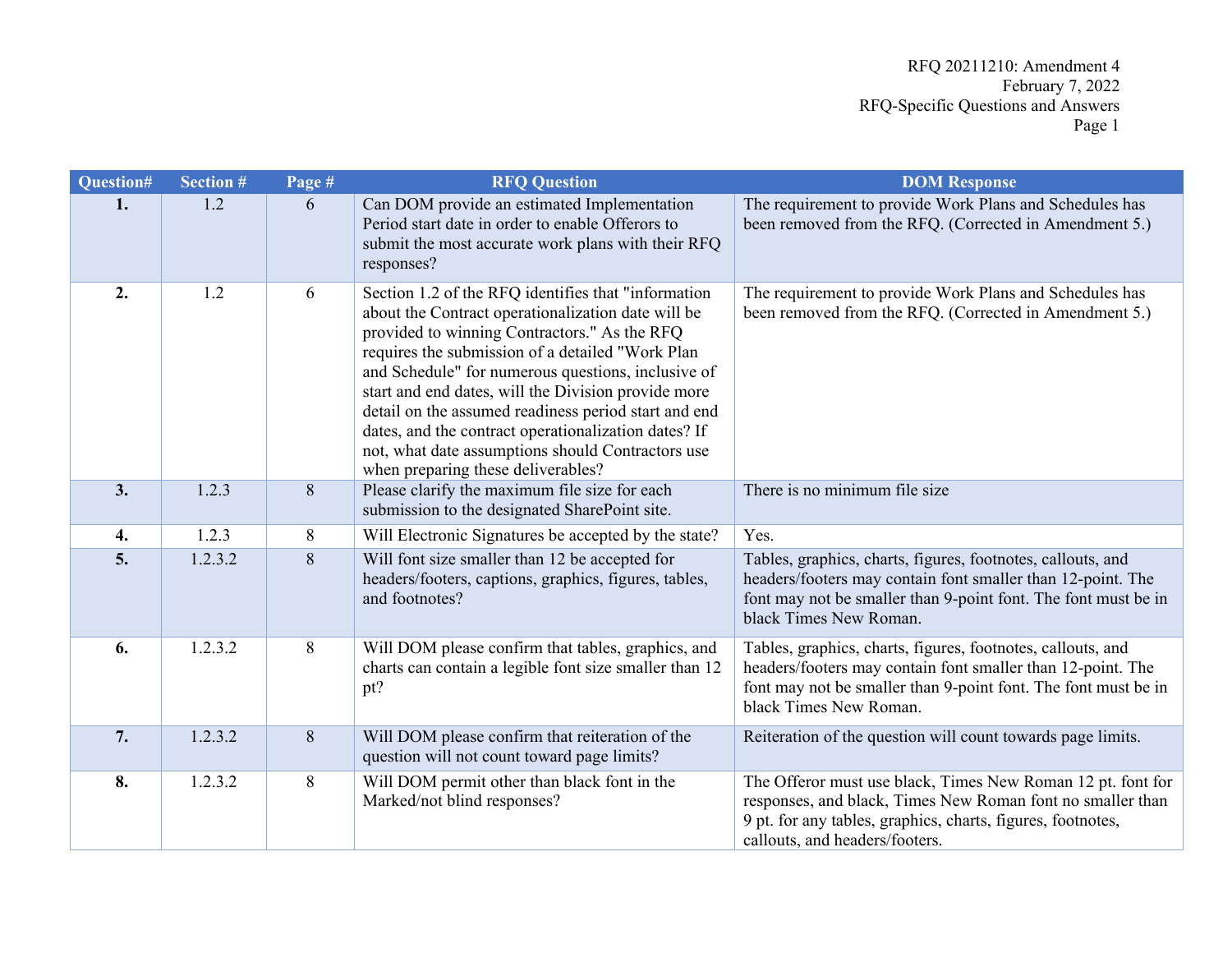| Question# | <b>Section #</b> | Page # | <b>RFQ Question</b>                                                                                                                                                                                                                                                                                                                                                                                                                                                                                                                                                                                                         | <b>DOM Response</b>                                                                                                                                                                                                                                                                                                                 |
|-----------|------------------|--------|-----------------------------------------------------------------------------------------------------------------------------------------------------------------------------------------------------------------------------------------------------------------------------------------------------------------------------------------------------------------------------------------------------------------------------------------------------------------------------------------------------------------------------------------------------------------------------------------------------------------------------|-------------------------------------------------------------------------------------------------------------------------------------------------------------------------------------------------------------------------------------------------------------------------------------------------------------------------------------|
| 9.        | 1.2.3.2          | 8      | Will DOM allow for company colors and images in<br>the Marked/not blinded responses?                                                                                                                                                                                                                                                                                                                                                                                                                                                                                                                                        | The Offeror must use black, Times New Roman 12 pt. font for<br>responses, and black, Times New Roman font no smaller than<br>9 pt. for any tables, graphics, charts, figures, footnotes,<br>callouts, and headers/footers.<br>The Offeror may otherwise use company images and company<br>colors in the Marked/not blind responses. |
| 10.       | 1.2.3.2          | 8      | Do other elements such as tables, callouts, and<br>graphics have to comply with the Times New<br>Roman 12 pt. requirement?                                                                                                                                                                                                                                                                                                                                                                                                                                                                                                  | Tables, graphics, charts, figures, footnotes, callouts, and<br>headers/footers may contain font smaller than 12-point. The<br>font may not be smaller than 9-point font. The font must be in<br>black Times New Roman.                                                                                                              |
| 11.       | 1.2.3.2          | 8      | Would the State prefer offerors paginate sections<br>based on page limits to ensure responses are<br>compliant? Using this model section 4.2.2.1 would<br>be paginated 1-55, section 4.2.2.2 would start over at<br>page 1 and continue through to page 45.                                                                                                                                                                                                                                                                                                                                                                 | No.                                                                                                                                                                                                                                                                                                                                 |
| 12.       | 1.2.3.2          | 8      | Section 1.2.3: Qualification Submission<br>Requirements, Figure 1.2: Format of Qualification--<br>Font & Margins states we are required to use black<br>Times New Roman font size 12.<br>Can the State please confirm the following:<br>1) Offerors may use font colors other than black to<br>distinguish headings, emphasized text, and other<br>specialized text within the narrative, so long as they<br>are not colors that would disclose the bidding entity<br>in the unmarked portion.<br>2) Offerors may use an easily readable, smaller font<br>for exhibits, graphics, tables, callouts, and<br>headers/footers. | 1) No. Only black Times New Roman text should be used.<br>2) Tables, graphics, charts, figures, footnotes, callouts, and<br>headers/footers may contain font smaller than 12-point. The<br>font may not be smaller than 9-point font. The font must be in<br>black Times New Roman.                                                 |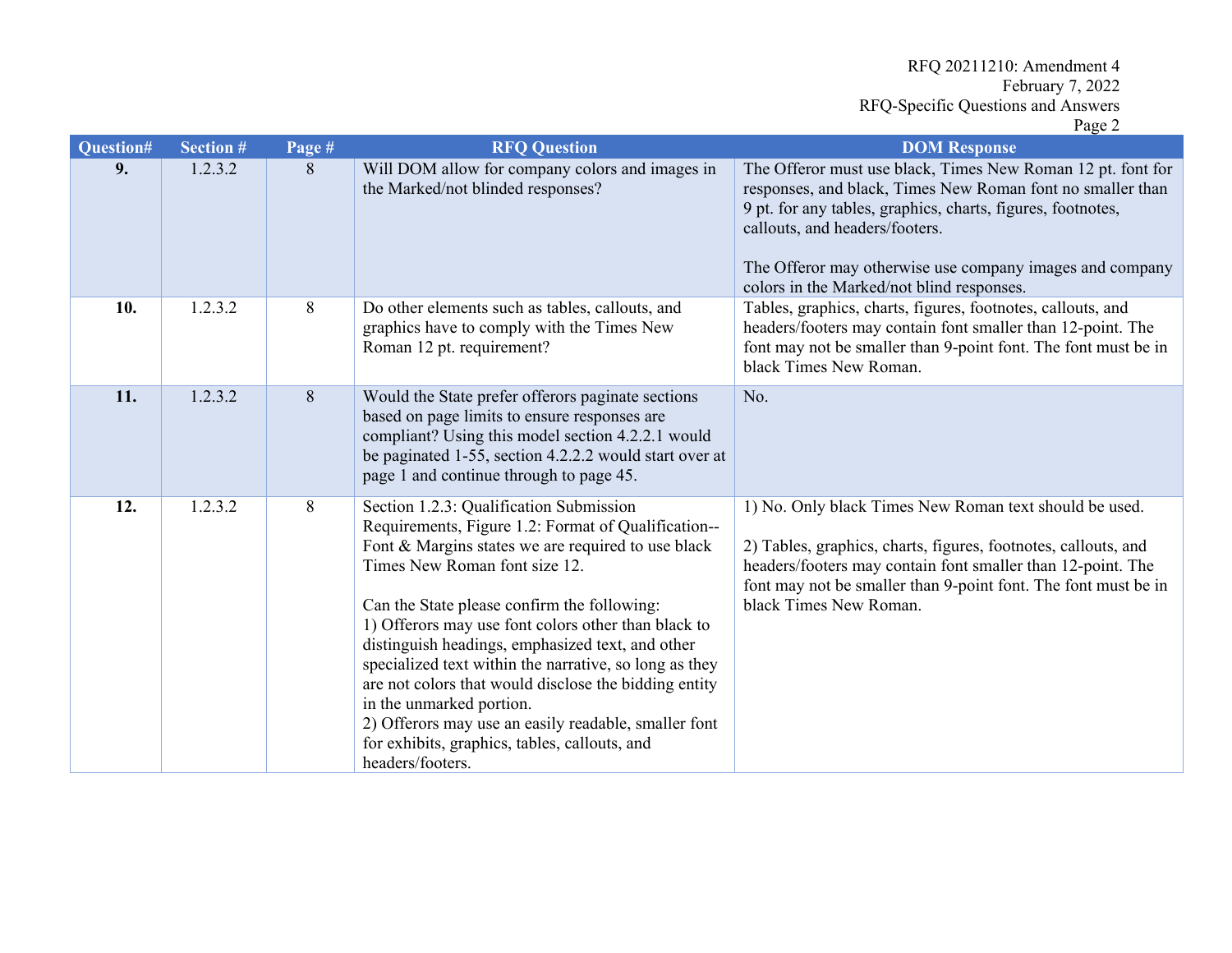| Question# | Section # | Page # | <b>RFQ Question</b>                                                                                                                                                                                                                                                                                                                                                                                                                                                                                                | <b>DOM Response</b>                                                                                                                                                                                                                                                                                                                                                               |
|-----------|-----------|--------|--------------------------------------------------------------------------------------------------------------------------------------------------------------------------------------------------------------------------------------------------------------------------------------------------------------------------------------------------------------------------------------------------------------------------------------------------------------------------------------------------------------------|-----------------------------------------------------------------------------------------------------------------------------------------------------------------------------------------------------------------------------------------------------------------------------------------------------------------------------------------------------------------------------------|
| 13.       | 1.2.3.2   | 8      | Section 1.2.3: Qualification Submission<br>Requirements, Figure 1.2: Format of Qualification--<br>Font & Margins states that appendices, as well as<br>samples and templates required of the qualification,<br>must comply with font restrictions, which is black<br>Times New Roman font size 12.<br>Some requested items, such as sample reports, may<br>output in a different font/font size than what is<br>required by the State and cannot be changed. Will<br>these documents be acceptable for submission? | No. The Offeror should reformat the document to conform<br>with RFQ requirements.                                                                                                                                                                                                                                                                                                 |
| 14.       | 1.2.3.2   | 9      | Can the State confirm offerors should include their<br>name within the PDF file and cover page for the<br>Technical Qualification?                                                                                                                                                                                                                                                                                                                                                                                 | Yes, the Offeror should include its name in the PDF file and<br>cover page for the Technical Qualification. These elements<br>will not be accessible by the Evaluation Committee and for the<br>sake of the Office of Procurement's ability to properly<br>organize files and keep records. The Offeror's name should not<br>appear anywhere else in the Technical Qualification. |
| 15.       | 1.2.3.2   | $8\,$  | Will DOM please confirm that Cover Pages may<br>contain graphics, use a font other than black Times<br>New Roman, and a larger font size than 12 pt?                                                                                                                                                                                                                                                                                                                                                               | Cover pages may be formatted however the Offeror desires.<br>The Evaluation Committee will not have access to Cover<br>Pages.                                                                                                                                                                                                                                                     |
| 16.       | 1.2.3.2   | 10     | Can the State clarify if the redacted copy should be<br>submitted to the designated SharePoint site? If not<br>submitted to the SharePoint site, how is the redacted<br>copy to be submitted?                                                                                                                                                                                                                                                                                                                      | An Offeror's redacted copy should be submitted into the<br>designated subfolder in the Offeror's SharePoint submission<br>folder.                                                                                                                                                                                                                                                 |
| 17.       | 1.2.3.2   | 10     | If the Redacted copy is to be emailed, can the State<br>please clarify if an Adobe cloud link will be<br>accepted and if not is the offeror allowed to break<br>the response into parts for proper submission?                                                                                                                                                                                                                                                                                                     | The Reacted copy should not be emailed. An Offeror's<br>redacted copy should be submitted into the designated<br>subfolder in the Offeror's SharePoint submission folder.                                                                                                                                                                                                         |
| 18.       | 1.2.3.3.2 | 11     | Regarding Section 1.2.3.3.2 Definition of<br>Identifying information, can the Division please<br>clarify if Offeror-specific branded or named<br>programs or systems that the Division may be aware                                                                                                                                                                                                                                                                                                                | Offeror-specific branded or named programs or systems of any<br>kind would be identifying information, no matter the Offeror's<br>perception of the Division's previous exposure and/or<br>knowledge of them.                                                                                                                                                                     |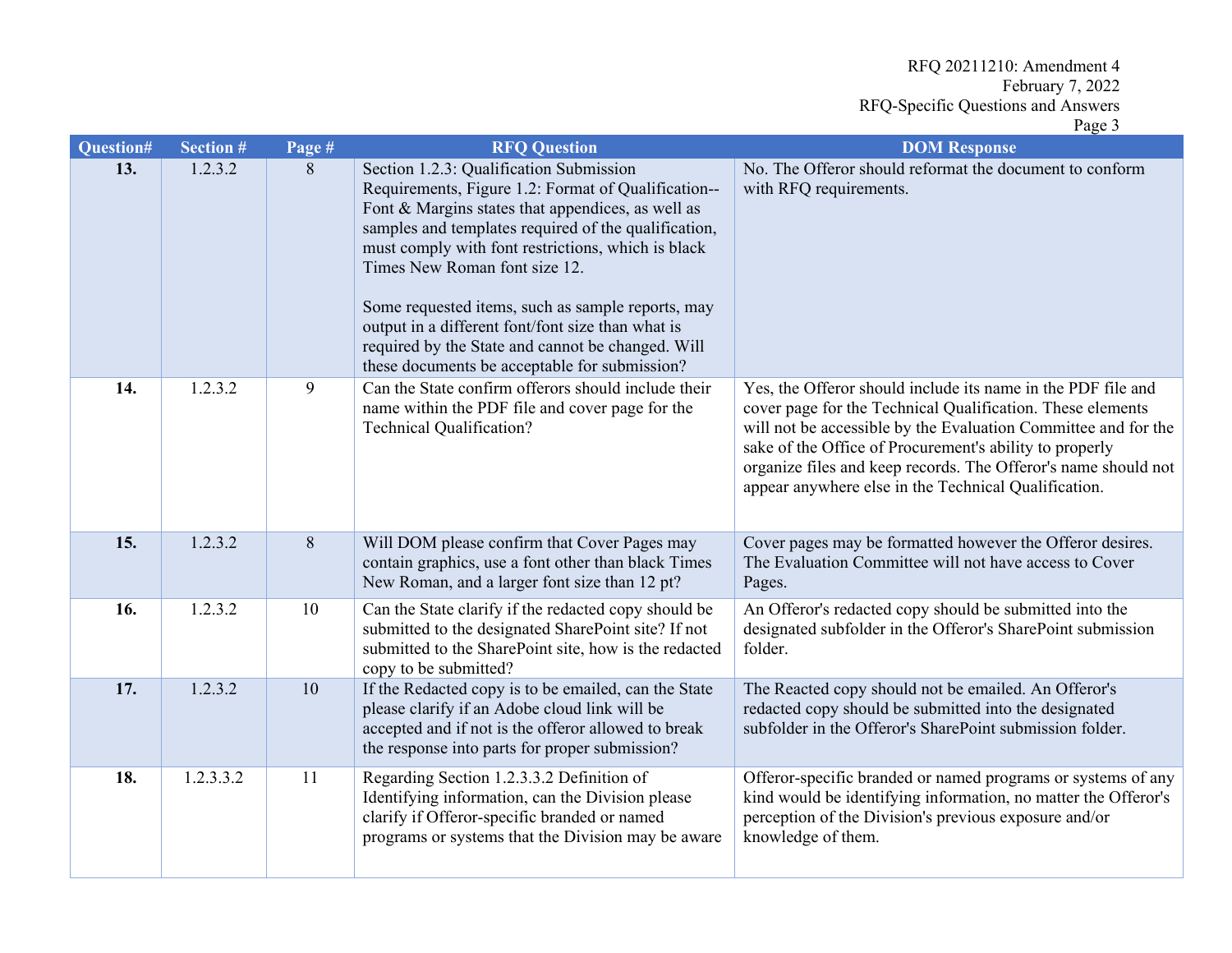| <b>Question#</b> | <b>Section #</b> | Page # | <b>RFQ Question</b>                                                                                                                                                                                                                                                                                                                                                                                                                                                                                                                                                                                                                                      | <b>DOM Response</b>                                                                                                                                                                                                                                                                                                                                                                                                                                                                                                                                                                                                     |
|------------------|------------------|--------|----------------------------------------------------------------------------------------------------------------------------------------------------------------------------------------------------------------------------------------------------------------------------------------------------------------------------------------------------------------------------------------------------------------------------------------------------------------------------------------------------------------------------------------------------------------------------------------------------------------------------------------------------------|-------------------------------------------------------------------------------------------------------------------------------------------------------------------------------------------------------------------------------------------------------------------------------------------------------------------------------------------------------------------------------------------------------------------------------------------------------------------------------------------------------------------------------------------------------------------------------------------------------------------------|
|                  |                  |        | of based on prior interaction or communication<br>would be considered identifying information?                                                                                                                                                                                                                                                                                                                                                                                                                                                                                                                                                           |                                                                                                                                                                                                                                                                                                                                                                                                                                                                                                                                                                                                                         |
| 19.              | 1.2.3.3.2        | 11     | Regarding Section 1.2.3.3.2 Definition of<br>Identifying information, can the Division please<br>confirm that Offerors may include awards or<br>accomplishments within the unmarked components<br>of their qualifications, even if the award is unique to<br>the organization as long as the award or<br>accomplishment is not discussed as being unique.                                                                                                                                                                                                                                                                                                | Offerors may not include reference to any awards in their<br>unmarked/Technical responses.                                                                                                                                                                                                                                                                                                                                                                                                                                                                                                                              |
| 20.              | 1.2.3.3.2        | 11     | Regarding Section 1.2.3.3.2 Definition of<br>Identifying information, in an effort to "describe our<br>direct experience" requested throughout multiple<br>components of the technical unmarked component,<br>please confirm that Offerors may reference<br>experience, including Offeror's parent company and<br>affiliate companies' experience, outcomes,<br>successes, and other relevant information to support<br>solutions for Mississippi, as long as a specific State<br>or Contract is not included in such justification.                                                                                                                     | The Offeror may respond in general terms to describe<br>experience in service delivery and payment outside of the<br>State of Mississippi. The Offeror must not indicate the<br>geographical locations of the experience, including but not<br>limited to naming the specific State or Contract with which the<br>experience is related. The Offeror may include to the size of<br>the market served.<br>The Offeror may include the experience of parent and affiliate<br>companies, but the Offeror must not use the names of those<br>companies, as that would violate the rules against Identifying<br>Information. |
| 21.              | 1.2.3.3.2        | 11     | 1.2.3.3.2 states, "if the entity is unique in its<br>function, i.e., the entity is the only or one of the only<br>companies known to perform the function the<br>Offeror is describing, the Offeror may not mention<br>that fact." If the Offeror or a related entity has a<br>characteristic that shows their experience and<br>capacity to provide the service in order to address<br>the experience requirement are they permitted to<br>mention that fact? For example, having the largest<br>foster care membership, holding a sole source foster<br>care contract in another state, or years of experience<br>building Medicaid provider networks. | The Offeror may respond in general terms to describe<br>experience in service delivery and payment outside of the<br>State of Mississippi. The Offeror must not indicate the<br>geographical locations of the experience, including but not<br>limited to naming the specific State or Contract with which the<br>experience is related. The Offeror may include to the size of<br>the market served.<br>The Offeror may include the experience of parent and affiliate<br>companies, but the Offeror must not use the names of those<br>companies, as that would violate the rules against Identifying<br>Information. |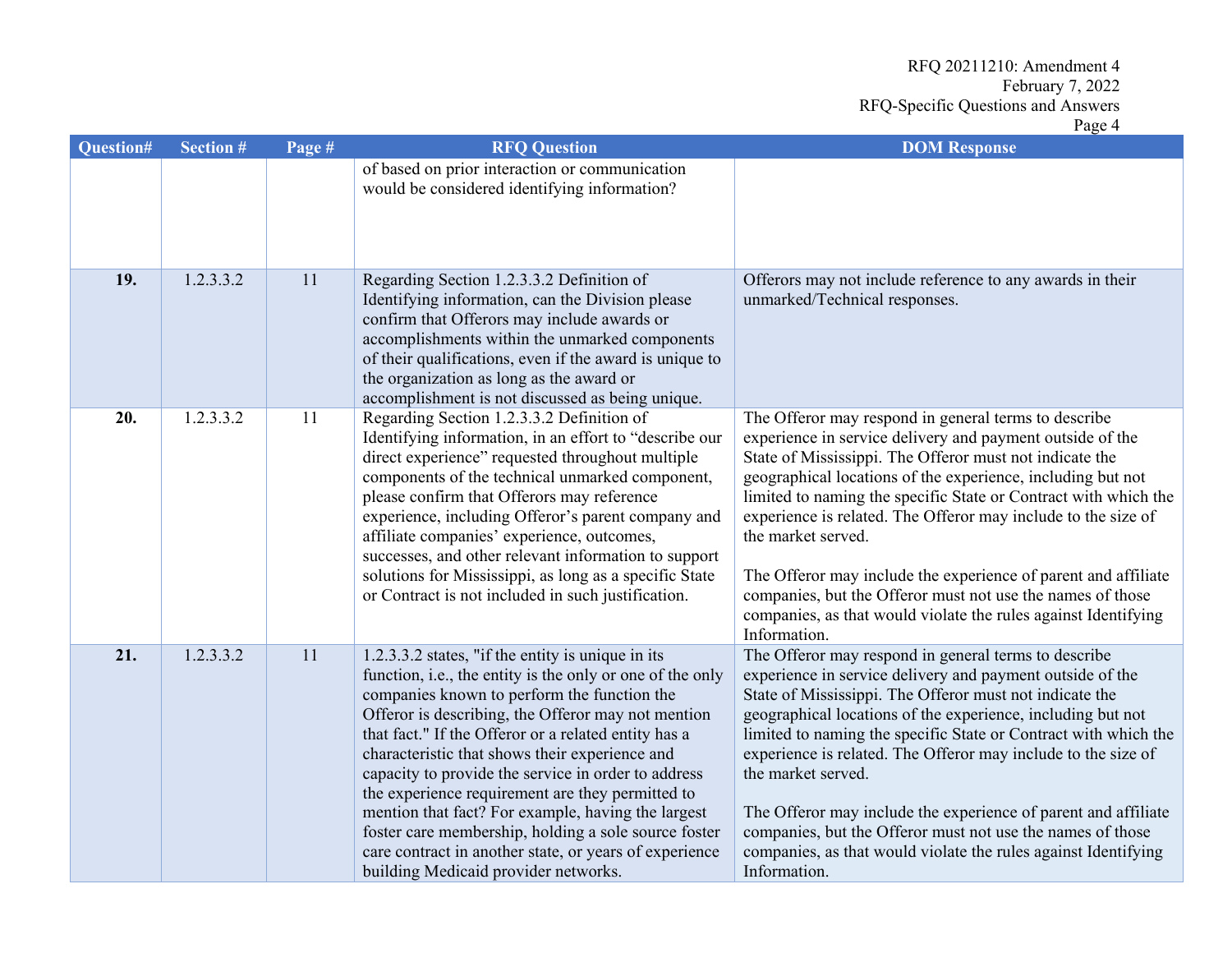| Question# | <b>Section #</b> | Page # | <b>RFQ Question</b>                                                                                                                                                                                                                                                                                                                                                                                                                                                                                                                                                                                                                                                                                                                                                                                                                                                                                                                                    | <b>DOM Response</b>                                                                                                                                                                                                                                                                                                                                                                                |
|-----------|------------------|--------|--------------------------------------------------------------------------------------------------------------------------------------------------------------------------------------------------------------------------------------------------------------------------------------------------------------------------------------------------------------------------------------------------------------------------------------------------------------------------------------------------------------------------------------------------------------------------------------------------------------------------------------------------------------------------------------------------------------------------------------------------------------------------------------------------------------------------------------------------------------------------------------------------------------------------------------------------------|----------------------------------------------------------------------------------------------------------------------------------------------------------------------------------------------------------------------------------------------------------------------------------------------------------------------------------------------------------------------------------------------------|
| 22.       | 1.2.3.3.2        | 11     | 1.2.3.3.2 states, "if the entity is unique in its<br>function, i.e., the entity is the only or one of the only<br>companies known to perform the function the<br>Offeror is describing, the Offeror may not mention<br>that fact." Please provide additional clarification on<br>"known to perform the function".                                                                                                                                                                                                                                                                                                                                                                                                                                                                                                                                                                                                                                      | If the Offeror performs a function that only the Offeror<br>performs, or only a few organizations in the Offeror's industry<br>performs, the Offeror may state that it performs the function,<br>but the Offeror may not state that the Offeror is the only or<br>one of the few organizations that performs this function. This<br>also applies to any organizations associated with the Offeror. |
| 23.       | 1.2.3.3.2        | 11     | Please confirm that incumbents cannot name staff<br>members or cite known in-state programs, local<br>experience, or local partners.                                                                                                                                                                                                                                                                                                                                                                                                                                                                                                                                                                                                                                                                                                                                                                                                                   | An Offeror, incumbent or otherwise, cannot name staff<br>members, cite known in-state programs associated with that<br>Offeror, identify local experience, or identify local partners<br>and/or partnerships by name.<br>An Offeror should name potential partnerships in 4.2.3.9,<br>Potential Partnerships.                                                                                      |
| 24.       | 1.2.3.3.2        | 11     | Section 1.2.3.3.2 states, "the Division of Medicaid<br>defines "any other information" as information<br>including but not limited to names of parent or<br>umbrella companies with which the Offeror is<br>currently associated or has been associated with in<br>prior State Medicaid contracts, the names of<br>subsidiaries of the Offeror, the Offeror's company<br>and parent company initials, initials of any of the<br>Offeror's subsidiaries, listing(s) of current and past<br>State Medicaid contracts including dates of service,<br>current or past provider lists in the State of<br>Mississippi." We are concerned that the disclosure<br>of the nature of the organization, such as by<br>referencing that you are a public-private partnership,<br>provider-sponsored, or joint venture, could disclose<br>the identity of the offeror. Please confirm that this<br>information would also be considered identifying<br>information. | The Offeror should not state whether it is a private<br>corporation, publicly-traded corporation, public-private<br>partnership, or make reference to the nature of its corporate<br>structure in the Technical/unmarked proposal.                                                                                                                                                                 |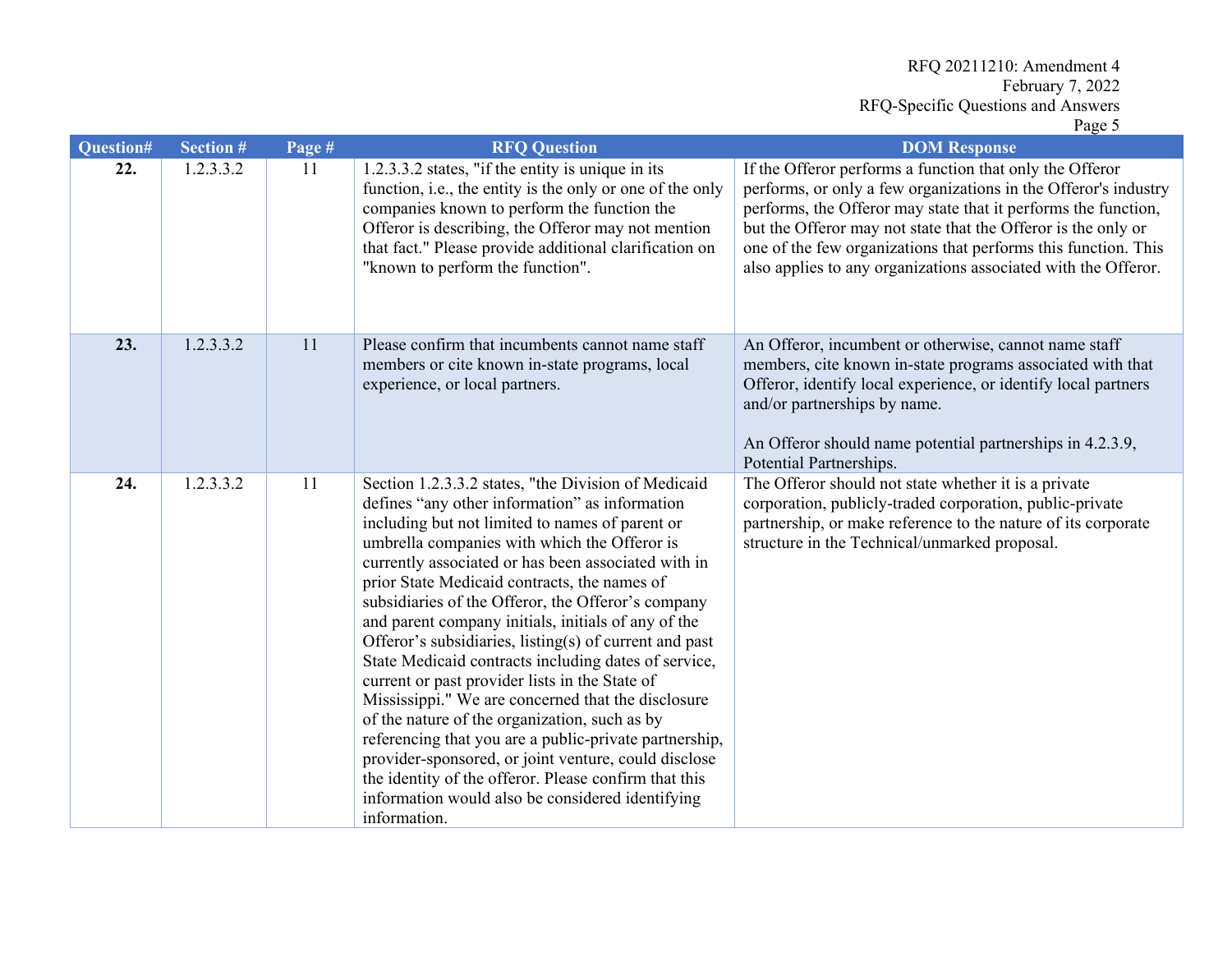| Question# | <b>Section #</b> | Page # | <b>RFQ Question</b>                                                                                                                                                                                                                                                                                                                                                                                                                                                                                                                      | <b>DOM Response</b>                                                                                                                                                                                                       |
|-----------|------------------|--------|------------------------------------------------------------------------------------------------------------------------------------------------------------------------------------------------------------------------------------------------------------------------------------------------------------------------------------------------------------------------------------------------------------------------------------------------------------------------------------------------------------------------------------------|---------------------------------------------------------------------------------------------------------------------------------------------------------------------------------------------------------------------------|
| 25.       | 1.2.3.3.2        | 11     | 1.2.3.3.2 states "When a response requires reference"<br>to a subcontractor, subsidiary, or other related entity,<br>all requirements applicable to the Offeror as<br>discussed in the previous paragraph also apply to<br>that entity." Please confirm that an Offeror may<br>name unrelated entities, such as technology and<br>program vendors, that do not have an ownership<br>relationship with the Offeror.                                                                                                                       | The Offeror should speak to capabilities only and omit the<br>names of tools, technologies, and application names.                                                                                                        |
| 26.       | 1.2.7            | 12     | Please confirm that the Offeror should include their<br>acknowledged, signed amendments as an attachment<br>to the Transmittal Letter in conjunction with item 14<br>that identifies the received amendments by name and<br>date.                                                                                                                                                                                                                                                                                                        | The Offeror should include their acknowledged, signed<br>amendments as an attachment to the Transmittal Letter.                                                                                                           |
| 27.       | 1.2.9            | 12     | Sections 1.2.9 and 1.4.7 of the RFQ identify that<br>Contractors will be paid an "annual capitated rate".<br>However, Section 1.3.5 identifies that payment will<br>be a "monthly capitation payment". Please confirm<br>that capitation rates are developed annually,<br>however, Contractors will be paid a monthly<br>capitation rate for services provided under the<br>contract.                                                                                                                                                    | Capitation rates are developed annually, and Contractors will<br>be paid a monthly capitation rate for services provided under<br>the Contract.                                                                           |
| 28.       | 1.3.6            | 16     | Section 1.3.6 identifies that "a time limited auto-<br>assignment methodology will be used to ensure that<br>each selected entity reaches a minimum threshold of<br>twenty (percent of the program." Will the Division<br>consider any additional methodologies to support a<br>more financially sustainable membership level for<br>new entrant Contractors such as proactively<br>assigning all membership of an exiting Contractor to<br>a new Contractor (in the event of one exiting<br>Contractor and one new entrant Contractor)? | The Division's current policies are as stated in Appendix A:<br>Draft Contract, Section 3. See also Appendix A: Draft<br>Contract Questions and Answers, Questions 5-10 (in this<br>document) for additional information. |
| 29.       | 1.3.6            | 17     | Is the 20% minimum threshold described in the first<br>paragraph for both MSCAN and CHIP combined, or<br>is there a separate 20% threshold for MSCAN and<br>20% threshold for CHIP?                                                                                                                                                                                                                                                                                                                                                      | The threshold is for MSCAN and CHIP combined.                                                                                                                                                                             |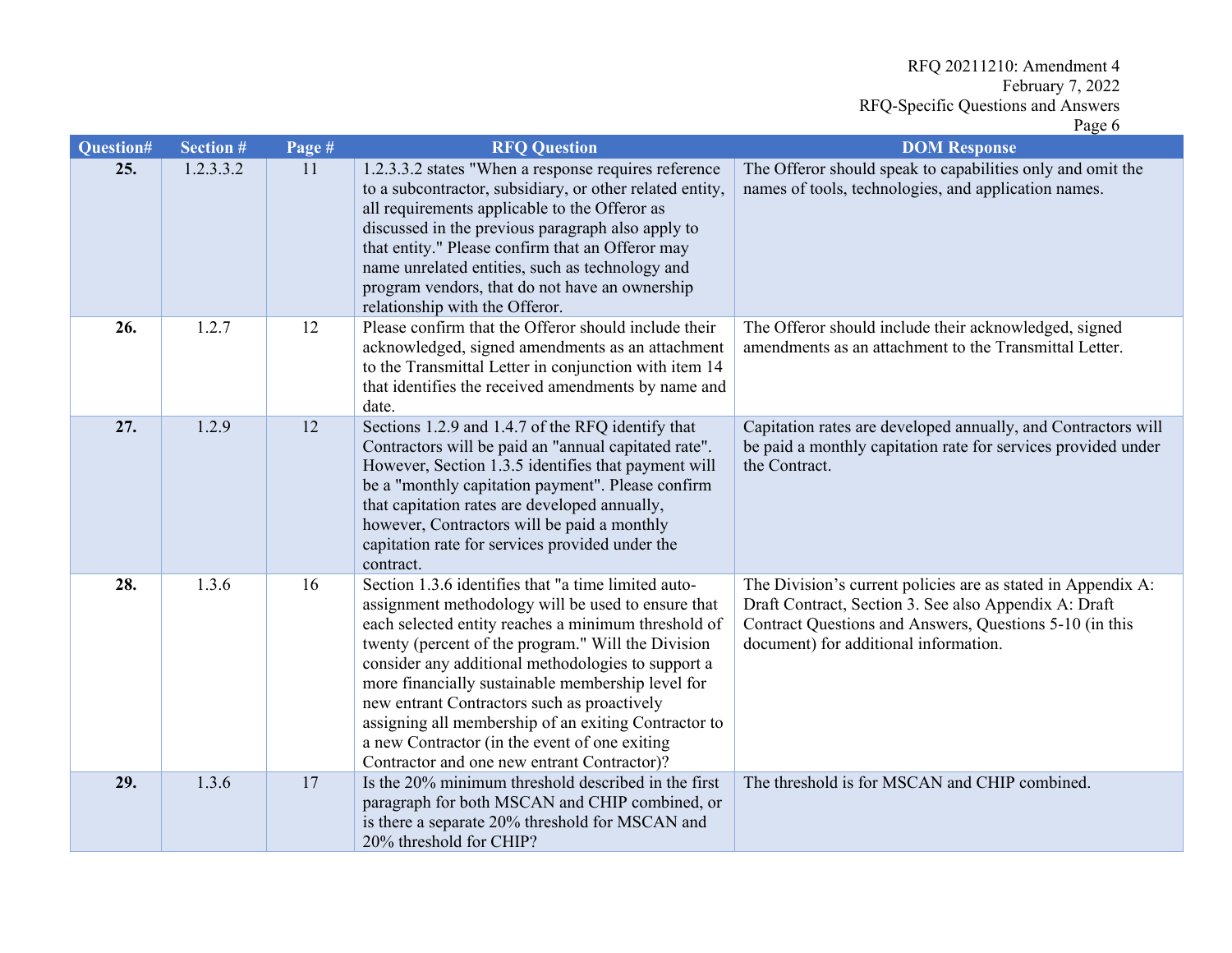|           |           |        |                                                                                                                                                                                                                                                                                                                                                                                            | $1 \, \text{age}$                                                                                                                                                                                                         |
|-----------|-----------|--------|--------------------------------------------------------------------------------------------------------------------------------------------------------------------------------------------------------------------------------------------------------------------------------------------------------------------------------------------------------------------------------------------|---------------------------------------------------------------------------------------------------------------------------------------------------------------------------------------------------------------------------|
| Question# | Section # | Page # | <b>RFQ Question</b>                                                                                                                                                                                                                                                                                                                                                                        | <b>DOM Response</b>                                                                                                                                                                                                       |
| 30.       | 1.3.6     | 17     | If an incumbent is not chosen, are their members<br>distributed using the time-limited auto-assignment<br>process or is that process only used for newly<br>eligible members?                                                                                                                                                                                                              | The Division's current policies are as stated in Appendix A:<br>Draft Contract, Section 3. See also Appendix A: Draft<br>Contract Questions and Answers, Questions 5-10 (in this<br>document) for additional information. |
| 31.       | 1.3.7     | 17     | Based on information in 1.3.7 in the RFQ regarding<br>use of a PBA, in addition to the definition of PBA in<br>2.1 as well as section 4.4.4.1 in Appendix A, can the<br>Division clarify what "pharmacy services" the<br>MCOs are anticipated to deliver outside of<br>Physician-Administered Drugs and Implantable<br>Drug Systems (4.4.5), which is covered under<br>Physician Services? | Contractors will not conduct retail pharmacy services.<br>Contractors should maintain pharmacy information and data<br>from the PBA for Care Management purposes and for<br>reimbursement of the PBA for claims.          |
| 32.       | 1.3.7     | 17     | Based on information in 1.3.7 in the RFQ regarding<br>use of a PBA, in addition to the definition of PBA in<br>2.1 as well as section 4.4.4.1 in Appendix A, can the<br>Division please confirm that the reference to<br>pharmacies does not mean retail pharmacies but<br>medical specialty pharmacies?                                                                                   | NCPDP D.0 type claims for both retail and medical specialty<br>pharmacies will be managed by the PBA.                                                                                                                     |
| 33.       | 1.3.7     | 17     | Based on information in 1.3.7 in the RFQ regarding<br>use of a PBA, in addition to the definition of PBA in<br>2.1 as well as section 4.4.4.1 in Appendix A, can the<br>Division confirm the PBA will manage the<br>pharmacy lock in program and also provide<br>additional information as to what pieces of a<br>pharmacy lock in program the Division expects<br>CCOs to fulfill?        | The PBA will manage the lock in program.                                                                                                                                                                                  |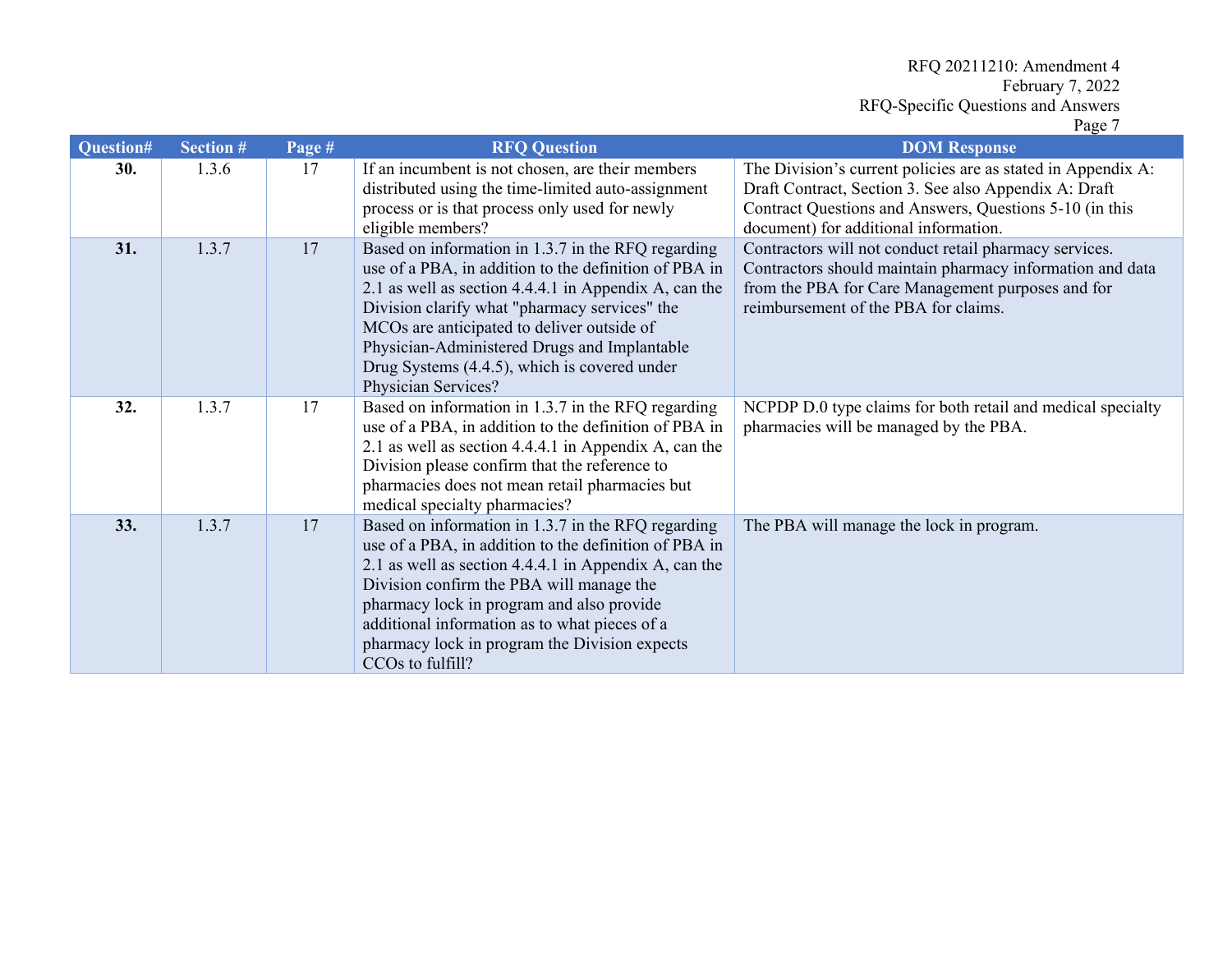| Question# | <b>Section #</b> | Page # | <b>RFQ Question</b>                                                                                                                                                                                                                                                                                                                                                                                                                                                                                                                                                                                                         | <b>DOM Response</b>                                                                                                                                                                                                                                                                                                                                                                                                                                                                                                                                                         |
|-----------|------------------|--------|-----------------------------------------------------------------------------------------------------------------------------------------------------------------------------------------------------------------------------------------------------------------------------------------------------------------------------------------------------------------------------------------------------------------------------------------------------------------------------------------------------------------------------------------------------------------------------------------------------------------------------|-----------------------------------------------------------------------------------------------------------------------------------------------------------------------------------------------------------------------------------------------------------------------------------------------------------------------------------------------------------------------------------------------------------------------------------------------------------------------------------------------------------------------------------------------------------------------------|
| 34.       | 1.3.7            | 18     | It is our understanding based on the language in<br>section 1.3.7 of the RFP as well as in section 4.4.4.2<br>of the draft contract that pharmacy is carved-out of<br>MississippiCAN/CHIP and will be paid by payments<br>received by the Contractor from the Division and<br>passed through to the PBA. However, in the pro<br>forma template "DOM-CCO-Procurement-4.3.2.6-<br>Pro-Forma-Financial-Template-Referenced-in-<br>Appendix-G.xlsx" on the "P&L" tab there is a line<br>for Prescription Drugs. Is it the expectation of the<br>Division that this line be zero or should we project<br>out the pharmacy costs? | The entry should be zero.                                                                                                                                                                                                                                                                                                                                                                                                                                                                                                                                                   |
| 35.       | 1.5              | 21     | Should Section 1.5 be included in the response to<br>Management Qualification, or is it meant to be an<br>outline of all required documents that are responded<br>to throughout the Response?                                                                                                                                                                                                                                                                                                                                                                                                                               | Items 3, 4, 5, 7, and 8 can only be provided after award of the<br>Contract by a winning Contractor. These items are included to<br>alert Offerors of the requirement should they be awarded the<br>Contract.                                                                                                                                                                                                                                                                                                                                                               |
| 36.       | 1.5              | 21     | Requirements $1, 2, 6$ , and $9$ are included in the<br>transmittal letter. Where would the State like us to<br>respond to requirements 3, 4, 5, 7, and 8?                                                                                                                                                                                                                                                                                                                                                                                                                                                                  | Items 3, 4, 5, 7, and 8 can only be provided after award of the<br>Contract by a winning Contractor. These items are included to<br>alert Offerors of the requirement should they be awarded the<br>Contract.                                                                                                                                                                                                                                                                                                                                                               |
| 37.       | 2.3.2            | 27     | Can the Division provide clarification on how the<br>Written Qualification Clarifications included in RFQ<br>Section 2.3.2 will be factored into, or impact the<br>scoring of the Offeror's qualifications.                                                                                                                                                                                                                                                                                                                                                                                                                 | Written clarifications will be used only in circumstances<br>where the Offeror's response is unclear to the Evaluation<br>Committee. The goal of Written Clarifications is to allow the<br>Evaluation Committee the ability to fully understand the<br>Offeror's proposal. It is not an opportunity for the Offeror to<br>amend its proposal. The Offeror is required to respond only to<br>the request for clarification. The Offeror may not change its<br>proposal through a response to a Written Clarification; the<br>Offeror may only respond to the question asked. |
| 38.       | 2.6              | 31     | In the post-award debriefing section, is "vendor"<br>equivalent to "offeror"?                                                                                                                                                                                                                                                                                                                                                                                                                                                                                                                                               | Yes.                                                                                                                                                                                                                                                                                                                                                                                                                                                                                                                                                                        |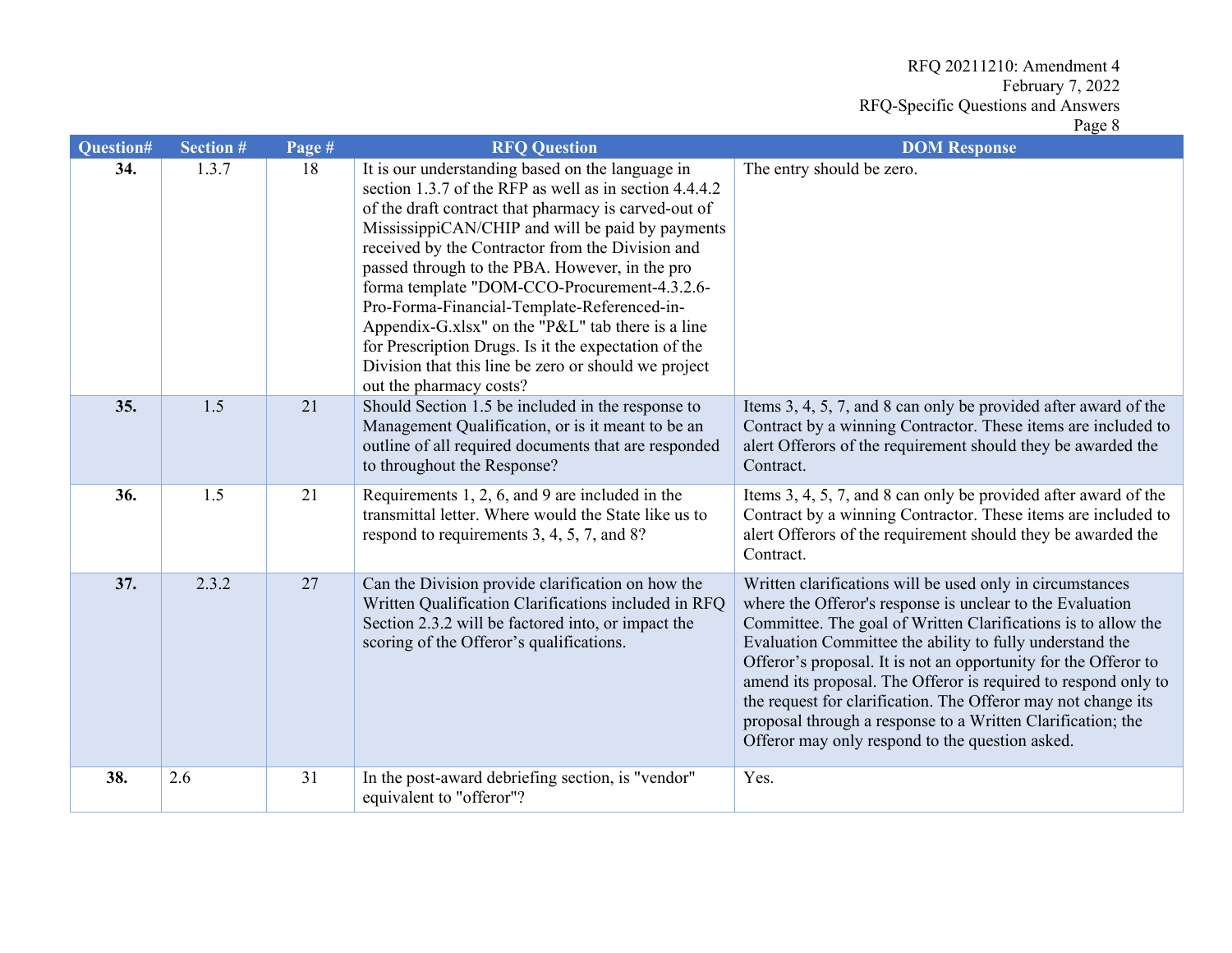| Question# | <b>Section #</b> | Page # | <b>RFQ Question</b>                                                                                                                                                                                                                                                                                                                                                                                                                                                                                                                                                                                                                                                                                                                                                                                            | <b>DOM Response</b>                                                                                                                                                                                                                                                                                              |
|-----------|------------------|--------|----------------------------------------------------------------------------------------------------------------------------------------------------------------------------------------------------------------------------------------------------------------------------------------------------------------------------------------------------------------------------------------------------------------------------------------------------------------------------------------------------------------------------------------------------------------------------------------------------------------------------------------------------------------------------------------------------------------------------------------------------------------------------------------------------------------|------------------------------------------------------------------------------------------------------------------------------------------------------------------------------------------------------------------------------------------------------------------------------------------------------------------|
| 39.       | 4.1.9            | 41     | This requires an Offeror/Contractor to state whether<br>it was terminated prior to the end of the project<br>Contract period. Did the Division intend to limit<br>this statement to the termination of a government<br>programs managed care contract? Further, it is<br>common practice within the industry for a health<br>plan to establish a legal entity (the "Contracting<br>Entity") dedicated solely to holding the managed<br>Medicaid contract with a State Medicaid Agency,<br>while a separate legal entity (the "Administrating<br>Entity") actually administers the day-to-day<br>operations of the plan pursuant to an Administrative<br>Services Agreement with the Contracting Entity.<br>Does the Division intend to consider an<br>Administrating Entity's experience for this<br>response? | The Offeror's response should be limited to a government<br>managed Medicaid contract with a state Medicaid agency.<br>This section applies to both Contracting and Administrating<br>entities.                                                                                                                  |
| 40.       | 4.2, 4.3         |        | We will submit the forms as PDFs; however, are<br>Offerors allowed to replicate these forms in MS<br>Word to allow for a more complete and thorough<br>answer which may extend the length of the response<br>form?                                                                                                                                                                                                                                                                                                                                                                                                                                                                                                                                                                                             | These forms were made available in Word format to all<br>potential Offerors through Amendment 3 to this RFQ.                                                                                                                                                                                                     |
| 41.       | 4.2.2.1          | 44     | Section 4.2.2.1 requiring the member call center to<br>be in one of the 3 mentioned counties was removed<br>by an Amendment 4 to the prior contract and is not<br>included in the Appendix A CCO contract. Was this<br>intended to be removed from the contract to allow<br>hiring across the state or is this still a preference of<br>the state?                                                                                                                                                                                                                                                                                                                                                                                                                                                             | The Member Call Center may be located anywhere within the<br>state. RFQ Question 4.2.2.1.B.1.a. is revised to read as<br>follows: Confirming that the location of the operations will be<br>within the State of Mississippi (provide a yes or no answer; do<br>not include address). (Corrected in Amendment 5.) |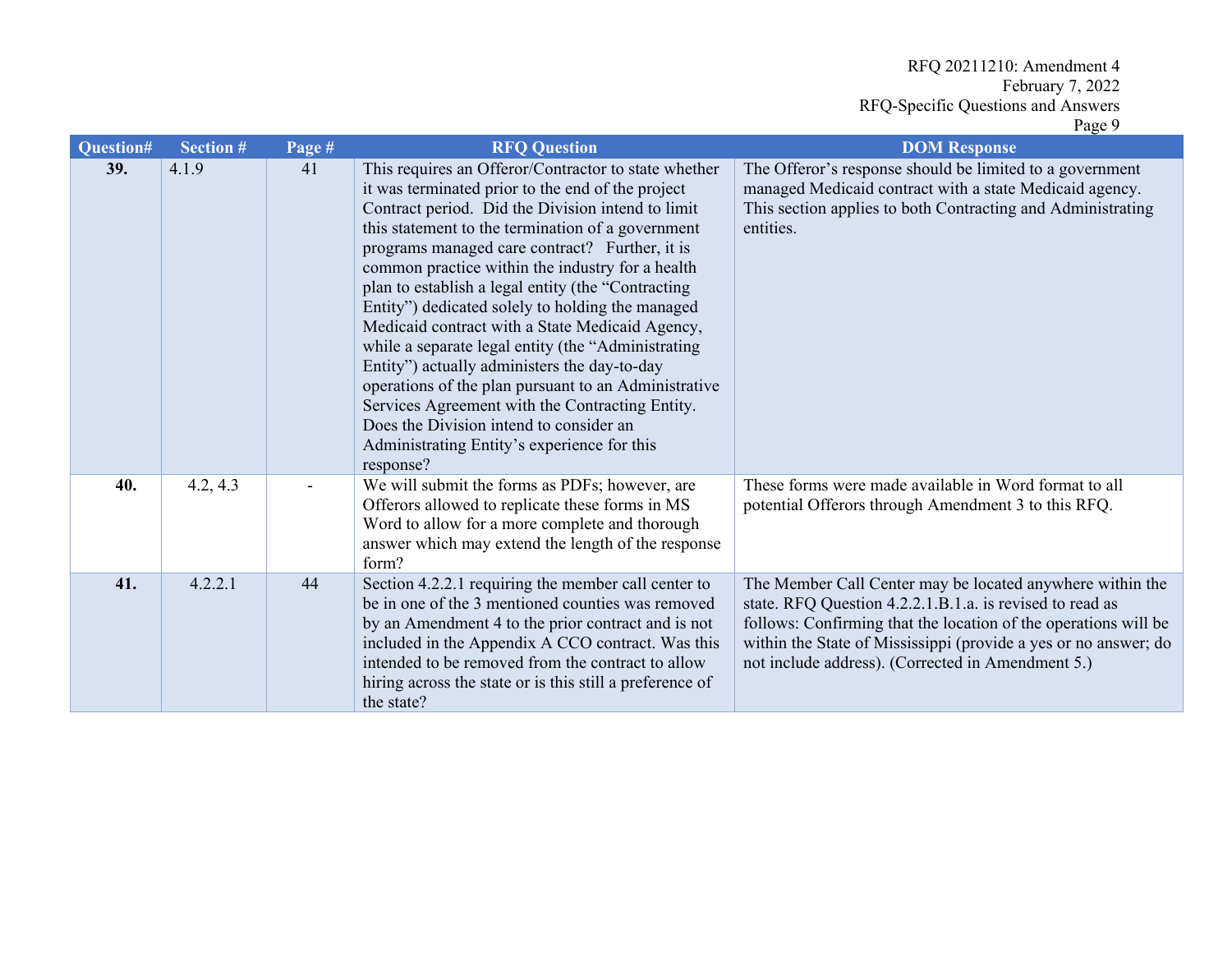| Question# | <b>Section #</b> | Page # | <b>RFQ Question</b>                                                                                                                                                                                                                                                                                                                                                                                                                                                             | <b>DOM Response</b>                                                                                                                                                                                       |
|-----------|------------------|--------|---------------------------------------------------------------------------------------------------------------------------------------------------------------------------------------------------------------------------------------------------------------------------------------------------------------------------------------------------------------------------------------------------------------------------------------------------------------------------------|-----------------------------------------------------------------------------------------------------------------------------------------------------------------------------------------------------------|
| 42.       | 4.2.2.1          | 45     | Section 4.2.2.1 allows Offerors to submit sample<br>member marketing materials. Can the State please<br>confirm if these materials should be submitted<br>outside of the Technical (blind) Submission, or if the<br>materials should be redone to remove all identifying<br>information including branded colors? If the<br>marketing materials should be submitted outside of<br>the Technical Submission, please indicate where in<br>the submission they should be included. | Samples should be reformatted to remove identifying<br>information in conformance with RFQ Section 1.2.3.3 and<br>submitted with the Technical/blind submission.                                          |
| 43.       | 4.2.2.1          | 45     | Section 4.2.2.1: Member Services and Benefits has a<br>response limit of 55 pages plus 2 marketing samples.<br>Based on the extensive information requested in this<br>section which includes more than 50 question<br>prompts, would the State consider raising the page<br>limit to allow Offerors to fully respond to each<br>prompt included in the Section?                                                                                                                | The Response Limit for this section is amended to read as<br>follows: Response Limit: 65 pages, plus two (2) marketing<br>samples, not to exceed five (5) pages each. (Corrected in<br>Amendment 5.)      |
| 44.       | 4.2.2.1          | 46     | Can the State please confirm if there is a question or<br>requirement associated with 4.2.2.1 Question A.4.f.?                                                                                                                                                                                                                                                                                                                                                                  | There is no question associated with this element. This is a<br>typographical error. (Corrected in Amendment 5.)                                                                                          |
| 45.       | 4.2.2.1          | 45     | Regarding Section 4.2.2.1: Member Services and<br>Benefits--Response Limit: 55 pages, plus two (2)<br>marketing samples: Can the State please confirm<br>that the two marketing samples will not be counted<br>against the limit of 55 pages for this section?                                                                                                                                                                                                                  | Yes. The Response Limit for this section is amended to read as<br>follows: Response Limit: 65 pages, plus two (2) marketing<br>samples, not to exceed five (5) pages each. (Corrected in<br>Amendment 5.) |
| 46.       | 4.2.2.1          | 46     | Section 4.2.2.1: Member Services and Benefits, Item<br>A, Question 4: Chronic Conditions has a letter "f,"<br>however there is no associated question listed next<br>to it. Can the State please confirm whether there is a<br>question missing, and if so, provide the question<br>text?                                                                                                                                                                                       | There is no question associated with this element. This is a<br>typographical error. (Corrected in Amendment 5.)                                                                                          |
| 47.       | 4.2.2.1          | 46     | Please confirm A.4.f is intended to be blank.                                                                                                                                                                                                                                                                                                                                                                                                                                   | There is no question associated with this element. This is a<br>typographical error. (Corrected in Amendment 5.)                                                                                          |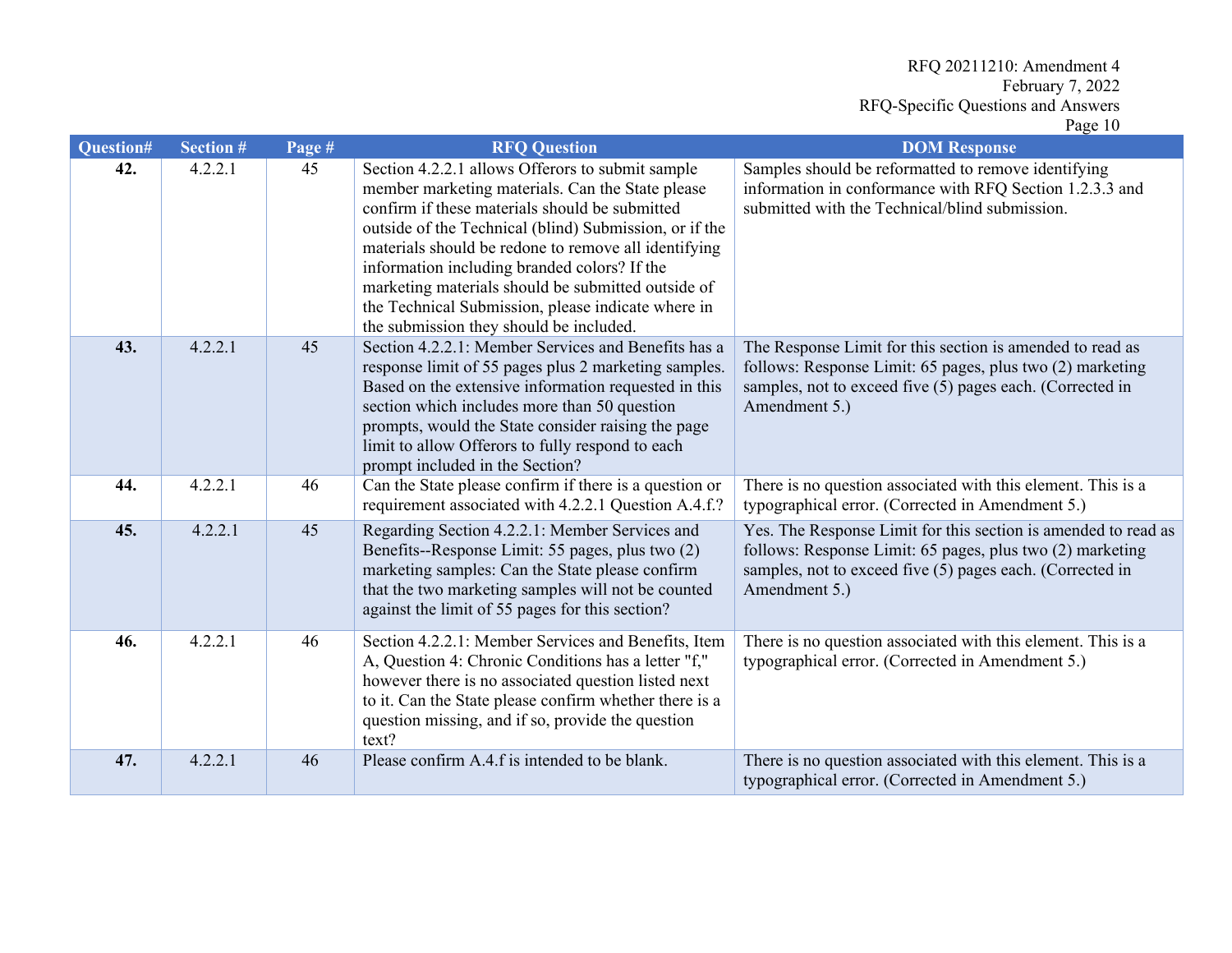| Question# | <b>Section #</b> | Page # | <b>RFQ Question</b>                                                                                                                                                                                                                                                                                                                                                                                         | 145011<br><b>DOM Response</b>                                                                                                                                                                                                                                                                                                                                                                                                                                                        |
|-----------|------------------|--------|-------------------------------------------------------------------------------------------------------------------------------------------------------------------------------------------------------------------------------------------------------------------------------------------------------------------------------------------------------------------------------------------------------------|--------------------------------------------------------------------------------------------------------------------------------------------------------------------------------------------------------------------------------------------------------------------------------------------------------------------------------------------------------------------------------------------------------------------------------------------------------------------------------------|
| 48.       | 4.2.2.1.A.5.a    | 46     | A.5.a reads ""Describe the Offeror's experience or<br>capacity to manage the care of foster children, and<br>your ability to develop a continuum of care<br>responsive to their needs." Please confirm it should<br>read "experience and/or capacity"                                                                                                                                                       | The Division confirms that this question should read "and/or"<br>(Corrected in Amendment 5.)                                                                                                                                                                                                                                                                                                                                                                                         |
| 49.       | 4.2.2.1          | 48     | Given the current reading level for member<br>materials is at a 6th grade reading level, it will take<br>time and collaboration to ensure materials are<br>appropriately revised to be at a 3rd grade reading<br>level to meet contract requirements. Would the<br>Division be willing to discuss the transition process<br>and time period allowed to develop these materials?                             | The Division will discuss development of materials related to<br>this Contract element during the Implementation period with<br>Contractors.                                                                                                                                                                                                                                                                                                                                         |
| 50.       | 4.2.2.2          | 52     | With question 4.2.2.2 Provider Network and<br>Services on page 52 of the RFQ, there are 2 section<br>"F", one for Provider Payment and one for Provider<br>Grievances and Appeals. Was it the state's intention<br>to label Provider Payment as "E"? If so, should<br>respondents make that correction in their<br>submission?                                                                              | Provider Payment should be labeled "E," and Provider<br>Grievance and Appeals should be labeled "F." This is a<br>typographical error. (Corrected in Amendment 5.)                                                                                                                                                                                                                                                                                                                   |
| 51.       | 4.2.2.2          | 52     | Can the state clarify that Section 4.2.2.2 - Provider<br>Payment should be labeled as "E. Provider Payment"<br>rather than "F. Provider Payment"?                                                                                                                                                                                                                                                           | Provider Payment should be labeled "E," and Provider<br>Grievance and Appeals should be labeled "F." This is a<br>typographical error. (Corrected in Amendment 5.)                                                                                                                                                                                                                                                                                                                   |
| 52.       | 4.2.2.2          | 52     | In Section 4.2.2.2: Provider Network and Services,<br>there are two items on RFQ pg. 52 labeled with an<br>"F." Can the State please confirm that "F. Provider"<br>Payment" should instead be "E. Provider Payment"?                                                                                                                                                                                        | Provider Payment should be labeled "E," and Provider<br>Grievance and Appeals should be labeled "F." This is a<br>typographical error. (Corrected in Amendment 5.)                                                                                                                                                                                                                                                                                                                   |
| 53.       | 4.2.2.3          | 53     | Would the state consider accepting documents as<br>part of Readiness Review to be responsive to<br>Section 4.2.2.3.B.1 & 4.2.2.3.B.2 regarding<br>"including questions" for our Health Risk Screening<br>(HRS) and Comprehensive Health Assessment<br>(CHA) due to the length of such documents or can<br>the state confirm that they would allow as an<br>attachment submission excluded from page limits? | These documents should be included with the Offeror's<br>response to this question. They will be required again as part<br>of the Readiness Review. To accommodate the submission of<br>these documents, the Response Limit for this section is<br>amended to read as follows: Response Limit: 45 pages, plus<br>two $(2)$ appendices: one $(1)$ in response to B.1, and one $(1)$ in<br>response to B.2. Each appendix is limited to five (5) pages.<br>(Corrected in Amendment 5.) |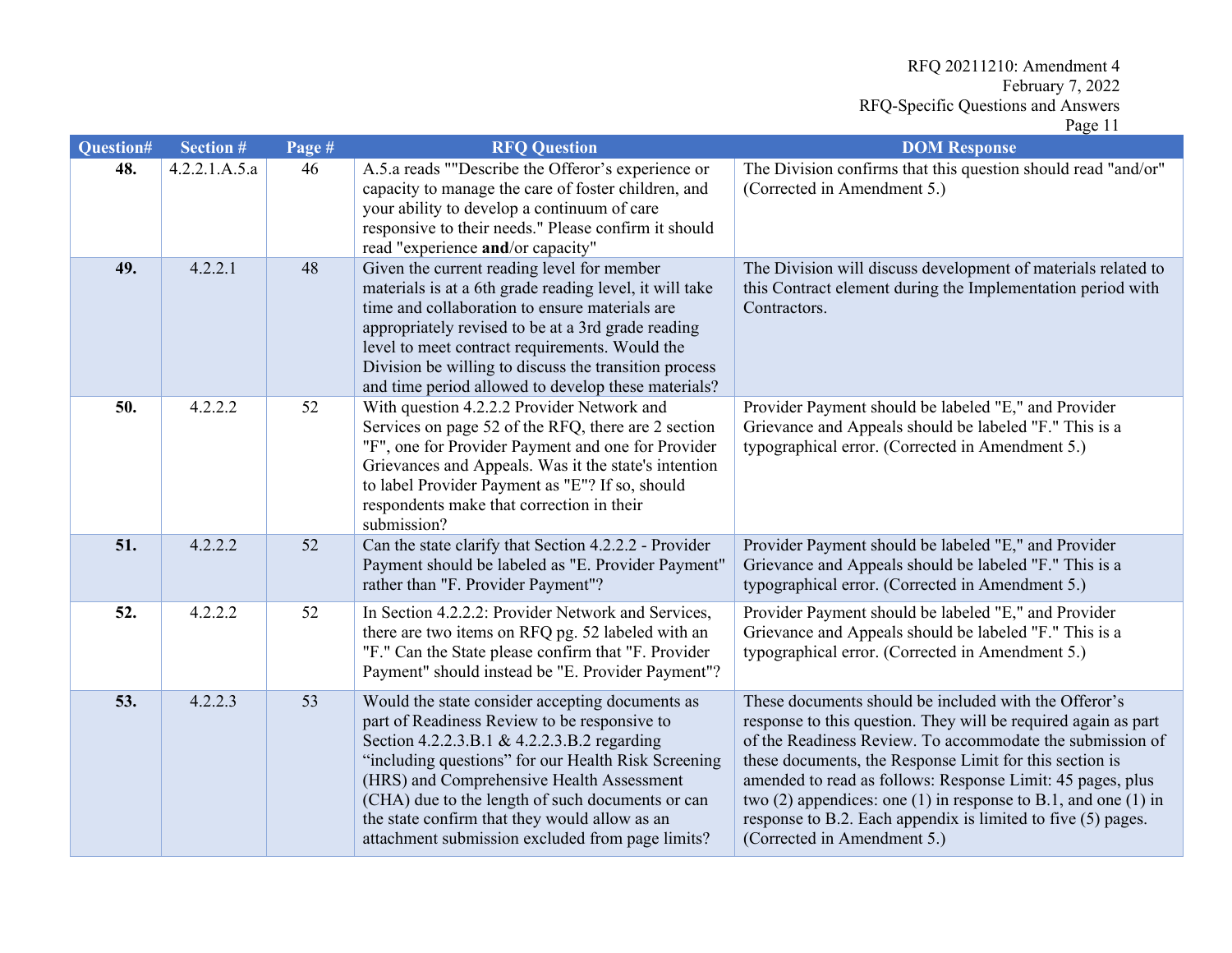| Question# | <b>Section #</b> | Page # | <b>RFQ Question</b>                                                                                                                                                                                                                                                                                                                                                                                                                                                                                                                                                                                                                                                                                                                                                                                                                                                                                                          | <b>DOM Response</b>                                                                                                                                                                                                                                                                                                                                                                                                                                                                                                                                                                                                                                                                                                                                                                                                               |
|-----------|------------------|--------|------------------------------------------------------------------------------------------------------------------------------------------------------------------------------------------------------------------------------------------------------------------------------------------------------------------------------------------------------------------------------------------------------------------------------------------------------------------------------------------------------------------------------------------------------------------------------------------------------------------------------------------------------------------------------------------------------------------------------------------------------------------------------------------------------------------------------------------------------------------------------------------------------------------------------|-----------------------------------------------------------------------------------------------------------------------------------------------------------------------------------------------------------------------------------------------------------------------------------------------------------------------------------------------------------------------------------------------------------------------------------------------------------------------------------------------------------------------------------------------------------------------------------------------------------------------------------------------------------------------------------------------------------------------------------------------------------------------------------------------------------------------------------|
| 54.       | 4.2.2.3          | 54     | The questions below appear to be seeking duplicate<br>information/response. Would the state remove the<br>duplicative question or can the state clarify what<br>specific information it is seeking in these questions:<br>-Section 4.2.2.3.C.3.d. asks for information<br>regarding "The Offeror's Care Management<br>processes and specific communication steps with<br>hospital inpatient Providers to ensure post-discharge<br>care is provided to Members. The Offeror's response<br>should address review of potential Member inpatient<br>readmission by diagnosis and the Offeror's plans for<br>readmission reduction through coordination with<br>hospital providers and other relevant parties."<br>-Section 4.2.2.3.D.2.b asks for information regarding<br>"Coordinating with hospital discharge planners,<br>PCPs/PCMHs, and Behavioral Health staff" related<br>to Transition of Care planning. (p. 54 of RFQ) | C.3.d requests, "Transition planning for Members receiving<br>Covered Services from Out-of-Network Providers at the time<br>of Contract implementation." It appears the Offeror's question<br>is about C.3.e, which is focused on the Offeror's processes<br>post-discharge, as well as how those processes related to the<br>reduction of readmissions. D.2.b is more specific, asking about<br>the relationships the Division expects the Offeror to utilize in<br>Transition of Care services.                                                                                                                                                                                                                                                                                                                                 |
| 55.       | 4.2.2.3.E        | 54     | Please clarify a case load ratio with an associated<br>care management risk level. Does the ratio pertain to<br>the number of high risk members assigned to a<br>single care manager? A case load of 40:1 could<br>represent an intensive risk stratification level. A<br>ratio of 40:1 for all risk levels deviates greatly from<br>industry standard. If a 40:1 ratio is intended for all<br>risk levels, please clarify how this is factored into<br>the rate setting process.                                                                                                                                                                                                                                                                                                                                                                                                                                            | The 40:1 ratio indicates that no Care Manager for a winning<br>Contractor may have a case load of more than 40 Members. A<br>Contractor may assign fewer than 40 Members to a Care<br>Manager as needed to ensure quality Care Management.<br>Offerors are reminded that medium- and high-risk Members<br>are to be assigned a Care Manager per Section 7.5 of<br>Appendix A: Draft Contract. Low-risk Members are to have<br>access to Care Management teams with a point of contact, and<br>therefore, they are not part of the 1:40 Member count.<br>The ratio will be taken into account in the rate setting process<br>in the same manner that care management is usually taken into<br>account in the rate setting process. More details will be<br>available when the rates are set for the base year of this<br>Contract. |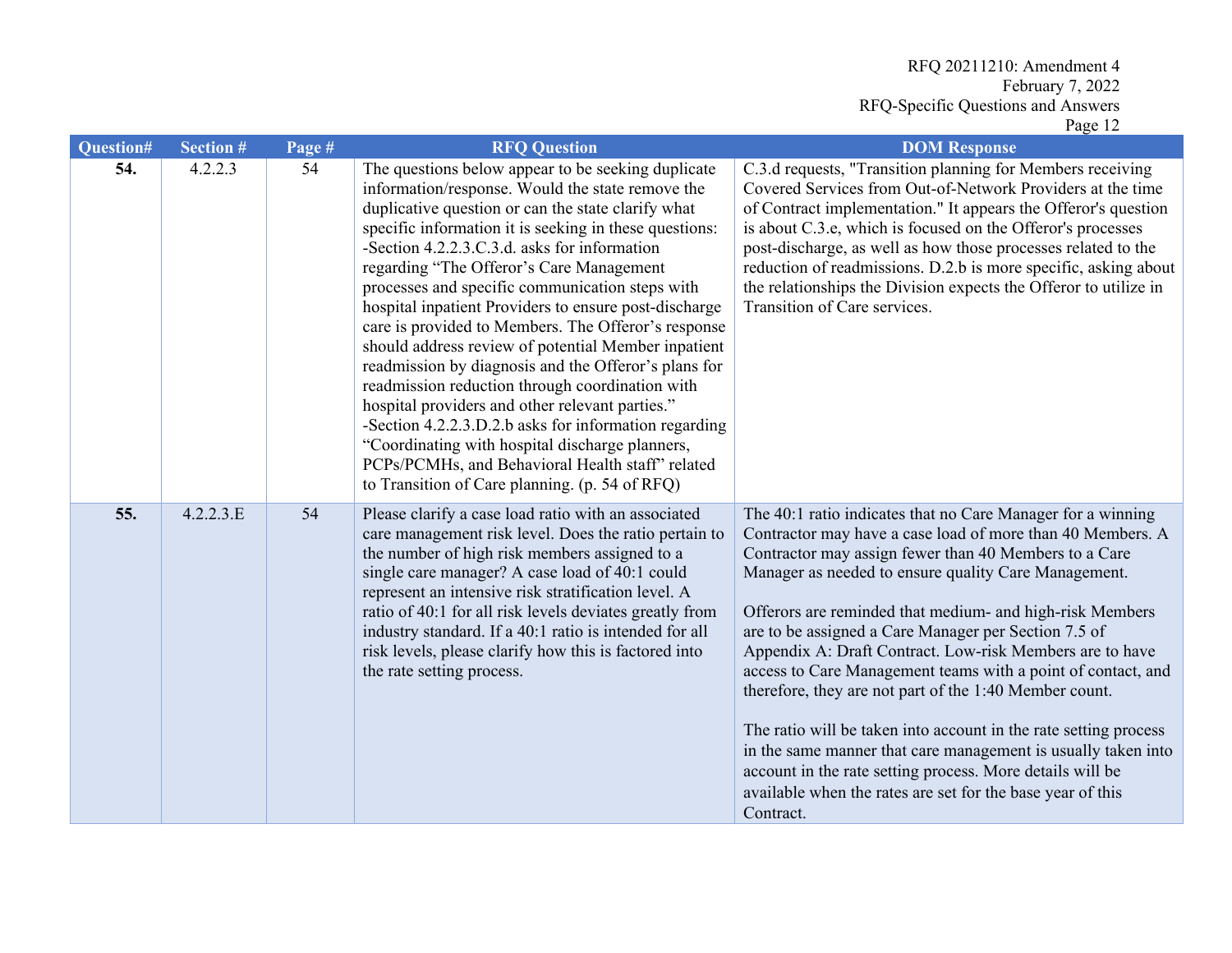| Question# | Section #   | Page # | <b>RFQ Question</b>                                                                                                                                                                                                                                                                                                                                                                                                                                                                                                                                                                                                                                                                                                                              | <b>DOM Response</b>                                                                                                                                                                                                                                                            |
|-----------|-------------|--------|--------------------------------------------------------------------------------------------------------------------------------------------------------------------------------------------------------------------------------------------------------------------------------------------------------------------------------------------------------------------------------------------------------------------------------------------------------------------------------------------------------------------------------------------------------------------------------------------------------------------------------------------------------------------------------------------------------------------------------------------------|--------------------------------------------------------------------------------------------------------------------------------------------------------------------------------------------------------------------------------------------------------------------------------|
| 56.       | 4.2.2.4     | 56     | Section 4.2.2.4: Quality Management has a 40 page<br>response limit plus a 10-page appendix, but two (2)<br>components of the Quality Management Section<br>request additional information with a 10 page limit<br>(A.2 and C.1). Can the Division please confirm that<br>the Annual Program Evaluation and Annual<br>Program Description Work Plan requested in A.2,<br>and the data analytics and informatics capabilities<br>requested in C.1 each have a 10 page limit that does<br>not count towards the section's 40 page response<br>limit?                                                                                                                                                                                               | The Response Limit for this section is amended to read as<br>follows: Response Limit: 40 pages, plus two (2) appendices:<br>one (1) in response to A.2, and one (1) in response to C.1.<br>Each appendix is limited to ten $(10)$ pages. (Corrected in<br>Amendment 5.)        |
| 57.       | 4.2.2.4     | 56     | In Section 4.2.2.4: Quality Management, the page<br>limit is 40 pages, plus a 10-page appendix. A.2<br>Quality Management Program asks us to provide<br>models in Appendix A, Draft Contract (no more than<br>10 pages). C.1 Quality Measurement ask to provide<br>up to 10 pages as an appendix to this response of<br>sample reports that the Offeror proposes to use for<br>this Contract.<br>Can the State please confirm that items A.2 and C.1<br>each have a 10-page limit, bringing the total<br>additional page count to 20 pages (in addition to the<br>40 pages allotted)?<br>Can the State please confirm if it would like the<br>model documents requested in A.2 to also be<br>submitted as an appendix, as requested in item C.1? | The Response Limit for this section is amended to read as<br>follows: Response Limit: 40 pages, plus two (2) appendices:<br>one (1) in response to A.2, and one (1) in response to C.1.<br>Each appendix is limited to ten $(10)$ pages. (Corrected in<br>Amendment 5.)        |
| 58.       | 4.2.2.4.A.2 | 56     | Does the State want the models of the Annual<br>Program Evaluation and the Annual Program<br>Description as an appendix to question 4.2.2.4.A.2?                                                                                                                                                                                                                                                                                                                                                                                                                                                                                                                                                                                                 | Yes. The Response Limit for this section is amended to read as<br>follows: Response Limit: 40 pages, plus two (2) appendices:<br>one $(1)$ in response to A.2, and one $(1)$ in response to C.1.<br>Each appendix is limited to ten (10) pages. (Corrected in<br>Amendment 5.) |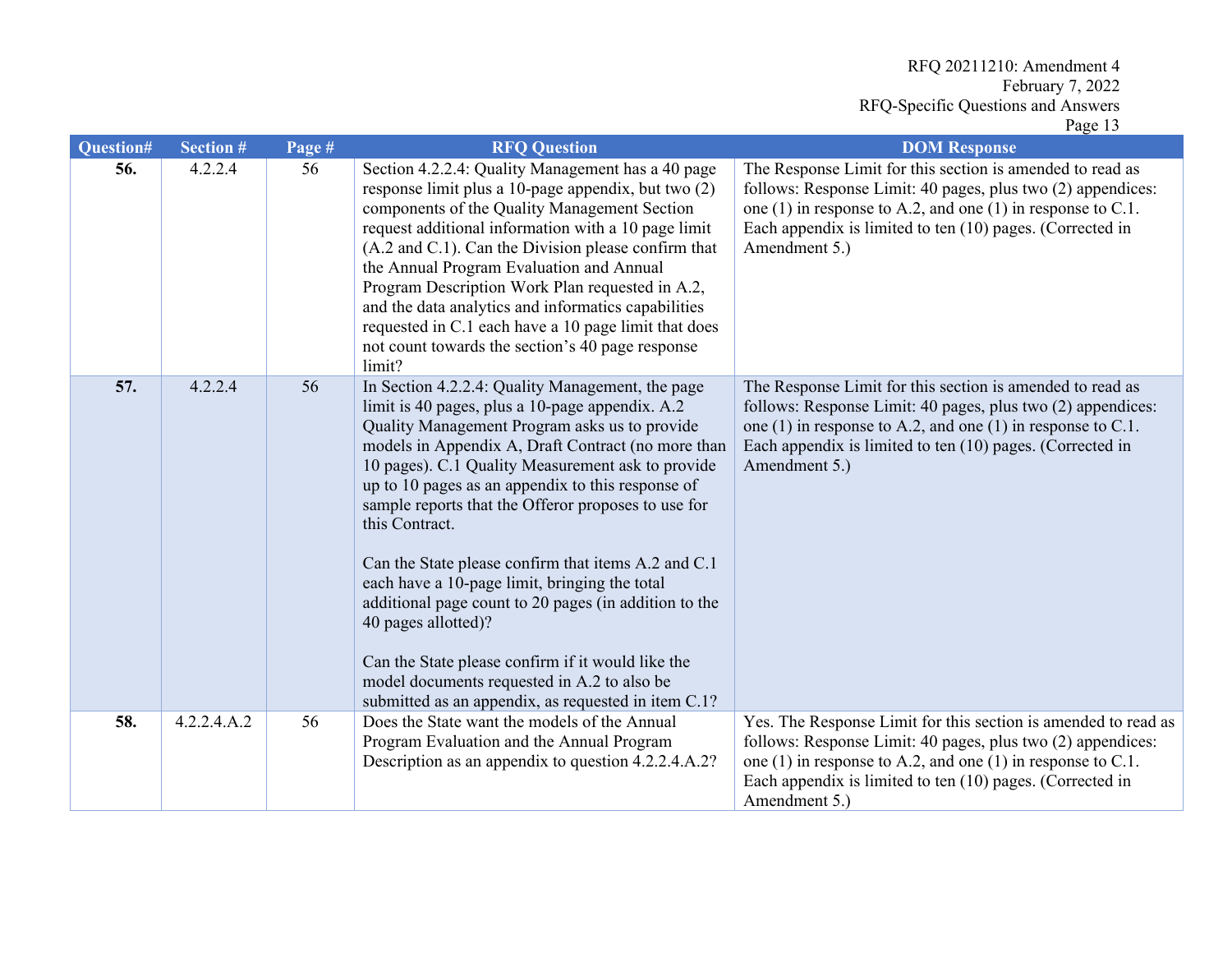| Question# | <b>Section #</b> | Page # | <b>RFQ Question</b>                                                                                                                                                                                                                                                                                                                                                                                                                                                                                               | <b>DOM Response</b>                                                                                                                                                                                                                                                      |
|-----------|------------------|--------|-------------------------------------------------------------------------------------------------------------------------------------------------------------------------------------------------------------------------------------------------------------------------------------------------------------------------------------------------------------------------------------------------------------------------------------------------------------------------------------------------------------------|--------------------------------------------------------------------------------------------------------------------------------------------------------------------------------------------------------------------------------------------------------------------------|
| 59.       | 4.2.2.5.A.       | 58     | The questions below appear to be seeking duplicate<br>information/response. Would the state remove the<br>duplicative question or can the state clarify what<br>specific information it is seeking in these questions:<br>c. Data sources and processes to determine which<br>services require Prior Authorization and how often<br>these requirements will be re-evaluated;<br>f. Process for regularly reviewing Prior<br>Authorization requirements for their effectiveness<br>and potential need for updates; | c. refers application of Prior Authorization requirements to<br>services; f. refers to how the effectiveness of and need for<br>update(s) to the Prior Authorization requirements will be<br>measured.                                                                   |
| 60.       | 4.2.2.5.B        | 58     | Will the Contractor have access to real-time<br>pharmacy claims data?                                                                                                                                                                                                                                                                                                                                                                                                                                             | In answering this question, assume that a winning Contractor<br>will have access to real-time pharmacy claim information for<br>all of its Members.                                                                                                                      |
| 61.       | 4.2.2.5.B        | 58     | Will the Contractor have access to the pharmacy<br>prior authorization system to review<br>approvals/denials?                                                                                                                                                                                                                                                                                                                                                                                                     | In answering this question, assume that a winning Contractor<br>will have access to the pharmacy prior authorization system to<br>review approvals/denials.                                                                                                              |
| 62.       | 4.2.2.5.B        | 58     | Will DOM provide monthly reports to the<br>Contractor similar to the MMR reports that<br>Contractors submit today?                                                                                                                                                                                                                                                                                                                                                                                                | Yes. The Monthly Management Reports (MMR) are the<br>historical name for the Reporting Manual.                                                                                                                                                                           |
| 63.       | 4.2.2.5.B        | 58     | Will the Contractor be responsible for handling<br>member and provider calls pertaining to pharmacy<br>claims issues or pharmacy prior authorizations?                                                                                                                                                                                                                                                                                                                                                            | No.                                                                                                                                                                                                                                                                      |
| 64.       | 4.2.2.6          | 60     | Do systems diagrams count toward the 25 page limit<br>for this section?                                                                                                                                                                                                                                                                                                                                                                                                                                           | The Response Limit for this section is amended to read as<br>follows: Response Limit: 25 pages, plus two (2) appendices:<br>one (1) in response to A.1.a., and one (1) in response to D.1.<br>Each appendix is limited to ten (10) pages. (Corrected in<br>Amendment 5.) |
| 65.       | 4.2.2.6          | 60     | For Offeror's claims processing systems in<br>Unmarked section 4.2.2.6, please confirm that<br>Offeror is allowed to use names of industry standard<br>tools, technologies and application names or does<br>the State prefer we speak to capabilities only?                                                                                                                                                                                                                                                       | The Offeror should speak to capabilities only and omit the<br>names of tools, technologies, and application names.                                                                                                                                                       |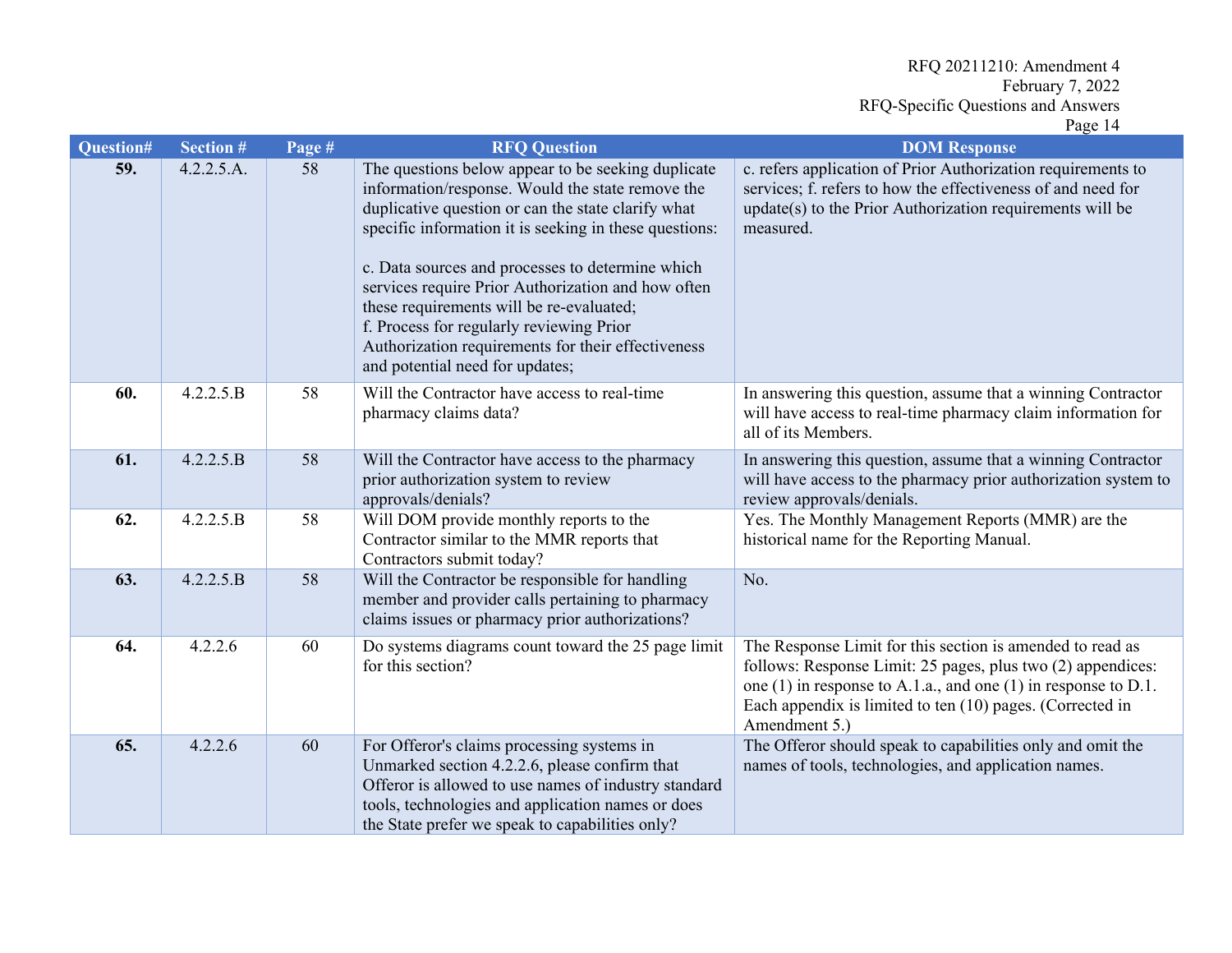|           |                |        |                                                                                                                                                                                                                                                                  | 145015                                                                                                                                                                                                                                                                                                                                                                                                                                                                                                                                                           |
|-----------|----------------|--------|------------------------------------------------------------------------------------------------------------------------------------------------------------------------------------------------------------------------------------------------------------------|------------------------------------------------------------------------------------------------------------------------------------------------------------------------------------------------------------------------------------------------------------------------------------------------------------------------------------------------------------------------------------------------------------------------------------------------------------------------------------------------------------------------------------------------------------------|
| Question# | Section #      | Page # | <b>RFQ Question</b>                                                                                                                                                                                                                                              | <b>DOM Response</b>                                                                                                                                                                                                                                                                                                                                                                                                                                                                                                                                              |
| 66.       | 4.2.2.6        | 60     | Can the state confirm that the third item listed under<br>Section 4.2.2.6 - Innovation should be labeled #3 as<br>opposed to #2?                                                                                                                                 | The third question should be labeled with a 3. This is a<br>typographical error. (Corrected in Amendment 5.)                                                                                                                                                                                                                                                                                                                                                                                                                                                     |
| 67.       | 4.2.2.6        | 60     | Section 4.2.2.6: Information Technology, Item C.<br>Innovation has two questions numbered with a "2."<br>Can the State please confirm the third question<br>should be numbered with a "3"?                                                                       | The third question should be labeled with a 3. This is a<br>typographical error. (Corrected in Amendment 5.)                                                                                                                                                                                                                                                                                                                                                                                                                                                     |
| 68.       | 4.2.2.6        | 60     | Regarding Section 4.2.2.6: Information Technology,<br>Question D.1: Can the State please confirm that the<br>attachment with the Offeror's emergency response<br>continuity of operations plan does not count toward<br>the section limit of 25 pages?           | The Response Limit for this section is amended to read as<br>follows: Response Limit: 25 pages, plus two (2) appendices:<br>one $(1)$ in response to A.1.a., and one $(1)$ in response to D.1.<br>Each appendix is limited to ten $(10)$ pages. Question D.1. is<br>amended as follows: "In an appendix no longer than ten (1)<br>pages, describe the Offeror's proposed emergency response<br>continuity of operations plan. Address the following aspects of<br>pandemic preparedness and natural disaster recovery,<br>including" (Corrected in Amendment 5.) |
| 69.       | 4.2.2.6.D      | 60     | Under D. Continuity of Operations 1b., the RFQ<br>asks the Offeror to address "Essential business<br>functions and responsible key employees." What are<br>the essential business functions as defined by the<br>State of Mississippi?                           | The essential business functions are the uninterrupted<br>continuity of care of and availability of services to<br>MississippiCAN and CHIP Members.                                                                                                                                                                                                                                                                                                                                                                                                              |
| 70.       | 4.2.2.7.B.1.g. | 62     | Can the state make available a copy of the Annual<br>Quality Management Program report as referenced<br>in section $4.2.2.7.B.1.g.$ ?                                                                                                                            | The Annual Quality Management Report is a report generated<br>by the Contractor. The Division does not produce this report,<br>and therefore, the Division does not have a copy of the report<br>available for potential Offerors to review.                                                                                                                                                                                                                                                                                                                     |
| 71.       | 4.2.2.7.B.1.h  | 62     | The RFQ requires the Offeror/Contractor to describe<br>how it will ensure subcontractor compliance with the<br>Division's policies regarding subcontractor<br>classification of administrative and medical<br>expenses. Will the Division produce such policies? | Subcontractors are required to follow the same polices that<br>apply to the Contractor regarding classification of<br>administrative and medical expenses. It is the Contractor's<br>responsibility to monitor Subcontractors for compliance.                                                                                                                                                                                                                                                                                                                    |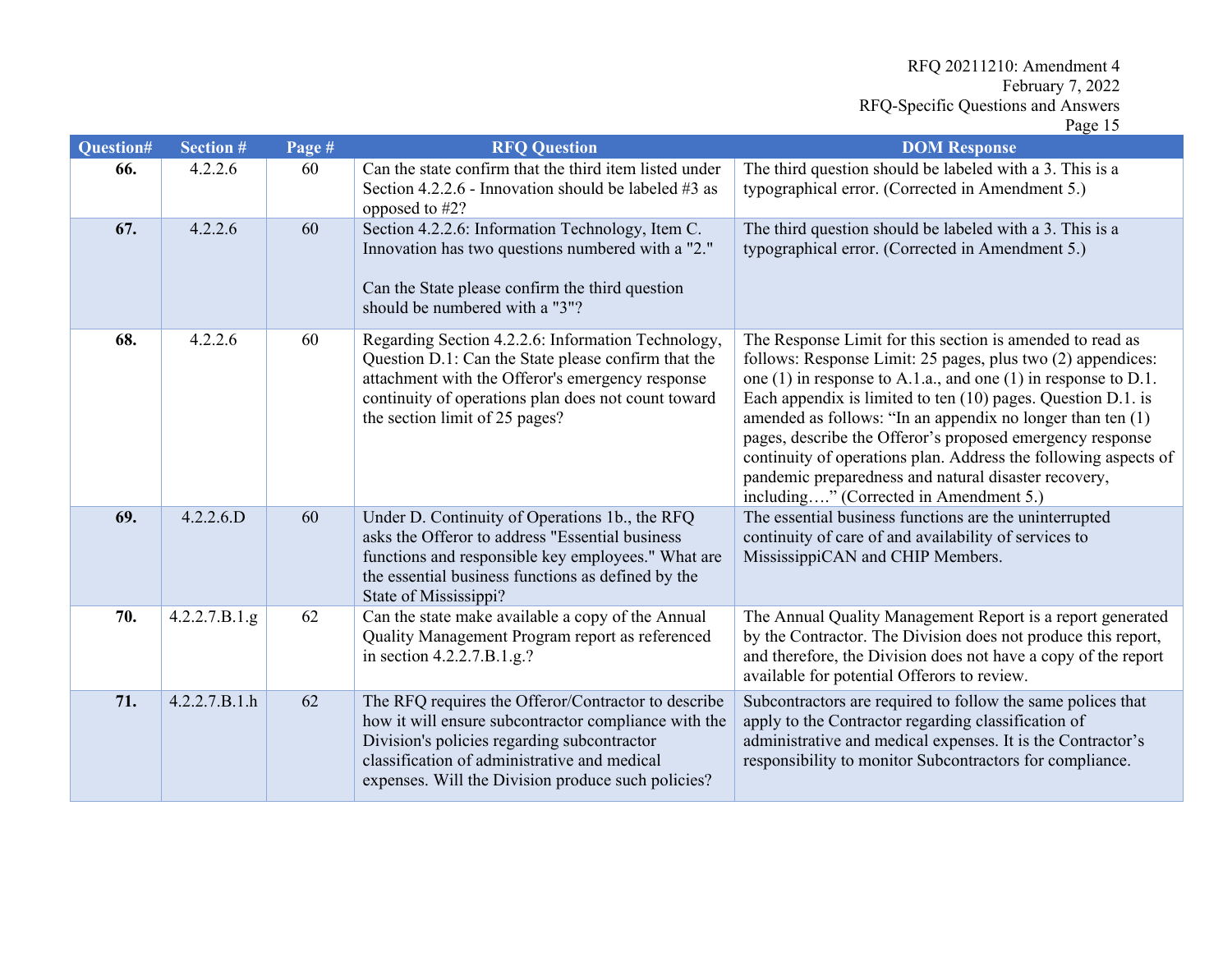| Question# | <b>Section #</b>       | Page # | <b>RFQ Question</b>                                                                                                                                                                                                                                                                                                                            | <b>DOM Response</b>                                                                                                                                                                                                                                                                           |
|-----------|------------------------|--------|------------------------------------------------------------------------------------------------------------------------------------------------------------------------------------------------------------------------------------------------------------------------------------------------------------------------------------------------|-----------------------------------------------------------------------------------------------------------------------------------------------------------------------------------------------------------------------------------------------------------------------------------------------|
| 72.       | 4.2.2.8                | 64     | Section 4.2.2.8, Financial and Data Reporting, item<br>B, Data Reporting, Question 2, Health Information<br>System Data.                                                                                                                                                                                                                       | This question is in reference to Utilization Management.                                                                                                                                                                                                                                      |
|           |                        |        | In describing our approach to maintaining a health<br>information system that collects, analyzes,<br>integrates, validates, and reports data, please provide<br>further detail on what the Division intends<br>Contractors to describe in the first item, i.<br>Utilization. For example, is this referring to<br>Utilization Management data? |                                                                                                                                                                                                                                                                                               |
| 73.       | 4.2.2.11               | 68     | Regarding Section 4.2.2.11: Eligibility, Enrollment,<br>and Disenrollment, Question A, Item 2.c: Can the<br>State please confirm that the Offeror's draft<br>disenrollment survey does not count toward the 15-<br>page limit for this section?                                                                                                | Yes. The Response Limit for the section is amended to read as<br>follows: Response Limit:15 pages, plus two (2) appendices:<br>one (1) in response to A.2.c, and one (1) in response to C.1.e.<br>(optional). Each appendix is limited to five (5) pages each.<br>(Corrected in Amendment 5.) |
| 74.       | 4.2.3.1 $&$<br>4.2.3.2 | 70     | Considering that a "Patient-Centered Medical<br>Home" ("PCMH") (which is addressed in Section<br>4.2.3.2) may also be included in the concept of<br>"Value-Based Purchasing" (which addressed in<br>Section 4.2.3.1), should Offerors omit references to<br>PCMHs when responding to Section 4.2.3.1 to avoid<br>redundancy?                   | No.                                                                                                                                                                                                                                                                                           |
| 75.       | 4.2.3.3                | 71     | Will a minimum of 0.5% capitation for social<br>determinants of health be provided for in the<br>capitation rates?                                                                                                                                                                                                                             | No.                                                                                                                                                                                                                                                                                           |
| 76.       | 4.2.3.3                | 71     | Section 4.2.3.3 of the RFQ identifies that<br>Contractors devote at least 0.5% of their capitation<br>payments to improve SDOH during the contract<br>cycle. Will the Division permit Contractors to<br>categorize these expenses as quality improvement<br>activities for the purposes of calculating medical loss<br>ratio?                  | The Division will allow Contractors to categorize these<br>expenditures as quality improvements for all expenses meeting<br>the definitions included in Appendix A: Draft Contract,<br>Exhibit C, Section C, Subpart 2.                                                                       |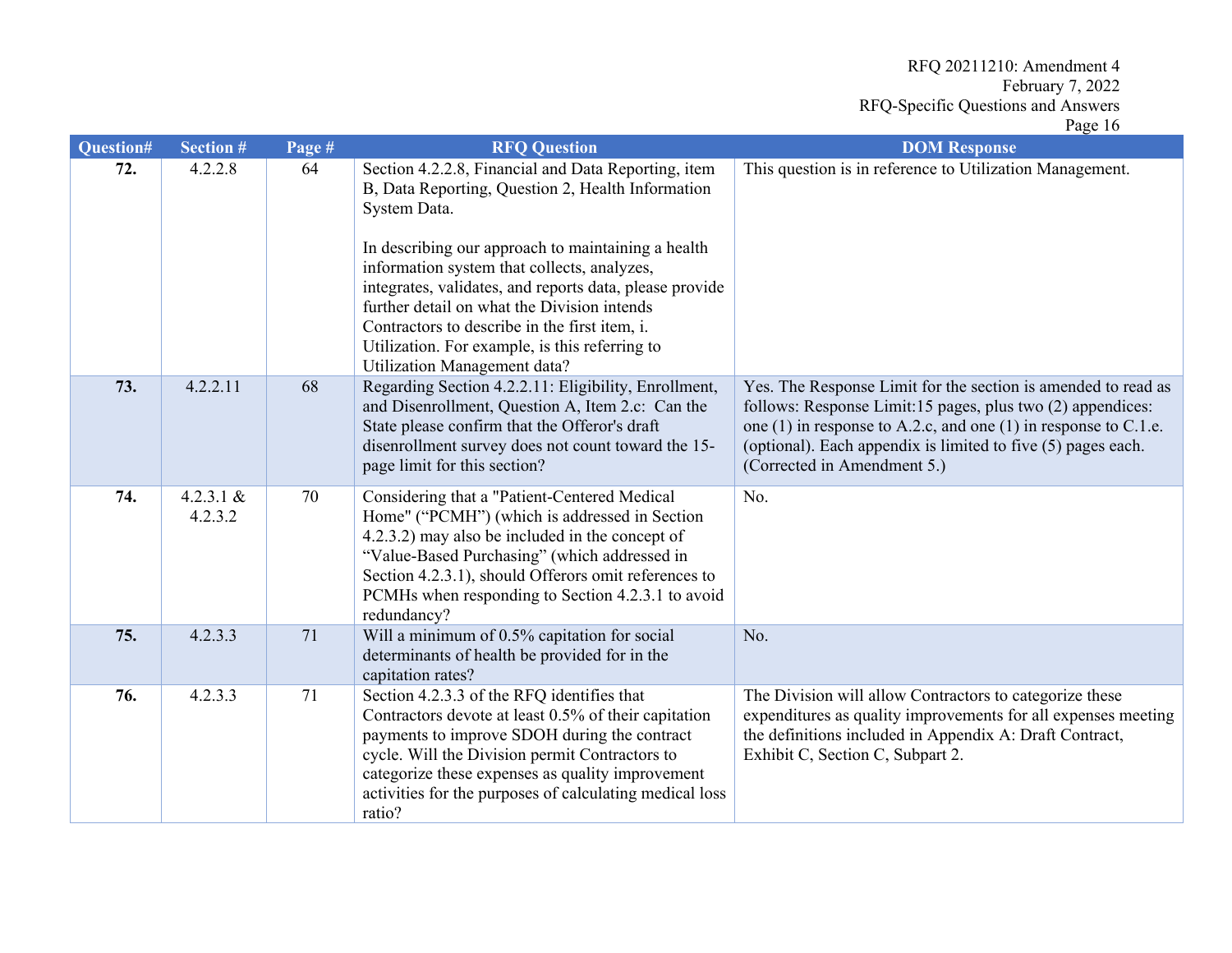|                  |                  |        |                                                                                                                                                                                                                                                                                                                                                                                                                                                                                                                                 | 145                                                                                                                                                                                                                                                                                                                                                                                                            |
|------------------|------------------|--------|---------------------------------------------------------------------------------------------------------------------------------------------------------------------------------------------------------------------------------------------------------------------------------------------------------------------------------------------------------------------------------------------------------------------------------------------------------------------------------------------------------------------------------|----------------------------------------------------------------------------------------------------------------------------------------------------------------------------------------------------------------------------------------------------------------------------------------------------------------------------------------------------------------------------------------------------------------|
| <b>Question#</b> | <b>Section #</b> | Page # | <b>RFQ Question</b>                                                                                                                                                                                                                                                                                                                                                                                                                                                                                                             | <b>DOM Response</b>                                                                                                                                                                                                                                                                                                                                                                                            |
| 77.              | 4.2.3.3          | 71     | Could DOM provide clarification as to how the<br>required 0.5% of capitated payments for Population<br>Health services will be determined? What costs are<br>included/excluded?                                                                                                                                                                                                                                                                                                                                                 | DOM will require that payments for these services be<br>separately identified in the quarterly/annual MLR reporting.<br>The Offeror must refer to 45 C.F.R. § 158.150, as also referred<br>to in Draft Contract Exhibit C, Section C, Subpart 2, to<br>propose services that would conform to this requirement.                                                                                                |
| 78.              | 4.2.3.4          | 71     | Regarding Section 4.2.3.4: Value-Added Benefits-<br>Prenatal, #3, Dental preventative care during<br>pregnancy and postpartum, as a value add<br>suggestion is the understanding correct this coverage<br>is for pregnant women who are non-EPSDT<br>eligible? Part 200 Chapter 3: Beneficiary<br>Information Rule 3.1: Coverage of Eligibility<br>Groups lists pregnant women as a full coverage<br>category of eligibility.                                                                                                   | This is in reference to pregnant women who are non-ESPDT<br>eligible.                                                                                                                                                                                                                                                                                                                                          |
| 79.              | 4.2.3.4          | 71     | Section 4.2.3.4 of the RFQ identifies that the<br>Division will evaluate any proposed Value Adds as<br>part of the Innovation and Commitment score. It is<br>noted that a list of Division-curated Value-Adds are<br>included with the RFQ. Will the Division please<br>provide additional clarity on the scoring<br>methodology for this section? Are Division-curated<br>Value-Adds scored higher than Contractor-proposed<br>value adds? Is the evaluation based solely on the<br>price per unit, gross value, or net value? | The Division-curated list is provided so that the Offeror has<br>some context for services currently desirable to the Division.<br>Each proposed value-added benefit will be scored based on the<br>information solicited through the form and based on its value,<br>both intrinsic and extrinsic, to the Division, its beneficiaries,<br>and the state. The Division is open to innovative VAB<br>proposals. |
| 80.              | 4.2.3.4          | 71     | Section 4.2.3.4: Value Added Benefits indicates that<br>Offeror's may describe some of their own value<br>added benefits.<br>Would the State allow Offeror's to include a brief<br>narrative introduction to the value added benefits<br>preceding the requested forms?                                                                                                                                                                                                                                                         | No.                                                                                                                                                                                                                                                                                                                                                                                                            |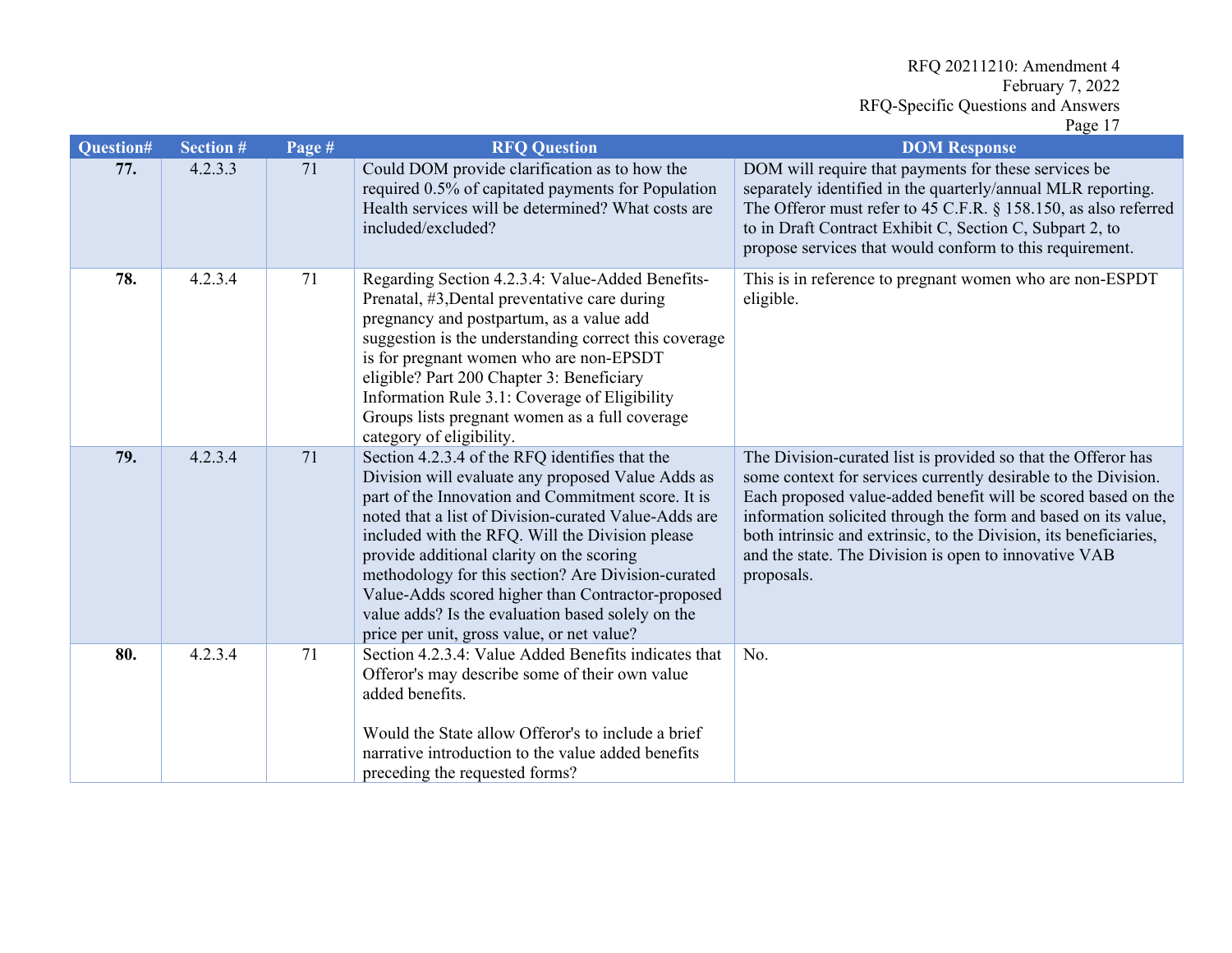| Question# | <b>Section #</b> | Page # | <b>RFQ Question</b>                                                                                                                                                                                                                                                                                                             | <b>DOM Response</b>                                                                                                                                                                                                                                                                                                                                                                                                                                                                                                                                                                                                                                                                                                                                               |
|-----------|------------------|--------|---------------------------------------------------------------------------------------------------------------------------------------------------------------------------------------------------------------------------------------------------------------------------------------------------------------------------------|-------------------------------------------------------------------------------------------------------------------------------------------------------------------------------------------------------------------------------------------------------------------------------------------------------------------------------------------------------------------------------------------------------------------------------------------------------------------------------------------------------------------------------------------------------------------------------------------------------------------------------------------------------------------------------------------------------------------------------------------------------------------|
| 81.       | 4.2.3.4          | 71     | The state lists in-home respite services in the<br>expanded benefits section of the value-add list. Is<br>there a specific population within MSCAN or CHIP<br>the state wishes to target with this value add? Please<br>define the services and/or codes that the state is<br>asking CCOs to cover as in-home respite services. | As an example, this value-add service could be offered, based<br>on medical necessity, to the following potential participants:<br>• Medically complex children up to age 21 whose caregivers<br>may need additional support<br>• Children up to age 21 with a serious emotional disturbance<br>(SED) whose caregivers may need additional support<br>• Individuals on any of the home and community-based waiver<br>waiting lists whose caregivers may need additional support<br>while waiting for enrollment into a waiver<br>The Division of Medicaid (DOM) recommends adherence to<br>all coding principals and guidelines when determining<br>potential procedure code(s) to use for this value-add which<br>meets the description of the service rendered. |
| 82.       | 4.2.3.5          | 71     | Section 4.2.3.5: Performance Improvement Projects<br>has a response limit of 4 PIP Proposal Pages. Can<br>the District please clarify if there is a page limit<br>associated with the completed charts required for<br>submission for each proposed PIP?                                                                        | One $(1)$ page.                                                                                                                                                                                                                                                                                                                                                                                                                                                                                                                                                                                                                                                                                                                                                   |
| 83.       | 4.2.3.5          | 71     | RFQ Section 4.2.3.5 asks for 4 PIP proposals;<br>however, contract section 8.11 - performance<br>improvement plans - indicates the contractor shall<br>perform a minimum of five for MississippiCAN and<br>five for CHIP. Please confirm that Offerors should<br>propose 4 PIPs total in the RFQ response.                      | This interpretation is correct. Two (2) should be for MSCAN,<br>and two (2) should be for CHIP.                                                                                                                                                                                                                                                                                                                                                                                                                                                                                                                                                                                                                                                                   |
| 84.       | 4.2.3.5          | 71     | 4.2.3.5 calls for the submission of four (4)<br>Performance Improvement Projects (PIPs). Is the<br>intent to submit (2) MSCAN and two (2) CHIP<br>PIP <sub>s</sub> ?                                                                                                                                                            | This interpretation is correct.                                                                                                                                                                                                                                                                                                                                                                                                                                                                                                                                                                                                                                                                                                                                   |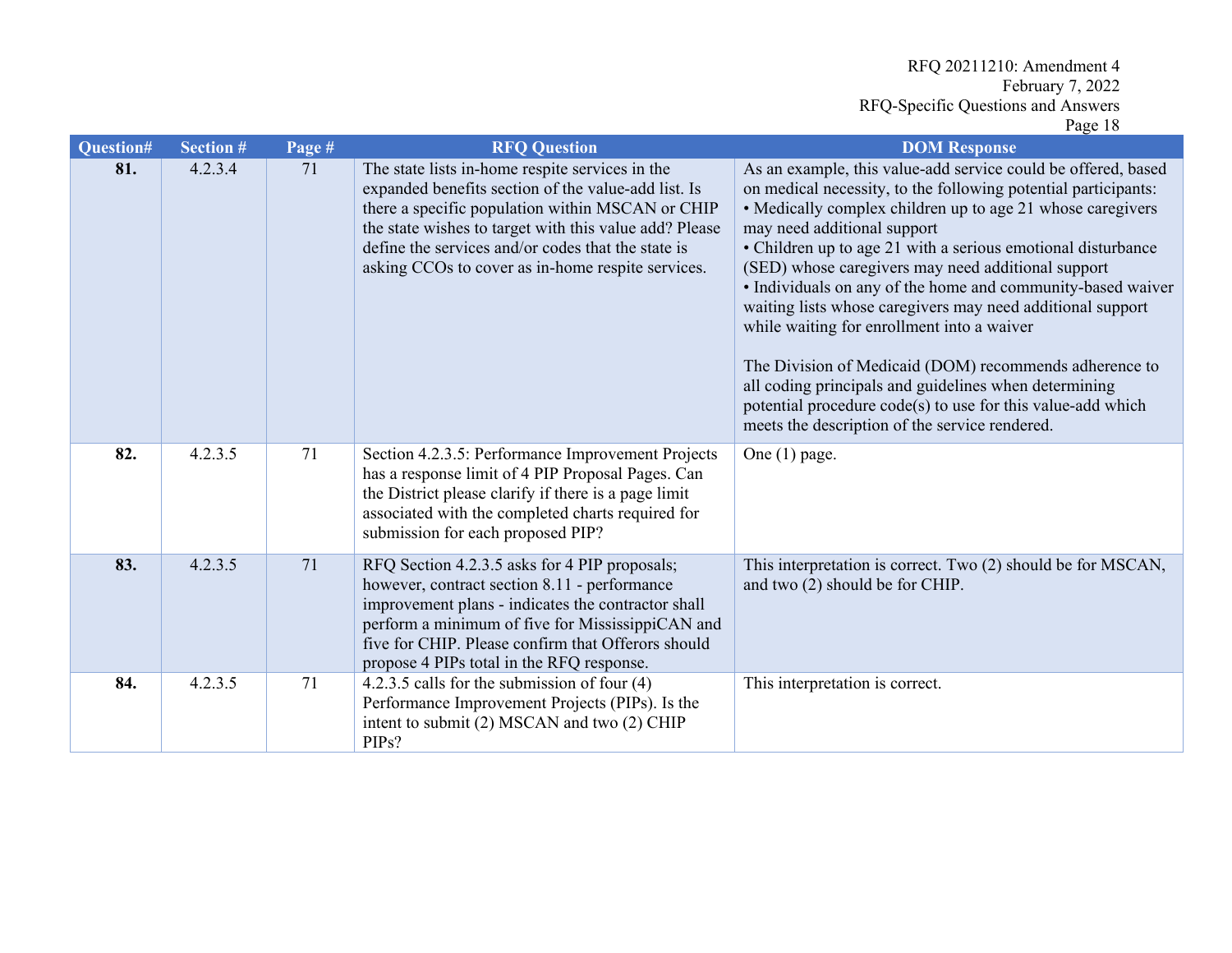| Question# | <b>Section #</b>                               | Page #    | <b>RFQ Question</b>                                                                                                                                                                                                                                                                                                                | - 500 - 71<br><b>DOM Response</b>                                                                                                                                                                                 |
|-----------|------------------------------------------------|-----------|------------------------------------------------------------------------------------------------------------------------------------------------------------------------------------------------------------------------------------------------------------------------------------------------------------------------------------|-------------------------------------------------------------------------------------------------------------------------------------------------------------------------------------------------------------------|
| 85.       | 4.2.3.6                                        | 71        | Section 4.2.3.6 asks Offerors to use the "Health"<br>Literacy Campaign Summary Chart on the following<br>page for each PIP the Offeror is including in its<br>response to this section." Can confirmation be<br>provided that the Health Literacy Campaign<br>Summary Chart will be utilized for each Health<br>Literacy Campaign? | This interpretation is correct.                                                                                                                                                                                   |
| 86.       | 4.2.3.5                                        | 72        | Please confirm that the response to this section, in its<br>entirety, is to be contained in the forms provided in<br>Appendix E.                                                                                                                                                                                                   | Responses to 4.2.3.5 should only be comprised of completed<br>PIP forms included in Appendix E.                                                                                                                   |
| 87.       | 4.2.3.6                                        | 72        | Please confirm that the response to this section, in its<br>entirety, is to be contained in the forms provided in<br>Appendix E.                                                                                                                                                                                                   | Responses to 4.2.3.6 should only be comprised of completed<br>Health Literacy Campaign forms included in Appendix E.                                                                                              |
| 88.       | 4.2.3.9                                        | 72        | For the summary charts associated with Section<br>4.2.3.9 Potential Partnerships, please confirm that a<br>total of eight (8) partnerships must be submitted:<br>four (4) community based organization partnerships<br>and four (4) additional care management focused<br>community based organization partnerships.               | This interpretation is correct.                                                                                                                                                                                   |
| 89.       | 4.2.3.9<br>(Question<br>asked about<br>4.3.2.9 | $72 - 73$ | Please confirm that the response to this section, in its<br>entirety, is to be contained in the forms provided in<br>Appendix E.                                                                                                                                                                                                   | There is no 4.3.2.9 in the RFQ. This question appears to be in<br>reference to 4.2.3.9. For 4.2.3.9, the response to this section, in<br>its entirety, is to be contained in the forms provided in<br>Appendix E. |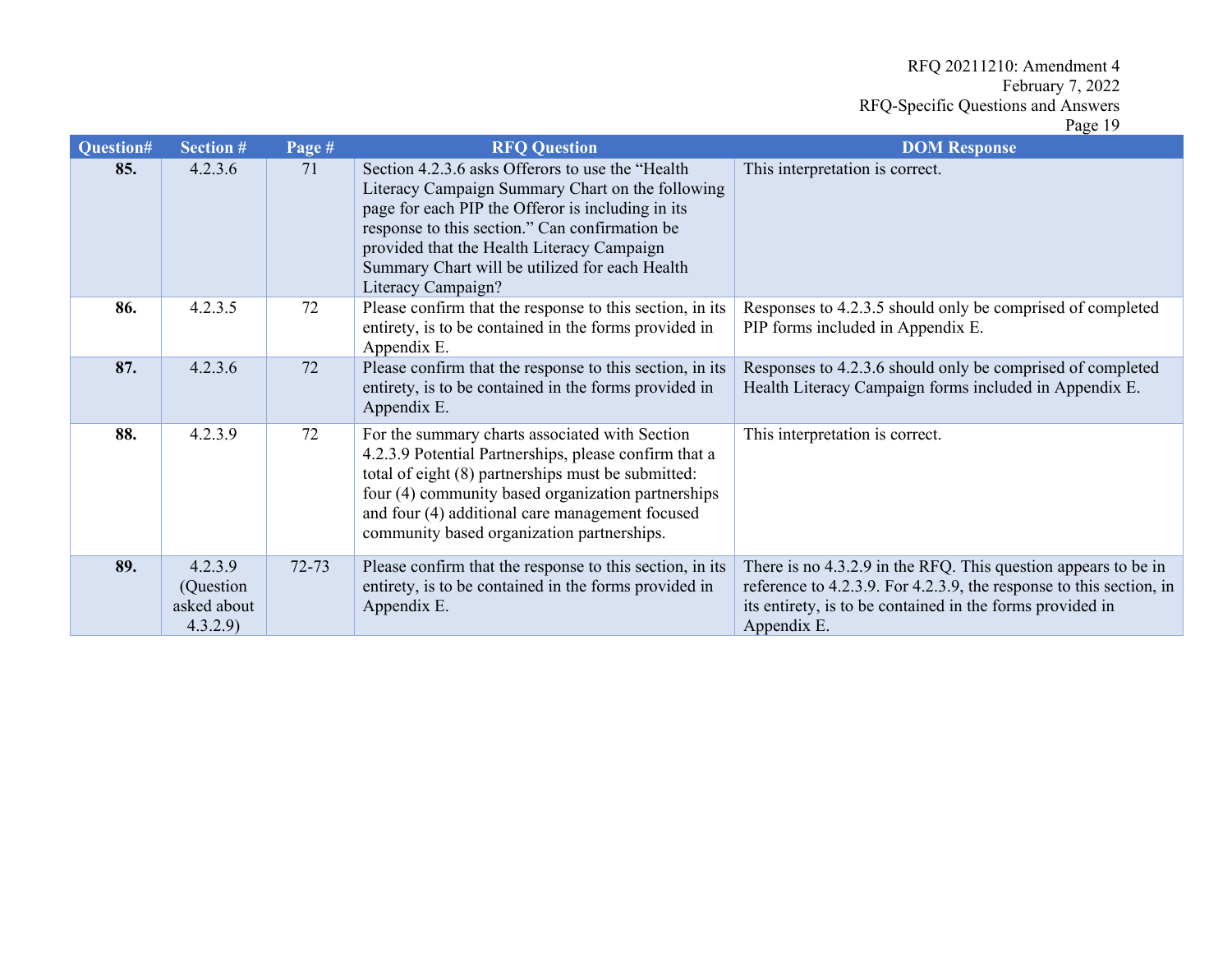| Question# | <b>Section #</b> | Page # | <b>RFQ Question</b>                                                                                                                                                                                                                                                                                | <b>DOM Response</b>                                                                                                                                                                                                                                                                                                                                                                                                                                                                                                                                                                                                                                                                                                                                                                                             |
|-----------|------------------|--------|----------------------------------------------------------------------------------------------------------------------------------------------------------------------------------------------------------------------------------------------------------------------------------------------------|-----------------------------------------------------------------------------------------------------------------------------------------------------------------------------------------------------------------------------------------------------------------------------------------------------------------------------------------------------------------------------------------------------------------------------------------------------------------------------------------------------------------------------------------------------------------------------------------------------------------------------------------------------------------------------------------------------------------------------------------------------------------------------------------------------------------|
| 90.       | 4.2.3.9          | 73     | Please clarify what is meant by "partnerships to be<br>utilized for Care Management closed-loop referrals<br>and warm hand offs." Does DOM intend the<br>Offerors to delegate aspects of Care Management to<br>community based organizations, such as care<br>coordination and disease management? | The Division does not intend for the Contractor to delegate<br>Care Management responsibilities. The Division intends for<br>Contractors to utilize partnerships with community-based<br>organizations to ensure that Members receive holistic Care<br>Management. For example, if a Care Manager becomes aware<br>of a Member who is food insecure, the Care Manager may<br>refer that Member to a food pantry or similar organization<br>local to that Member, and the Care Manager would then be<br>required to ensure that the Member is connected with the food<br>pantry, contacting the food pantry if necessary to ensure an<br>easy process for the Member, and then follow up with the<br>Member to follow-up on whether the Member has utilized the<br>referral.                                     |
| 91.       | 4.3.1            | 72     | Please confirm that the Offeror is not to provide any<br>narrative for 4.3 and 4.3.1 and that only section<br>4.3.1.1.2 should be responded to with any narrative.                                                                                                                                 | The Offeror should use the correlating form in Appendix F to<br>reply to 4.3.1.1.1. The Offeror should provide a narrative<br>response to 4.3.1.1.2. The Offeror should provide a narrative<br>response to 4.3.1.2 ONLY if there is no information available<br>that is responsive to the chart provided for 4.3.1.1. (See<br>Question 92, below, for more information.)                                                                                                                                                                                                                                                                                                                                                                                                                                        |
| 92.       | 4.3.1.2          | 74     | Please confirm that the offerors can provide a<br>narrative response for Section 4.3.1.2 in addition to<br>Appendix F to fully address all components of the<br>requirements.                                                                                                                      | A narrative response may only be submitted if the Offeror<br>does not have the experience requested through the available<br>form in Appendix F. This narrative should be no longer than<br>three $(3)$ pages. If the Offeror does have the experience<br>requested, submission of the form provided for each<br>applicable experience is the only response the Offeror may<br>submit.<br>Directions for 4.3.1.2 have been updated to clarify the three<br>(3) page narrative limit. (Corrected in Amendment 5.)<br>Directions in Appendix F have also been updated in clarify the<br>three $(3)$ page narrative limit and to remove the requirement<br>for documentation supporting the assertion of unavailability of<br>experience conforming with that requested in 4.3.1.2.<br>(Corrected in Amendment 5.) |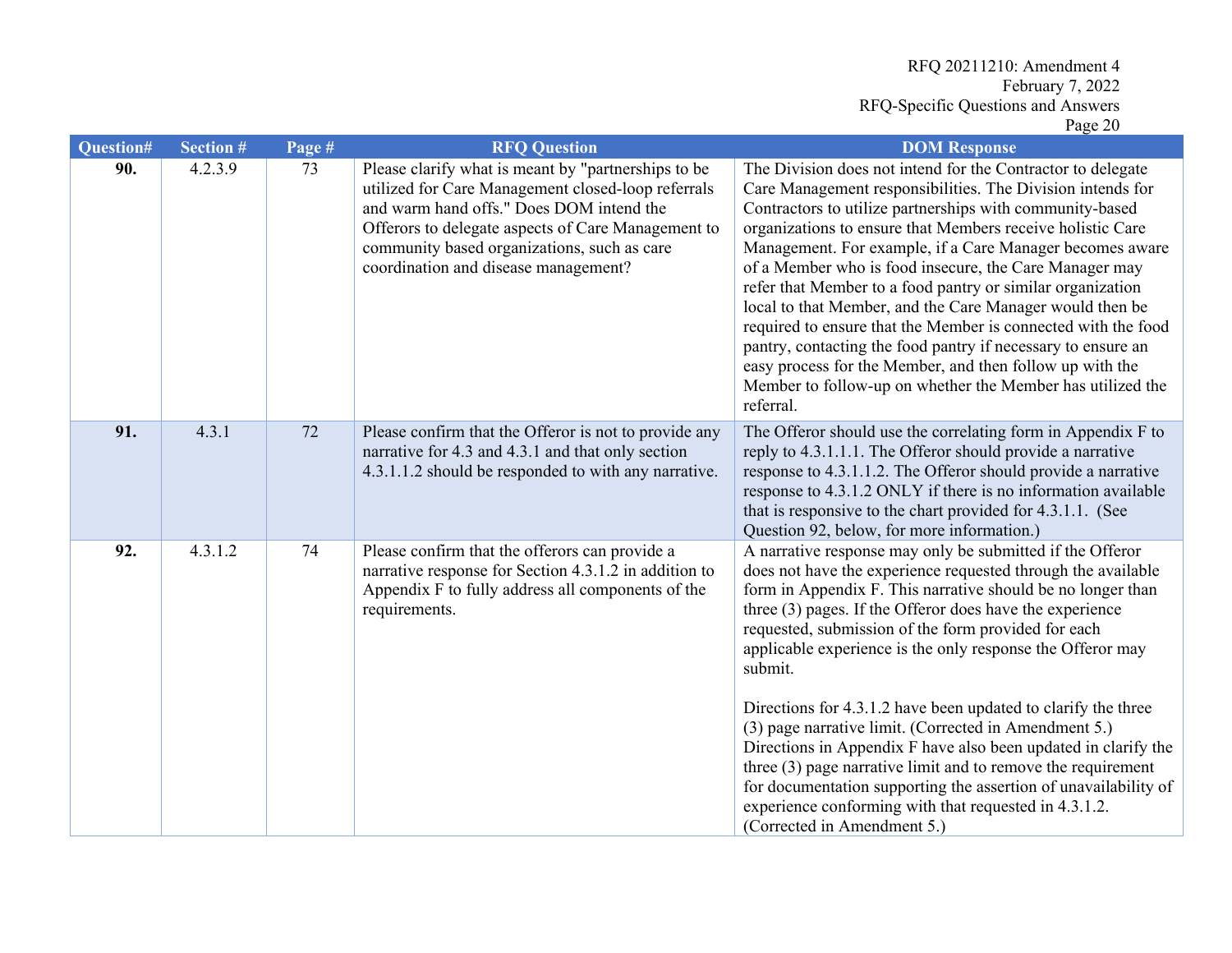| Question# | Section # | Page # | <b>RFQ Question</b>                                   | <b>DOM Response</b>                                        |
|-----------|-----------|--------|-------------------------------------------------------|------------------------------------------------------------|
| 93.       | 4.3.1.2   | 74     | Section 4.3.1.2 asks Offerors to describe experience  | The Division is seeking experience for markets totaling    |
|           |           |        | from other states. Is the Division asking Offerors to | 400,000 or more beneficiaries. The Offeror's enrollment in |
|           |           |        | only consider experience from states where an         | such a market does not have to meet or exceed 400,000      |
|           |           |        | Offeror has served at least 400,000 beneficiaries, or | beneficiaries.                                             |
|           |           |        | is the Division asking for experience from any state  |                                                            |
|           |           |        | where the total Medicaid enrollment exceeds           |                                                            |
|           |           |        | 400,000 beneficiaries.                                |                                                            |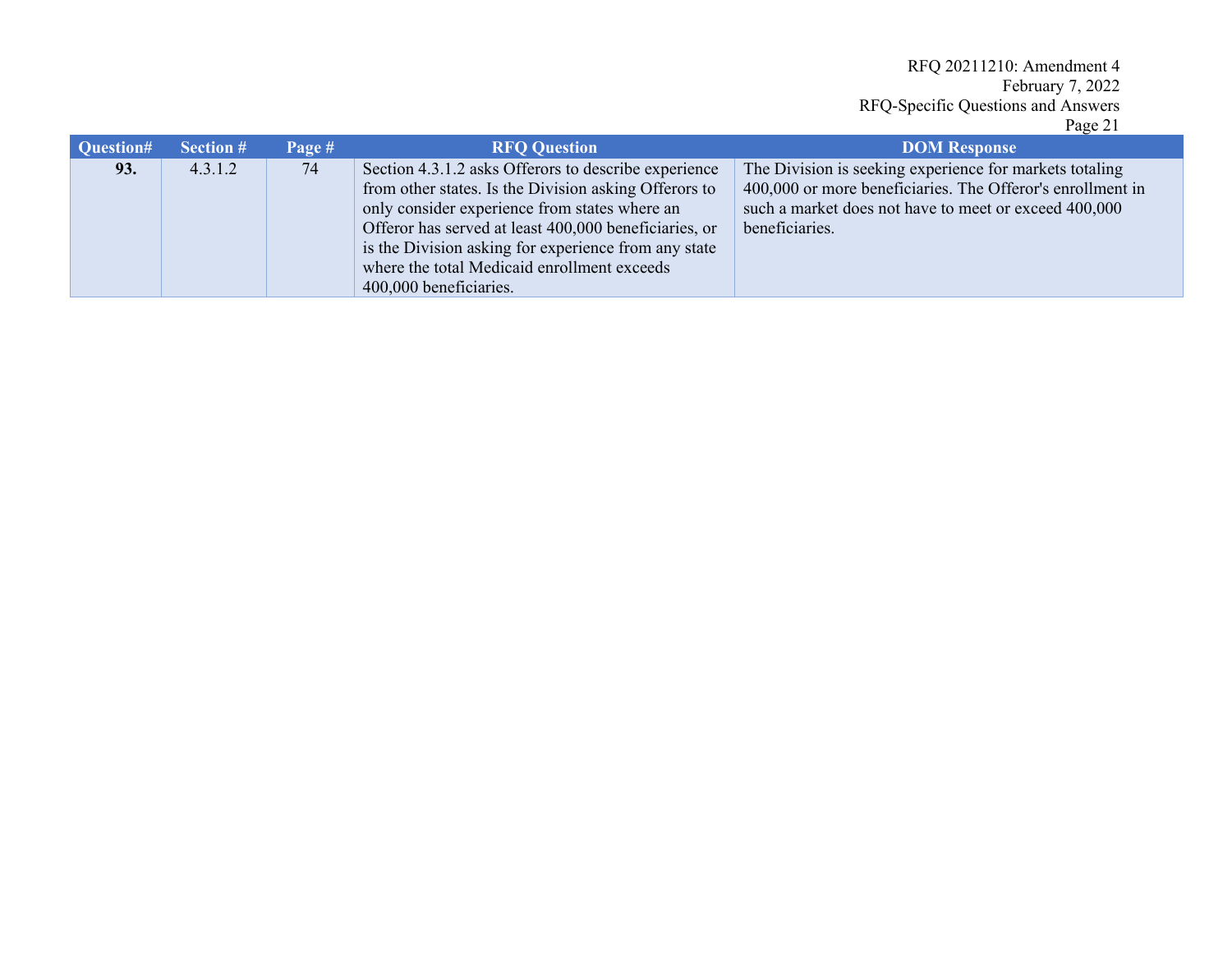| Question# | Section # | Page # | <b>RFQ Question</b>                                                                                                                                                                                                                                                                                                                                                                                                                                                                                                                                                                                                                                                                                                                                                                                      | <b>DOM Response</b>                                                                                                                                                                                                                                                                                                                                                                                                                                                                                                                                                                                                                                                                                                                                                                                                                                                                                                                                                                                                                                                                                                                                                                                                                                                                                                                                                                                                                                                                                                                                         |
|-----------|-----------|--------|----------------------------------------------------------------------------------------------------------------------------------------------------------------------------------------------------------------------------------------------------------------------------------------------------------------------------------------------------------------------------------------------------------------------------------------------------------------------------------------------------------------------------------------------------------------------------------------------------------------------------------------------------------------------------------------------------------------------------------------------------------------------------------------------------------|-------------------------------------------------------------------------------------------------------------------------------------------------------------------------------------------------------------------------------------------------------------------------------------------------------------------------------------------------------------------------------------------------------------------------------------------------------------------------------------------------------------------------------------------------------------------------------------------------------------------------------------------------------------------------------------------------------------------------------------------------------------------------------------------------------------------------------------------------------------------------------------------------------------------------------------------------------------------------------------------------------------------------------------------------------------------------------------------------------------------------------------------------------------------------------------------------------------------------------------------------------------------------------------------------------------------------------------------------------------------------------------------------------------------------------------------------------------------------------------------------------------------------------------------------------------|
| 94.       | 4.3.3     | 78, 79 | The first sentence of 4.3.3 states, in part, that the<br>Organization and Staffing section shall include<br>"the Offeror's plan for hiring and management of<br>any subcontractors the Offeror plans to execute the<br>Contract and what economic impact the execution of<br>the Offeror might have on the state." Per 4.3.3.5 and<br>4.3.3.6, information about subcontractors and our<br>economic impact is to be submitted on the respective<br>forms in Appendix H.<br>Neither of the applicable forms has a field for<br>describing our hiring and management plan for<br>subcontractors or for the impact that will have on the<br>economy in the State.<br>Can the State please provide additional guidance on<br>where in the RFQ response it would like Offerors to<br>describe these elements? | The directions for 4.3.3 are amended as follows for clarity:<br>"The Organization and Staffing Section shall include team<br>organization, charts of proposed positions, number of FTEs<br>associated with each position for key staff, and job<br>descriptions of key management<br>personnel and care managers listed in Section 1.13,<br>Administration, Management, Facilities, and<br>Resources of Appendix A, Draft Contract, as well as the<br>Offeror's plan for hiring and management of any<br>subcontractors the Offeror plans to execute the Contract, and<br>what economic impact the selection of the Offeror might have<br>on the state." (Corrected in Amendment 5.)<br>Directions for 4.3.3.5 are amended to allow for a brief<br>narrative explaining the Offeror's overall philosophy and<br>strategy for subcontractor hiring and management. (See<br>Amendment 5 for this addition in the body of the RFQ; see<br>Amendment 7 for this addition in the directions included in<br>Appendix H).<br>Additionally, there is a field on the first Subcontractor form<br>for 4.3.3.5 that asks how the Offeror will monitor and manage<br>that specific subcontractor. Responses to this element of the<br>form are to be used to understand the Offeror's approach to<br>management of specific subcontractors.<br>It was not the Division's intention that the Offeror include<br>information about potential subcontractors' economic impact.<br>Directions for 4.3.3.6 are amended to clarify this point.<br>(Corrected in Amendment 5.) |
| 95.       | 4.3.3.1   | 78     | Can the state confirm whether the offeror is allowed<br>to list name of staff within the requested org charts<br>requested in Section 4.3.3.1?                                                                                                                                                                                                                                                                                                                                                                                                                                                                                                                                                                                                                                                           | The Offeror is not allowed to list the name of staff in its<br>response.                                                                                                                                                                                                                                                                                                                                                                                                                                                                                                                                                                                                                                                                                                                                                                                                                                                                                                                                                                                                                                                                                                                                                                                                                                                                                                                                                                                                                                                                                    |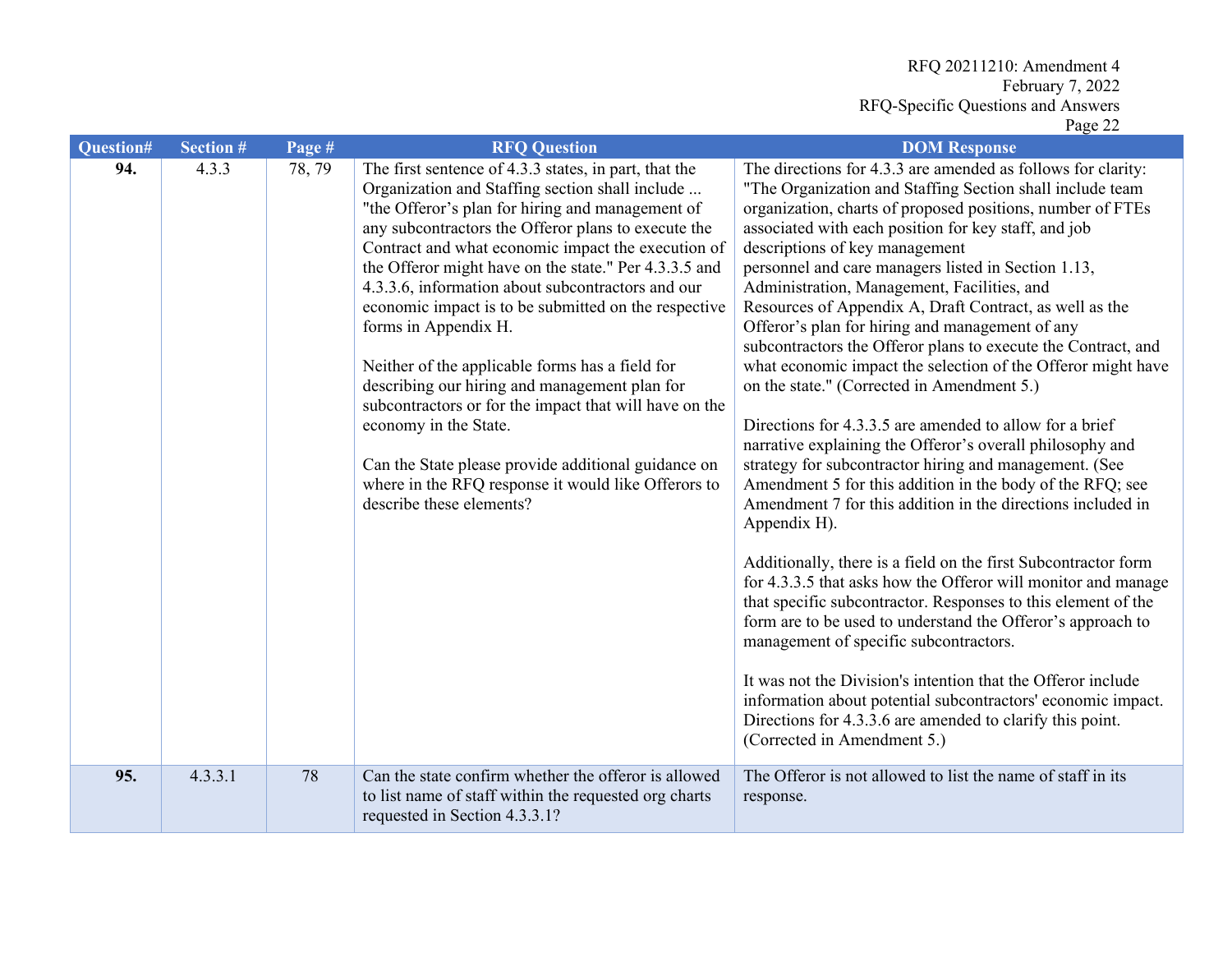| <b>Question#</b> | <b>Section #</b> | Page # | <b>RFQ Question</b>                                                                                                                                                                                                                                                                                                                                                                                                                                                                                                                                                  | $1.45$ $-2.5$<br><b>DOM Response</b>                                                                                                                                                                                                                                                                                                                                  |
|------------------|------------------|--------|----------------------------------------------------------------------------------------------------------------------------------------------------------------------------------------------------------------------------------------------------------------------------------------------------------------------------------------------------------------------------------------------------------------------------------------------------------------------------------------------------------------------------------------------------------------------|-----------------------------------------------------------------------------------------------------------------------------------------------------------------------------------------------------------------------------------------------------------------------------------------------------------------------------------------------------------------------|
| 96.              | 4.3.3.2          | 78     | Is it the intent of the State for Offerors to provide job<br>descriptions for positions listed in 1.13.2 Additional<br>Staff Requirements in addition to Key Personnel<br>listed in sections 1.13.1.1 Executive Positions and<br>1.13.1.2 Administrative Positions?                                                                                                                                                                                                                                                                                                  | Yes.                                                                                                                                                                                                                                                                                                                                                                  |
| 97.              | 4.3.3.4          | 78     | Section 4.3.3.4 requires staffing ratios per enrolled<br>member and/or provider as well as total staffing<br>numbers. For consistency in comparison across<br>responses, what membership assumption should<br>Offeror's use when developing this response?                                                                                                                                                                                                                                                                                                           | The Offeror should assume an enrollment of 125,000<br>Members per Contractor for the purposes of preparing its<br>Qualification.                                                                                                                                                                                                                                      |
| 98.              | 4.3.3.5          | 79     | The definition of "Subcontract" in the draft contract<br>includes not only direct subcontracts, but also<br>downstream contracts "between a third party and<br>fourth party, or between any subsequent parties".<br>Given how extensive this list may be, please confirm<br>that for the purposes for RFQ responses, including,<br>but not limited to the Subcontractor information<br>required in RFQ Section 4.3.3.5, that Offerors are<br>only required to submit information for direct<br>Subcontractors, and not an exhaustive list of<br>downstream entities. | For the purposes of RFQ responses, the Offeror need only<br>submit first-level subcontractors, i.e., subcontractors with<br>which the Offeror expects to directly subcontract with for<br>services. This does not relieve the Contractor of any<br>responsibilities stated within Exhibit A, Draft Contract,<br>regarding Subcontractors as defined in that document. |
| 99.              | 4.3.3.5          | 79     | For Section 4.3.3.5 Subcontractors, in the summary<br>table that must be completed for each subcontractor<br>would the Division considering adding an additional<br>category for entity type? Currently the options are<br>"The entity is a: subcontractor or wholly-owned<br>subsidiary". Would the Division consider adding<br>"The entity is a: affiliate under the same common<br>ownership"?                                                                                                                                                                    | Yes, that addition to the form in Appendix H: Organization<br>and Staffing for 4.3.3.5 Subcontractors is appropriate. (Use<br>updated form included in Amendment 7.)                                                                                                                                                                                                  |
| 100.             | 4.3.3.6          | 79     | Please confirm that Section 4.3.3.6 Economic<br>Impact is intended to be MARKED.                                                                                                                                                                                                                                                                                                                                                                                                                                                                                     | Section 4.3.3.6 Economic Impact is intended to be Marked.<br>(Corrected in Amendment 5.)                                                                                                                                                                                                                                                                              |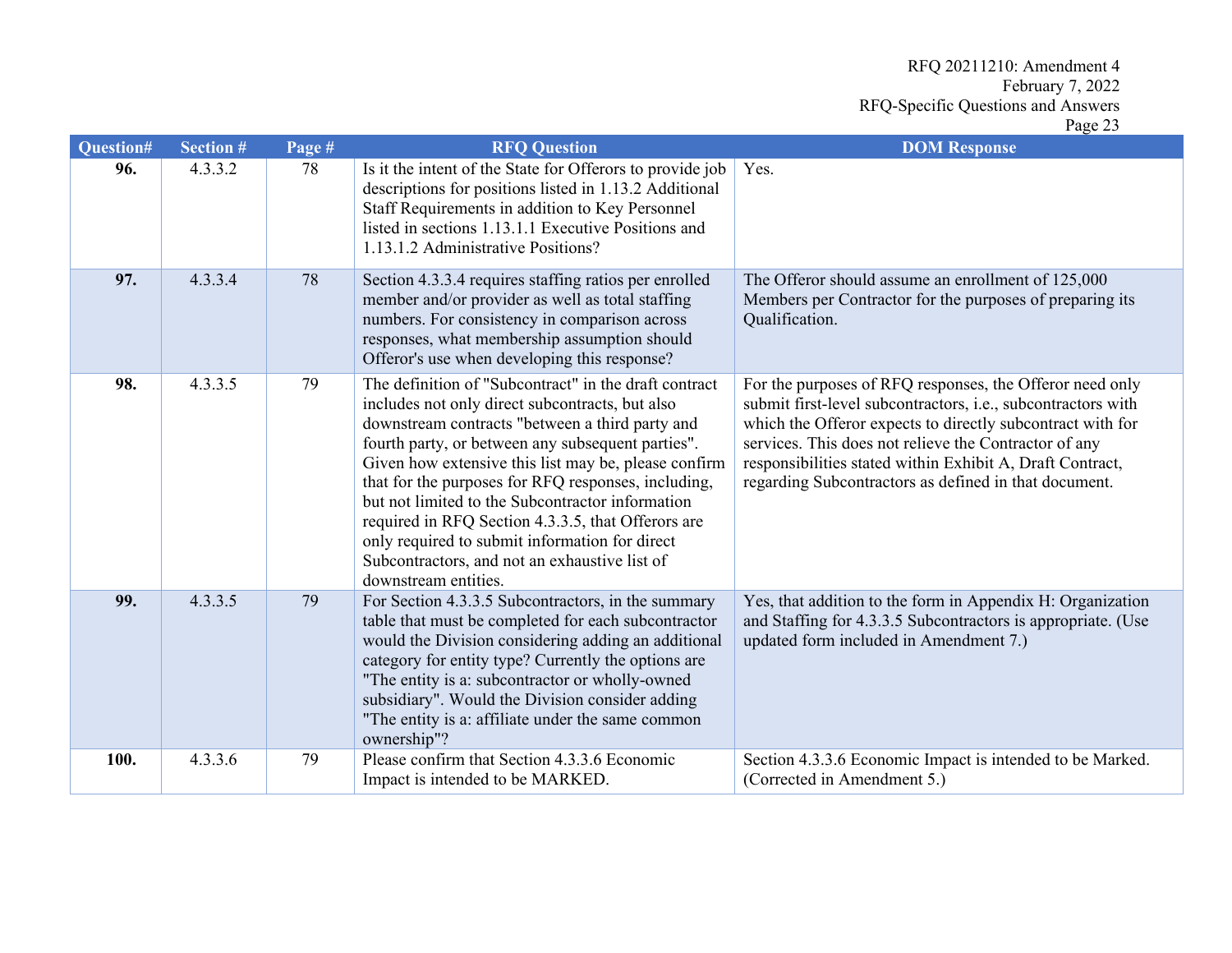| Question# | Section #                           | Page #                                | <b>RFQ Question</b>                                                                                                                                                                                                                                                                                                                                                                                                     | <b>DOM Response</b>                                                                                                           |
|-----------|-------------------------------------|---------------------------------------|-------------------------------------------------------------------------------------------------------------------------------------------------------------------------------------------------------------------------------------------------------------------------------------------------------------------------------------------------------------------------------------------------------------------------|-------------------------------------------------------------------------------------------------------------------------------|
| 101.      | 4.3.3.6                             | 79                                    | In Section 4.3.3.6, Economic Impact, are Offerors<br>permitted to also include any positions that they will<br>locate in Mississippi that are not dedicated to the<br>Mississippi Medicaid contract, but would<br>nonetheless provide a positive economic impact to<br>the state (e.g. call center representatives for other<br>state Medicaid programs that would be located in<br>Mississippi if awarded a contract). | The Offeror may include a two $(2)$ page narrative of other<br>investments, if applicable. (Corrected in Amendment 5.)        |
| 102.      | 4.3.3.6                             | 79,80                                 | This section outlines completion of Wage Charts.<br>The last sentence allows for a "Narrative of other<br>investments." Is this to be submitted as an<br>attachment or part of the Appendix? Is there a page<br>limit for this narrative?                                                                                                                                                                               | The Offeror may include a two $(2)$ page narrative of other<br>investments, if applicable. (Corrected in Amendment 5.)        |
| 103.      | Appendix C                          | $15$ of<br>Appendix<br>$\mathcal{C}$  | This page states, "There are no withholds associated<br>with the CHIP capitation rate." Will this remain the<br>same once CHIP is combined with MSCAN or will<br>the CHIP rate cell be subject to the 1% withhold<br>applied to the MSCAN rate cells?                                                                                                                                                                   | CHIP will be subject to the 1% withhold as a new Rate Cell in<br>the new Coordinated Care contract.                           |
| 104.      | Appendix C                          | $23$ of<br>Appendix<br>$\mathcal{C}$  | The CHIP population is currently priced at a<br>statewide level. Once combined with MSCAN will<br>the CHIP capitation rates be developed at a regional<br>level like the MSCAN rates?                                                                                                                                                                                                                                   | Milliman will evaluate the necessity of splitting CHIP rates by<br>region at the time of rate setting under the new contract. |
| 105.      | Appendix C,<br>Contract<br>1.13.1.1 | $40$ of<br>Appendix<br>$\mathcal{C}$  | Please confirm that the Chief Medical Director may<br>also serve as the Perinatal Medical Director or<br>Behavioral Health Medical Director if they meet the<br>contractual requirements of those roles.                                                                                                                                                                                                                | They may not. These are three separate and distinct roles.                                                                    |
| 106.      | Appendix C                          | Capitation<br>Rate<br>Exhibit 1-<br>8 | PDF tables for rate buildup are not formatted to fit<br>within page and therefore do not contain complete<br>data. Please provide complete data set files.                                                                                                                                                                                                                                                              | This information is supplied in Excel format via Amendment<br>8.                                                              |
| 107.      | Appendix E                          |                                       | Additionally, Appendix E identifies that "to the<br>extent that some or all of the desired value-added<br>services may be covered through the Offeror's care<br>management strategy, that should be made evident<br>in the Offeror's Care Management answers in its                                                                                                                                                     | This interpretation is correct.                                                                                               |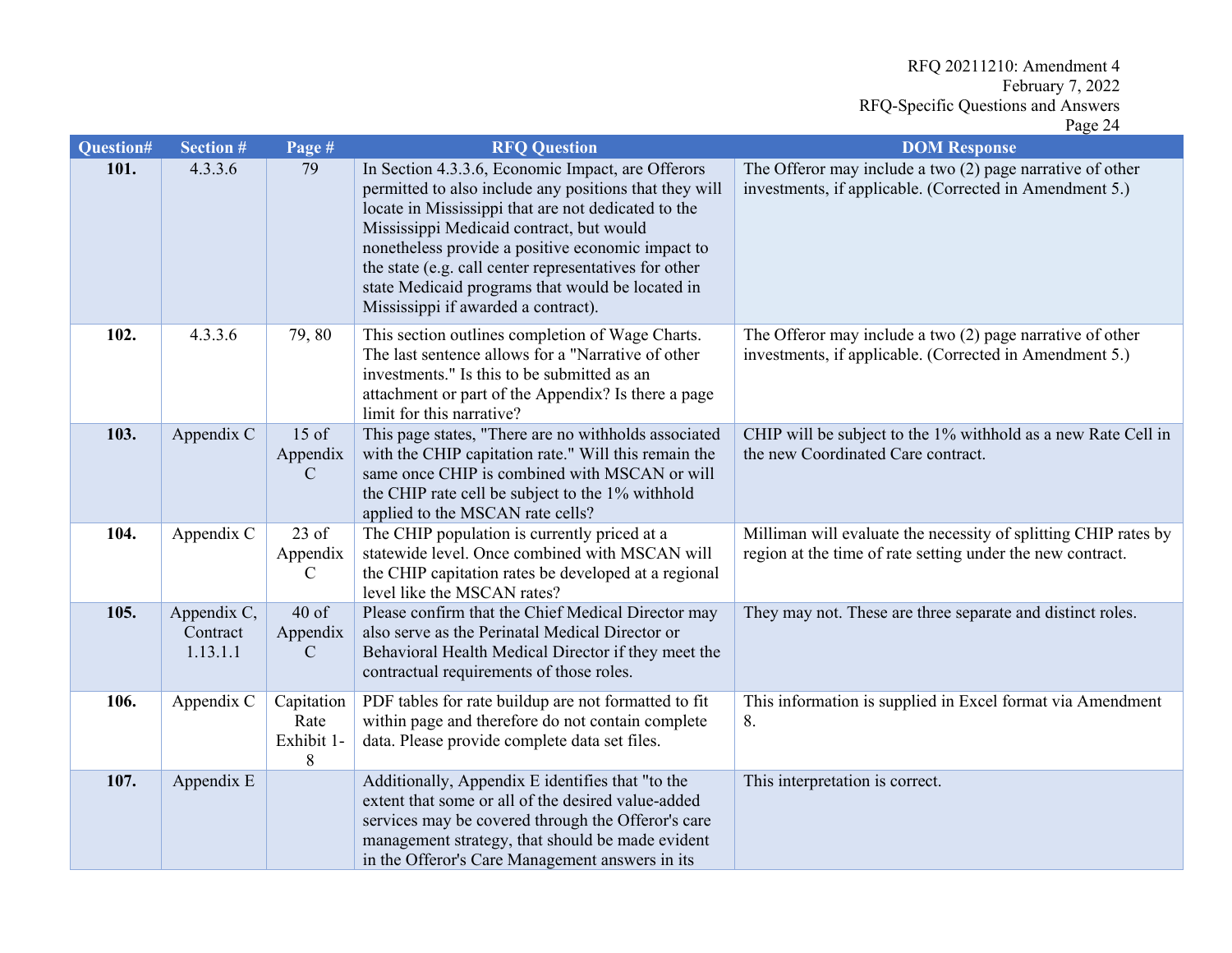| <b>Question#</b> | <b>Section #</b>                        | Page # | <b>RFQ Question</b>                                                                                                                                                                                                                                                                                                                      | <b>DOM Response</b>                                                                                                                                                                             |
|------------------|-----------------------------------------|--------|------------------------------------------------------------------------------------------------------------------------------------------------------------------------------------------------------------------------------------------------------------------------------------------------------------------------------------------|-------------------------------------------------------------------------------------------------------------------------------------------------------------------------------------------------|
|                  |                                         |        | qualification." Please confirm that even if some<br>value-added services are provided through the Care<br>Management strategy, they should also be<br>incorporated into the Proposed Value Added<br>Benefit: Summary Chart and Proposed Value-Added<br>Benefit: Staffing sections?                                                       |                                                                                                                                                                                                 |
| 108.             | Appendix E,<br>4.2.3.4                  | 97     | Will over-the-counter medications continue to be a<br>PDL managed category?                                                                                                                                                                                                                                                              | Yes, OTC medications that fall within therapeutic classes<br>reviewed under PDL.                                                                                                                |
| 109.             | Appendix E,<br>4.2.3.4;<br>Contract 8.9 | 97     | Will the state please confirm that any proposed and<br>implemented VABs the state has<br>recommended under the Social Determinants of<br>Health section are allowed to be included in<br>the 0.5% Capitation Payment requirement for SDOH<br>projects.                                                                                   | Expenditures made on Value-Added Benefits will not be<br>allowed to be included in the 0.5% Capitation Payment<br>requirement for SDOH projects.                                                |
| 110.             | Appendix E,<br>4.2.3.6                  | 103    | Section 4.2.3.6 instructs the Offeror to "Use the<br>Health Literacy Campaign: Summary Chart on the<br>following page for each <b>PIP</b> the Offeror is<br>including in its response to this section." Please<br>confirm that the instructions should read "for each<br>campaign the offeror is including" and not "for each<br>$PIP$ . | This was a typographical error and was corrected in<br>Amendment 3.                                                                                                                             |
| 111.             | Appendix F                              |        | Can the State clarify the proper heading in<br>Appendix F form referencing Corporate Experience<br>should be 4.3.1.2 and not 4.3.1.1?                                                                                                                                                                                                    | This was a typographical error and was corrected in<br>Amendment 3.                                                                                                                             |
| 112.             | Appendix F,<br>4.3.1.1                  | 111    | The biographical information form asks the<br>Offeror/Contractor to disclose any "Contractual<br>terminations" within the last 5 years. Are these<br>disclosures limited to managed care contracts with<br>government entities?                                                                                                          | The Offeror's response should be limited to a government<br>managed Medicaid contract with a state Medicaid agency.<br>This section applies to both Contracting and Administrating<br>entities. |
| 113.             | Appendix F,<br>4.3.1                    | 113    | The form titled "Corporate Experience: Current<br>and/or Recent Client" on RFQ page 113 of 140 lists<br>the same line item asking for "Geographic and<br>population coverage requirements:" twice. Please<br>confirm that one of these lines will be removed.                                                                            | This is a typographical error. This document has been<br>corrected in Amendment 7 to remove the duplicative<br>"Geographic and population coverage requirements:" field.                        |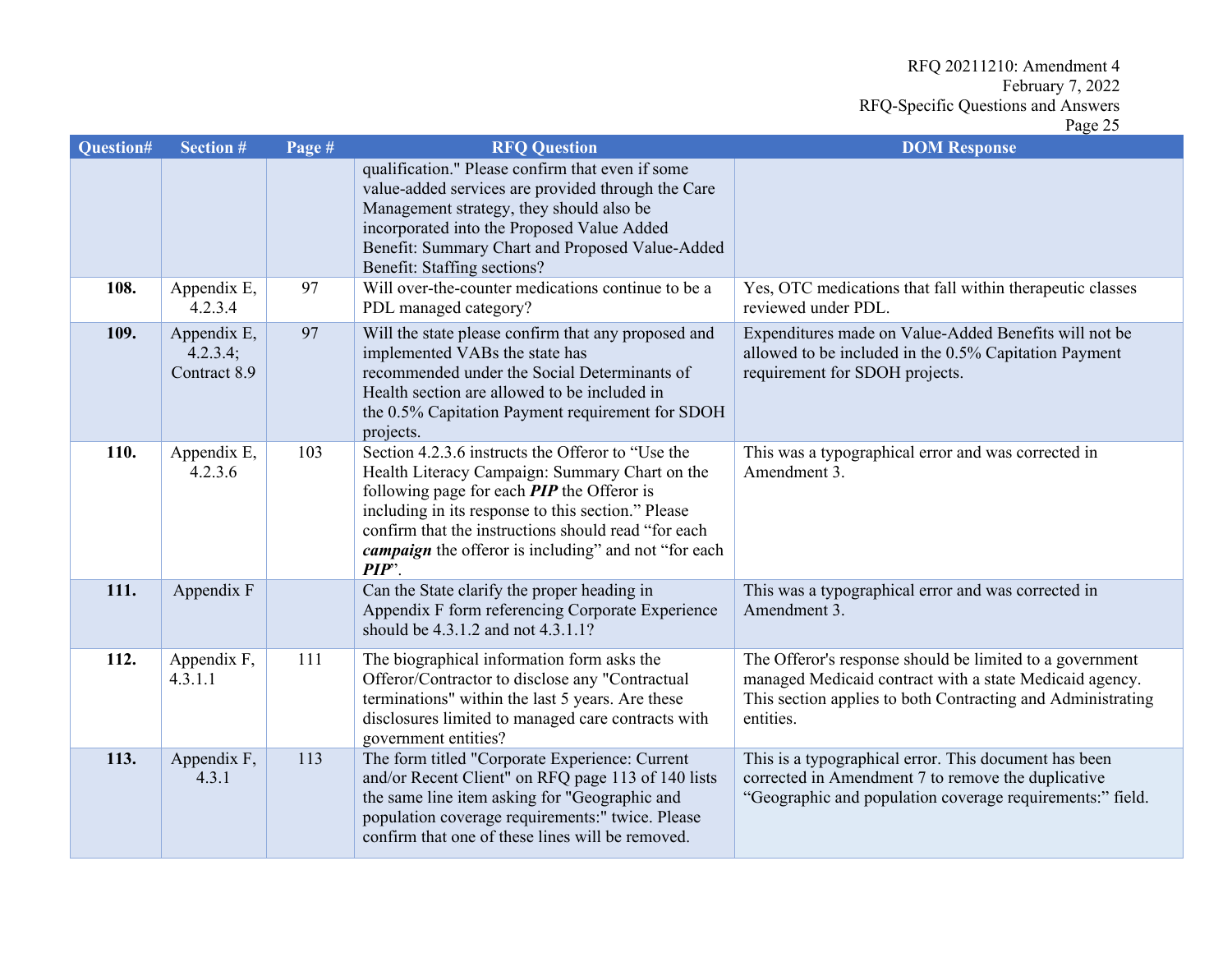| Question# | <b>Section #</b>       | Page # | <b>RFQ Question</b>                                                                                                                                                                                                                                                                                                                                                                                                                                                                                                                        | <b>DOM Response</b>                                                                                                                                                                                                                                                                                                                                                                                                                                                                 |
|-----------|------------------------|--------|--------------------------------------------------------------------------------------------------------------------------------------------------------------------------------------------------------------------------------------------------------------------------------------------------------------------------------------------------------------------------------------------------------------------------------------------------------------------------------------------------------------------------------------------|-------------------------------------------------------------------------------------------------------------------------------------------------------------------------------------------------------------------------------------------------------------------------------------------------------------------------------------------------------------------------------------------------------------------------------------------------------------------------------------|
| 114.      | Appendix H,<br>4.3.3.3 | 132    | Question #2 of 4.3.3.3 states "The Offeror will<br>Describe how and where administrative records and<br>data will be maintained and the process and time<br>frame for retrieving records requested by the<br>Division or other State or external review<br>representatives." Appendix H 4.3.3.3 has the same<br>statement. Does the signature on Appendix H<br>suffice, or do we need a narrative of how we will<br>address the question in $#2$ ? If so, is there a page<br>limit or other formatting requirements for this<br>narrative? | Use of the form included Appendix H 4.3.3.3 will satisfy 1. of<br>this section. (See Amendments 5 and 7.)<br>2. has been amended to allow for a narrative no longer than<br>two (2) pages. (See Amendments 5 and 7.)                                                                                                                                                                                                                                                                |
| 115.      | Appendix H,<br>4.3.3.5 | 135    | Form 4.3.3.5 "Prior Experiences with Subcontractor"<br>has two (2) sections titled "Geographic and<br>population coverage requirements." What is the<br>difference between the two sections or will the State<br>confirm this is a duplication?                                                                                                                                                                                                                                                                                            | This was a typographical error and was corrected in<br>Amendment 3.                                                                                                                                                                                                                                                                                                                                                                                                                 |
| 116.      | General                |        | Can the State please confirm that testimonials or<br>quotes from community organizations or other<br>stakeholders may be included in the response to the<br>Technical Qualifications and would not be in<br>violation of the blind/unmarked requirement as long<br>as the quote speaks to future partnerships that will be<br>contemplated for this RFQ?                                                                                                                                                                                   | Quotes may not be included in the Offeror's qualification.                                                                                                                                                                                                                                                                                                                                                                                                                          |
| 117.      | General                | N/A    | Several questions in the RFQ require a work plan<br>and schedule to be submitted. These work plans and<br>schedules will naturally differentiate a new entrant<br>versus an incumbent.<br>Can the State please provide additional guidance on<br>how Offerors should navigate this work plan and<br>schedule requirement given the "unmarked"<br>requirement for this portion of the RFQ?                                                                                                                                                  | The Division is amending the RFQ to remove these subparts<br>from the Methodology Work Questionnaire section.<br>(Corrected in Amendment 5.)<br>Additionally, the following is stricken from 4.2.2.: "For each<br>of the subsections below, responses to Work Plan and<br>Schedule are not subject to the page response limits listed for<br>that section. Work Plans and Schedule response are limited to<br>15 additional pages for each section." (Corrected in<br>Amendment 5.) |
| 118.      | General                |        | The RFQ uses interchangeably "Offeror" and<br>"Contractor," are these considered the same?                                                                                                                                                                                                                                                                                                                                                                                                                                                 | Yes.                                                                                                                                                                                                                                                                                                                                                                                                                                                                                |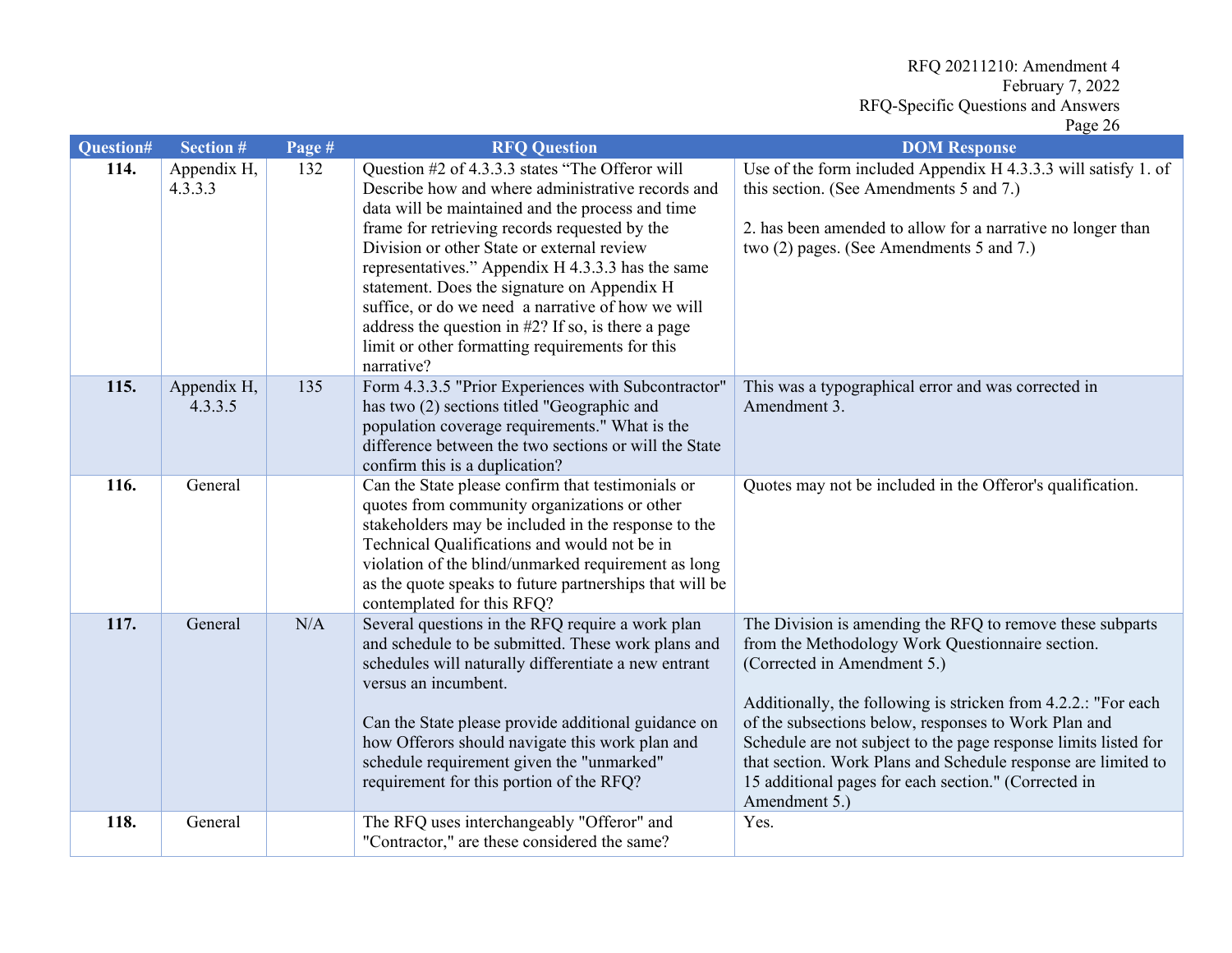| Question#   | <b>Section #</b> | Page #   | <b>RFQ Question</b>                                                                                                                                                                                                                                                                                                                                                                                                                                                        | <b>DOM Response</b>                                                                                                                                                                                                                                                                                                                                                                                                                                                                                                             |
|-------------|------------------|----------|----------------------------------------------------------------------------------------------------------------------------------------------------------------------------------------------------------------------------------------------------------------------------------------------------------------------------------------------------------------------------------------------------------------------------------------------------------------------------|---------------------------------------------------------------------------------------------------------------------------------------------------------------------------------------------------------------------------------------------------------------------------------------------------------------------------------------------------------------------------------------------------------------------------------------------------------------------------------------------------------------------------------|
| <b>119.</b> | Multiple         | Multiple | For the staffing attachments for SDOH, Value<br>Added Benefits, PIPs, etc., the instructions seem to<br>indicate that only "additional and/or dedicated" staff<br>should be included. If an Offeror engages other staff<br>member who may not be dedicated or "additional" in<br>its programming for these respective areas, should<br>they be included in this attachment?                                                                                                | No.                                                                                                                                                                                                                                                                                                                                                                                                                                                                                                                             |
| 120.        | Multiple         | Multiple | A number of questions within the Unmarked<br>Methodology/Work Statement, such as Question<br>4.2.2.1.A.2, ask for the Offeror's "direct experience"<br>in service delivery and payment". Can DOM<br>confirm that specification of experience and success<br>outside of Mississippi will not be considered in<br>violation of 1.2.3.3.2? If that would be a violation,<br>can DOM provide additional guidance for how to<br>express experience without violating 1.2.3.3.2? | The Offeror may respond in general terms to describe<br>experience in service delivery and payment outside of the<br>State of Mississippi. The Offeror must not indicate the<br>geographical locations of the experience, including but not<br>limited to naming the specific State or Contract with which the<br>experience is related, but it may include to the size of the<br>market served.<br>The Offeror may include the experience of parent and affiliate<br>companies, but the Offeror may not use the names of those |
|             |                  |          |                                                                                                                                                                                                                                                                                                                                                                                                                                                                            | companies, as that would violate the rules against Identifying<br>Information                                                                                                                                                                                                                                                                                                                                                                                                                                                   |

**[End of 1. RFQ Questions and Answers]**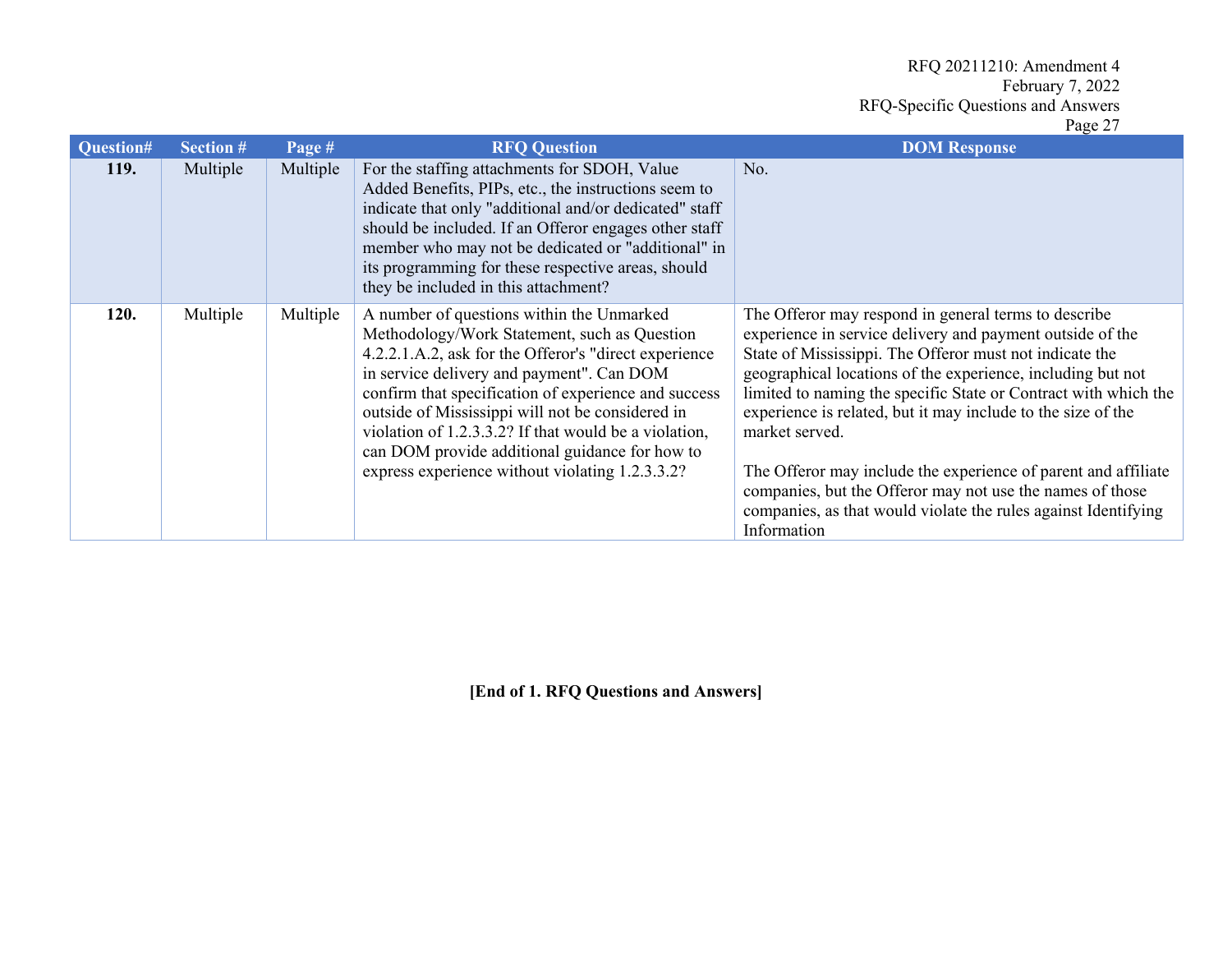| Question# | Section #              | Page # | <b>Draft Contract Question</b>                                                                                                                                                                                                                                                                                                                                                                                                                                                                                                                                                        | <b>DOM Response</b>                                                                                                                                                                                                                                                  |
|-----------|------------------------|--------|---------------------------------------------------------------------------------------------------------------------------------------------------------------------------------------------------------------------------------------------------------------------------------------------------------------------------------------------------------------------------------------------------------------------------------------------------------------------------------------------------------------------------------------------------------------------------------------|----------------------------------------------------------------------------------------------------------------------------------------------------------------------------------------------------------------------------------------------------------------------|
| 1.        | 1.12                   | 39     | The 10th item in the data exchange section states, "any<br>files related to pharmacy and/or drug benefits and/or<br>services as directed by and in a timeframe determined by<br>the Division." Is this still a requirement for the CCOs or<br>will this be the responsibility of the PBA?                                                                                                                                                                                                                                                                                             | As the PBA continues to evolve, the Division may need<br>certain data transfers from a Contracted CCO regarding<br>pharmacy and/or drug benefits. DOM will inform Contractors<br>of the specifics of this need if it should arise.                                   |
| 2.        | 1.12.10                | 39     | The Contract in 4.4.4.1 states that the PBA will share the<br>claims with the Contractor for the purposes of Care<br>Management and payment. Within the Data Exchange<br>Requirements section, 1.12.10, the Contractual Agreement<br>states the Contractor must utilize data extract from the<br>Division and/or its Agents and that data extract files will<br>include any files related to pharmacy and/or drug benefits<br>and/or services. Can the Division provide clarity around<br>the files the MCOs will receive related to pharmacy<br>including file format and frequency? | Contractors will be able to view claims through a web portal<br>application.                                                                                                                                                                                         |
| 3.        | $1.17.1.4$ ,<br>11.1.7 | 46     | It appears that Contract Section 11.1.7 - Reinsurance and<br>Section 1.17.1.4 - Financial Insurance have duplicative<br>language. Would the division confirm that the two are the<br>same requirement and that only reinsurance coverage is<br>required. Otherwise, please provide additional detail on<br>Financial insurance requirements as we have not<br>encountered this type of insurance in other Medicaid<br>contracts.                                                                                                                                                      | These sections refer to the same requirement. Only one policy<br>is required.                                                                                                                                                                                        |
| 4.        | 2.1.98                 | 63     | To ensure there are clear lines of responsibility between<br>the PBA and the CCOs, what process will be used to<br>decide how a drug will be administered for those that can<br>be administered in either a retail pharmacy setting or a<br>medical setting?                                                                                                                                                                                                                                                                                                                          | The Division will provide additional information to winning<br>Contractors on this topic.                                                                                                                                                                            |
| 5.        | $\overline{3}$         | 72     | Section 3 states, "the Contractor will be responsible for<br>assessing eligibility and conducting enrollment for<br>members of MississippiCAN and CHIP." Please confirm<br>that this is the Division's responsibility and not the<br>Contractor's.                                                                                                                                                                                                                                                                                                                                    | This is the Division's responsibility, not the Contractor's. The<br>sentence is amended to read, "The Division will be responsible<br>for assessing eligibility and conducting enrollment for<br>Members of MississippiCAN and CHIP." (Corrected in<br>Amendment 6.) |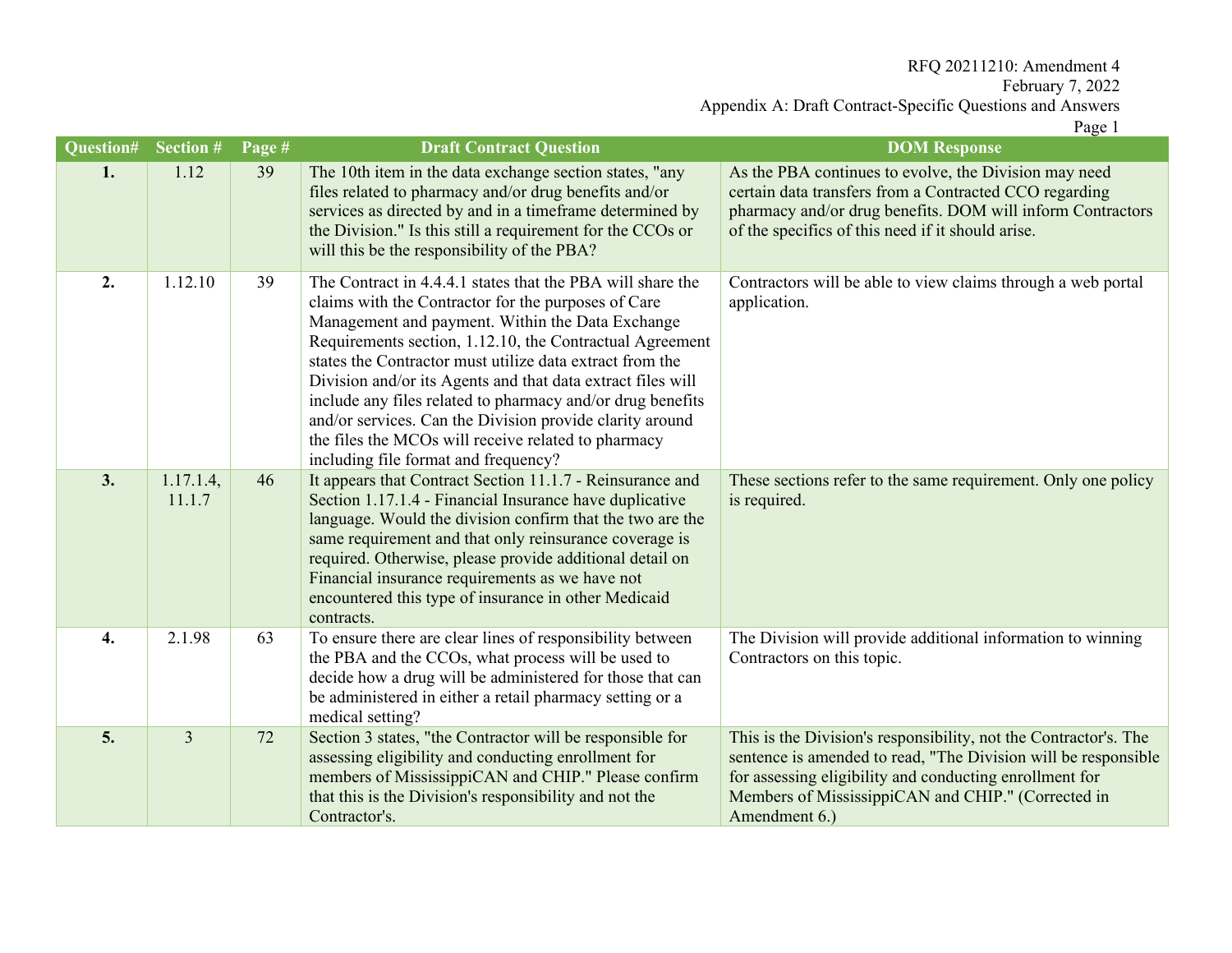RFQ 20211210: Amendment 4 February 7, 2022

Appendix A: Draft Contract-Specific Questions and Answers

|    |     |    |                                                                                                                                                                                                                                                                                                                                                                                                                                                                                                                                                                                                                                                                                   | Page 2                                                                                                                                                                                                                                                                                   |
|----|-----|----|-----------------------------------------------------------------------------------------------------------------------------------------------------------------------------------------------------------------------------------------------------------------------------------------------------------------------------------------------------------------------------------------------------------------------------------------------------------------------------------------------------------------------------------------------------------------------------------------------------------------------------------------------------------------------------------|------------------------------------------------------------------------------------------------------------------------------------------------------------------------------------------------------------------------------------------------------------------------------------------|
| 6. | 3   | 72 | Contract Section 3. Eligibility, Enrollment, and<br>Disenrollment, states, "The Contractor will be responsible<br>for assessing eligibility and conducting enrollment for<br>members of MississippiCAN and CHIP."                                                                                                                                                                                                                                                                                                                                                                                                                                                                 | This is the Division's responsibility, not the Contractor's. The<br>sentence is amended to read, "The Division will be responsible<br>for assessing eligibility and conducting enrollment for<br>Members of MississippiCAN and CHIP." (Corrected in<br>Amendment 6.)                     |
|    |     |    | Can the State please confirm that "Contractor" should<br>instead read "the Division?" If the State is in fact looking<br>for Contractors to take on this function, can the State<br>please provide additional information on what the process<br>and expectation is, so Offerors may adequately address<br>this in their RFQ response?                                                                                                                                                                                                                                                                                                                                            |                                                                                                                                                                                                                                                                                          |
| 7. | 3.2 | 75 | The passive auto enrollment rules under section 3.2 of<br>Contract include - "Special Open Enrollment: If passive<br>auto assignment is needed during that the Special Open<br>Enrollment period, assignment will be made using a<br>random process." Does the 20% minimum threshold<br>referenced in 3.2.2.1 take precedence in order of<br>operations for passive enrollment during the special open<br>enrollment period over the above random process?                                                                                                                                                                                                                        | Yes.                                                                                                                                                                                                                                                                                     |
| 8. | 3.2 | 75 | The passive auto enrollment rules under section 3.2 of the<br>contract include: "Value-Based Purchasing: If multiple<br>Contractors meet the Proximity standard, then assignment<br>will occur based on Value-Based Purchasing (VBP)<br>performance measures as defined by the Division." Please<br>provide additional clarification on how the auto<br>assignments will be made, including a description of the<br>type of VBPs that will be used to determine these<br>assignments. Since VBPs often require at least 1 year of<br>provider experience, please also provide clarification on<br>how this process will be implemented if a new entrant is<br>awarded a contract. | The VBP process will be developed prior to the<br>operationalization of the Contract, based on input from<br>winning Contractors through the RFQ and during the<br>implementation period. There will be a least one measurement<br>year before any VBP-driven auto assignments are made. |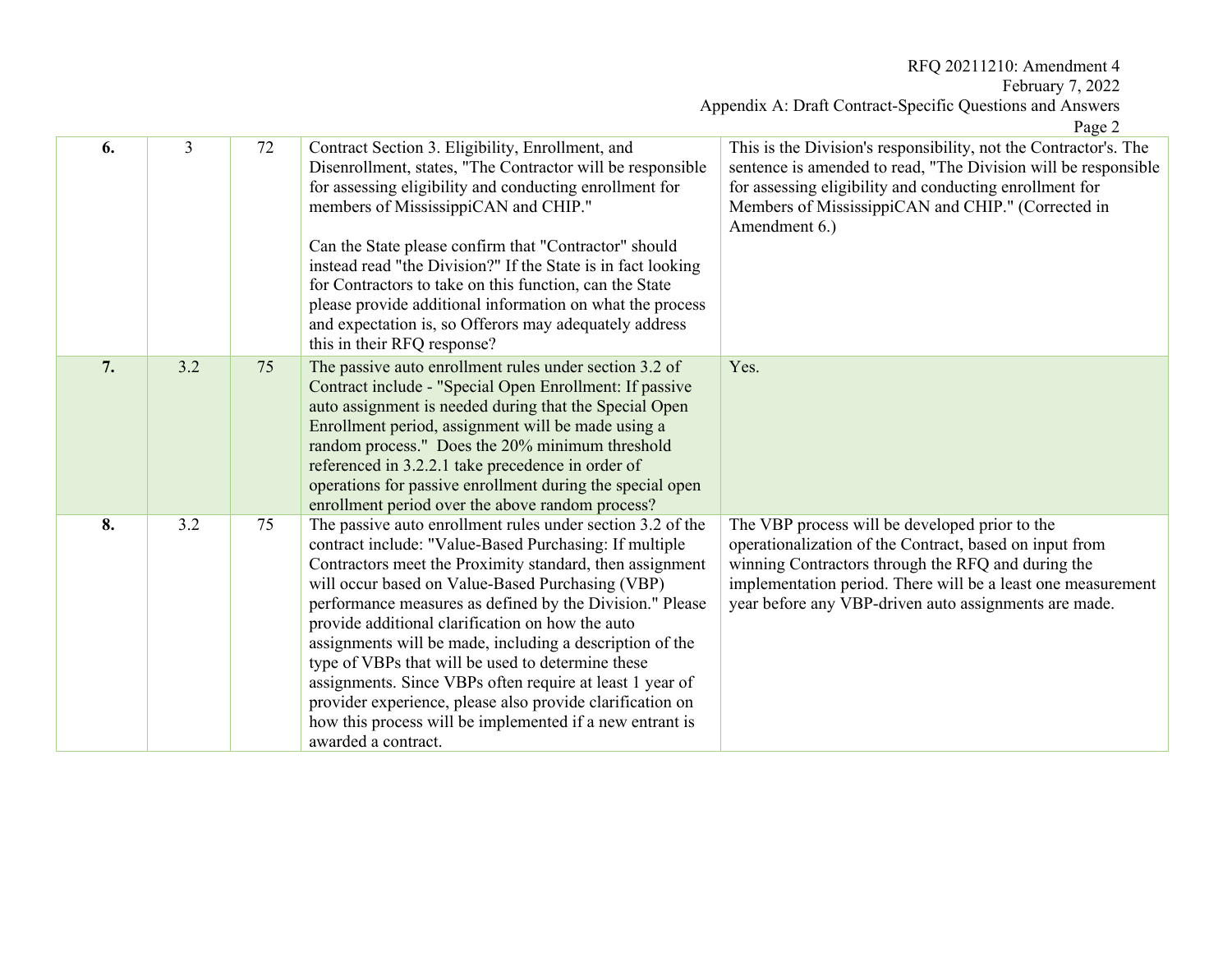|--|--|

|     |         |    |                                                                                                                                                                                                                                                                                                                                                                                                                                                                                                                                                                                                                                                                                                                                                                                                                                                                                                                                                                                                                                                                                                                                                                                                                                                                                                                                                                                                                                                                                                                                             | age J                                                                                                                                                                                                                                                                                                                                                                                                                                                                                                                 |
|-----|---------|----|---------------------------------------------------------------------------------------------------------------------------------------------------------------------------------------------------------------------------------------------------------------------------------------------------------------------------------------------------------------------------------------------------------------------------------------------------------------------------------------------------------------------------------------------------------------------------------------------------------------------------------------------------------------------------------------------------------------------------------------------------------------------------------------------------------------------------------------------------------------------------------------------------------------------------------------------------------------------------------------------------------------------------------------------------------------------------------------------------------------------------------------------------------------------------------------------------------------------------------------------------------------------------------------------------------------------------------------------------------------------------------------------------------------------------------------------------------------------------------------------------------------------------------------------|-----------------------------------------------------------------------------------------------------------------------------------------------------------------------------------------------------------------------------------------------------------------------------------------------------------------------------------------------------------------------------------------------------------------------------------------------------------------------------------------------------------------------|
| 9.  | 3.2.1   | 75 | In section 3.2.1 the contract contains the following<br>language - "The Division may, at its discretion, set and<br>make subsequent changes to a threshold for the percentage<br>of Members who can be enrolled with a single Contractor"<br>The language appears to a maximum threshold verse the<br>minimum threshold language of 20% provided under<br>section 3.2.2.1. Please provide if the Division has set a<br>maximum threshold of members who can be enrolled with<br>a single contractor, and the details.                                                                                                                                                                                                                                                                                                                                                                                                                                                                                                                                                                                                                                                                                                                                                                                                                                                                                                                                                                                                                       | There is no maximum threshold.                                                                                                                                                                                                                                                                                                                                                                                                                                                                                        |
| 10. | 3.2.2.1 | 76 | The following language is in Contract Section 3.2.2.1 -<br>"Beneficiaries already enrolled with an incumbent<br>contractor, should one exist, are allowed to continue their<br>enrollment with that entity or change to another entity.<br>Following Special Open enrollment, a time-limited auto-<br>assignment methodology will be used to ensure that each<br>selected entity reaches a minimum threshold of twenty<br>(20) percent of the program. Once such threshold has been<br>reached, the Division will revert to the passive auto<br>enrollment methodology outlined in Section 3.2 of the<br>Contract" The above section addresses beneficiaries<br>enrolled with an incumbent, and how they will continue<br>with that entity unless they make a change. If an<br>incumbent is not awarded would it be correct to assume<br>that those displaced members will go through the<br>following process. First, In the special open enrollment the<br>displaced members will be given a 60 day window to<br>select one of the awarded CCOs. Second, After the special<br>open enrollment any displaced members that have not<br>made a selection will be assigned to the new entrant(s)<br>until they reach 20% of the program. Third, if any<br>additional members are remaining from step 2 they will be<br>equally distributed among the awarded CCOs. If the above<br>assumption is not correct please provide how the division<br>intends to handle beneficiaries that are with an incumbent<br>that is not awarded a contract. | After the 20% threshold is met, the Division will utilize the<br>passive auto enrollment methodology as stated in Section 3.2<br>of Appendix A, Draft Contract. If no incumbent was awarded<br>a Contract, that process would necessarily start at the third<br>step, Prior Claims History, to ensure continuity of care for the<br>Member. If there is a mix of new and incumbent plans, then<br>the process would start at the first step of Section 3.2, again to<br>prioritize continuity of care for the Member. |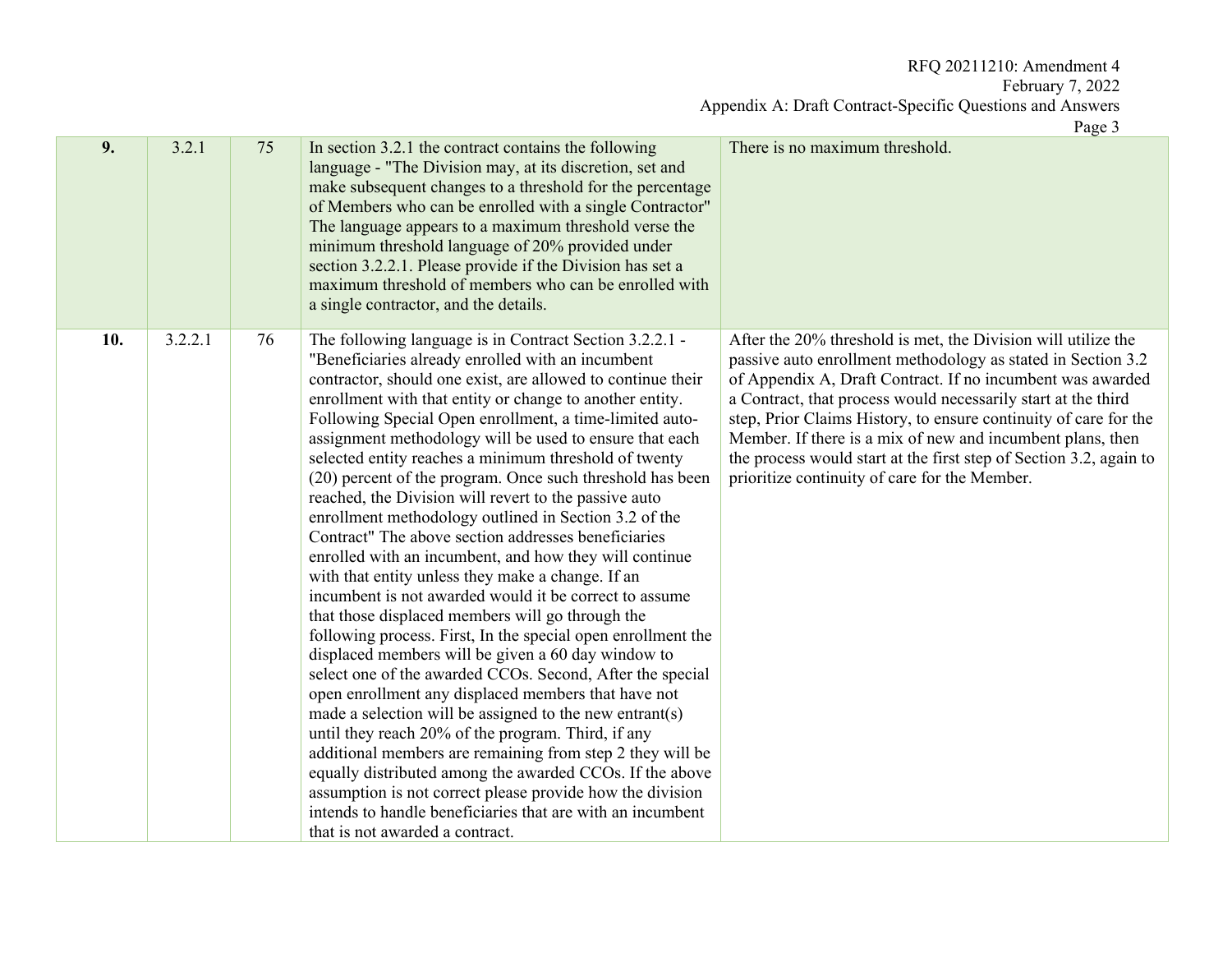|     |                |     |                                                                                                                                                                                                                                                                                                                                                                                                                                                                                                                                                                                                                                                                                   | Page 4                                                                                                                                                                                                                                                                                                                                                                                                                                                                                                                                                                                           |
|-----|----------------|-----|-----------------------------------------------------------------------------------------------------------------------------------------------------------------------------------------------------------------------------------------------------------------------------------------------------------------------------------------------------------------------------------------------------------------------------------------------------------------------------------------------------------------------------------------------------------------------------------------------------------------------------------------------------------------------------------|--------------------------------------------------------------------------------------------------------------------------------------------------------------------------------------------------------------------------------------------------------------------------------------------------------------------------------------------------------------------------------------------------------------------------------------------------------------------------------------------------------------------------------------------------------------------------------------------------|
| 11. | $\overline{4}$ | 87  | The Contractor must submit reports related to covered<br>services and benefits in accordance with Section 16,<br>Reporting Requirements, of this Contract, and the<br>MississippiCAN and CHIP Reporting Manuals, which are<br>incorporated into this Contract via reference. Can the<br>State please provide these Reporting Manuals or a link to<br>the manuals referenced here and also throughout<br>Appendix A.                                                                                                                                                                                                                                                               | Downloadable links for both Reporting Manuals will be<br>provided on the dedicated DOM CCO Procurement Website<br>no later than Friday, February 11, 2022.                                                                                                                                                                                                                                                                                                                                                                                                                                       |
| 12. | 4.3.1.1        | 102 | Will DOM consider reviewing/approving pre-emptive<br>policies prior to FDA approval for new drug therapies (j<br>codes) to allow the Contractor to have policies in place<br>when drugs receive FDA approval?                                                                                                                                                                                                                                                                                                                                                                                                                                                                     | The Division will not review/approve policies prior to FDA<br>approval for new drug therapies (j codes). In accordance with<br>Administrative Code, Part 200, Chapter 2: Benefits, Rule 2.2<br>Non-Covered Services, A.6., DOM does not cover<br>"Procedures, products and services for conditions and<br>indications not approved by the Federal Drug Administration<br>(FDA) and/or that do not follow medically accepted<br>indications and dosing limits supported by one (1) or more of<br>the official compendia as designated by the Centers for<br>Medicare and Medicaid Services (CMS)" |
| 13. | 4.3.1.6        | 103 | Please confirm that a Mississippi license is not needed for<br>all authorization reviews. Section 4.3.1.6 states, "nurses,<br>physicians, and other licensed health professionals<br>conducting reviews of medical services, and other clinical<br>reviewers conducting specialized reviews in their area of<br>specialty shall be currently licensed or certified by the<br>Mississippi state licensing agency or hold a multi-state<br>license with Mississippi privilege." We received previous<br>clarification from DOM that this was only applicable to<br>authorizations resulting in the reviewer making the denial,<br>in compliance with 42 C.F.R. $\S$ 438.210 (b)(3). | Section 4.3.1.6 refers to Denials. Denial of authorization must<br>be made in compliance with Miss. Code Ann. § 41-83-31.                                                                                                                                                                                                                                                                                                                                                                                                                                                                        |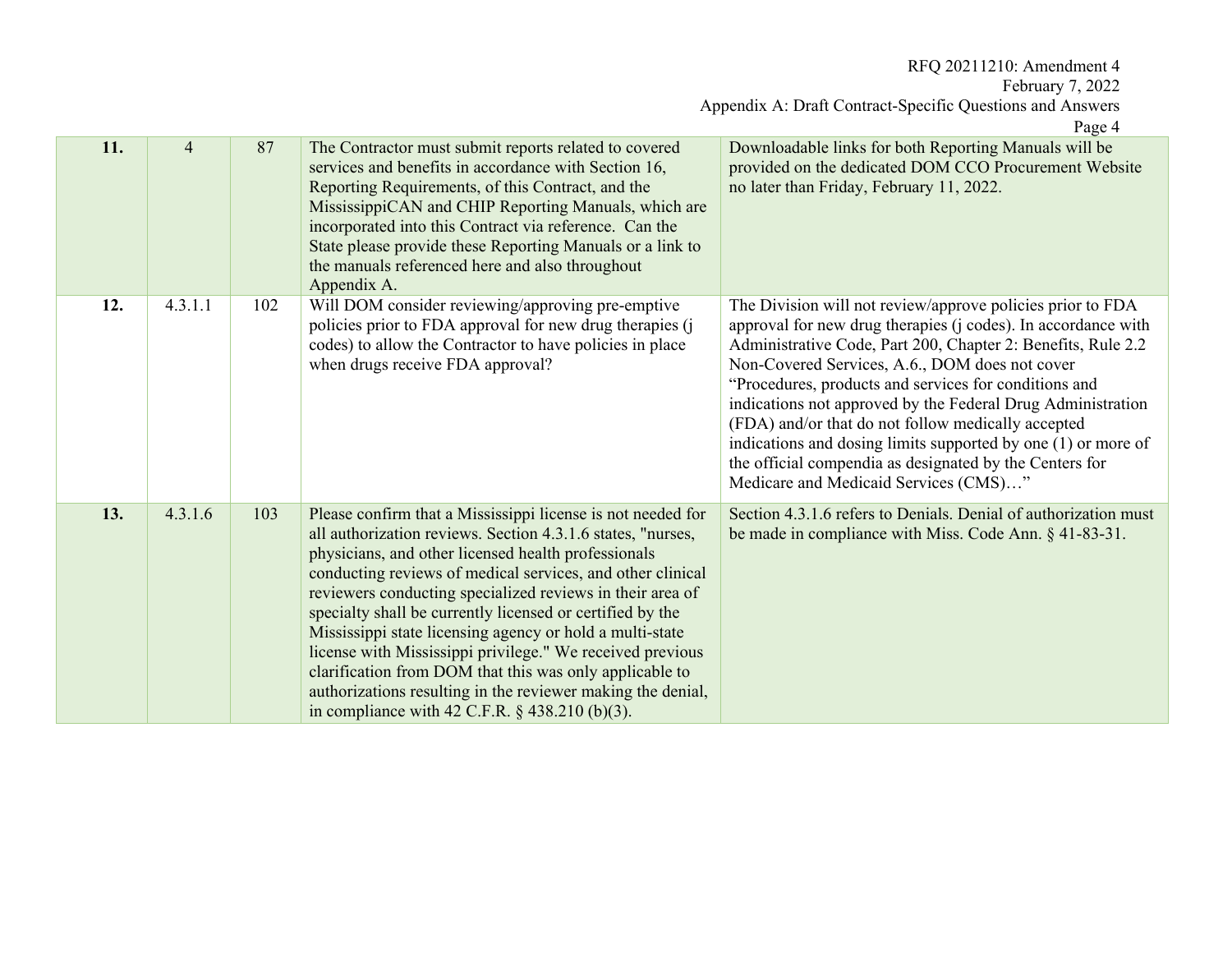|     |         |     |                                                                                                                                                                                                                                                                                                                                                                                                                                                                                                                                                                                                                                                                                                                     | $1 \, \mu \leq C \, \nu$                                                                                                                                                                                                                                                                                                                                   |
|-----|---------|-----|---------------------------------------------------------------------------------------------------------------------------------------------------------------------------------------------------------------------------------------------------------------------------------------------------------------------------------------------------------------------------------------------------------------------------------------------------------------------------------------------------------------------------------------------------------------------------------------------------------------------------------------------------------------------------------------------------------------------|------------------------------------------------------------------------------------------------------------------------------------------------------------------------------------------------------------------------------------------------------------------------------------------------------------------------------------------------------------|
| 14. | 4.4.4   | 113 | Section 4.4.4 of the draft contracts identifies that the<br>Pharmacy Benefits Administrator (PBA) will be<br>responsible for claims management and payment and prior<br>authorization for all covered outpatient drugs for<br>Members. It goes on to identify that the PBA will "share<br>all Member claims with the Contractor for the purposes of<br>Care Management and payment". Please confirm that the<br>Contractors are expected to reimburse the PBA for claims<br>paid? As pharmacy expenses can represent a significant<br>portion of a Member's medical expense (for which the<br>Contractor is at risk for), will Contractors have input into<br>the PBA's prior authorization policies and processes? | The Contractor will reimburse the PBA for claims as<br>described in Section 4.4.4.2 of exhibit A, Draft Contract. The<br>Contractor will serve as a pass-through payer to the PBA;<br>funds for PBA claims will be transferred to the Contractor by<br>the Divisions. The PBA and the Division will develop Prior<br>Authorization policies and processes. |
| 15. | 4.4.4.1 | 114 | Question in regards to section 4.4.4.1 "The Contractor is<br>expected to cooperate with the PBA fully in all aspects of<br>pharmacy administration. The PBA will share all Member<br>claims with the Contractor for the purposes of Care<br>Management and payment." For care coordination and<br>clinical interventions, will pharmacy claims files be<br>provided on a daily basis and in an industry standard<br>format? Will there also be access to a PBA reporting<br>portal/system for MCO access?                                                                                                                                                                                                           | Contractors will be able to view claims through a web portal<br>application.                                                                                                                                                                                                                                                                               |
| 16. | 4.4.4.2 | 114 | Will the Contractor be required to pay additional funds,<br>outside of the funds the Division provides, to the PBA?                                                                                                                                                                                                                                                                                                                                                                                                                                                                                                                                                                                                 | No.                                                                                                                                                                                                                                                                                                                                                        |
| 17. | 4.4.4.2 | 114 | Contract Section 4.4.4.2 states "The PBA will submit a<br>weekly invoice to the Contractor that the Contractor will<br>pay with funds provided by the Division. The Contractor<br>must make payments as directed by the Division to the<br>PBA. The Contractor will establish a dedicated bank<br>account for the purpose of receiving the funds and<br>managing the payment of PBA invoices." Can the<br>Division provide more detail on how they will be paying<br>the CCO for the PBA invoices?                                                                                                                                                                                                                  | Like the Contractors, the Division will receive weekly<br>invoices from the PBA. The Division will allocate the funds<br>necessary to pay those invoices to the Contractors, directing<br>those funds to each Contractor's dedicated PBA bank<br>accounts. Each Contractor must then use those funds to pay<br>their invoice from the PBA.                 |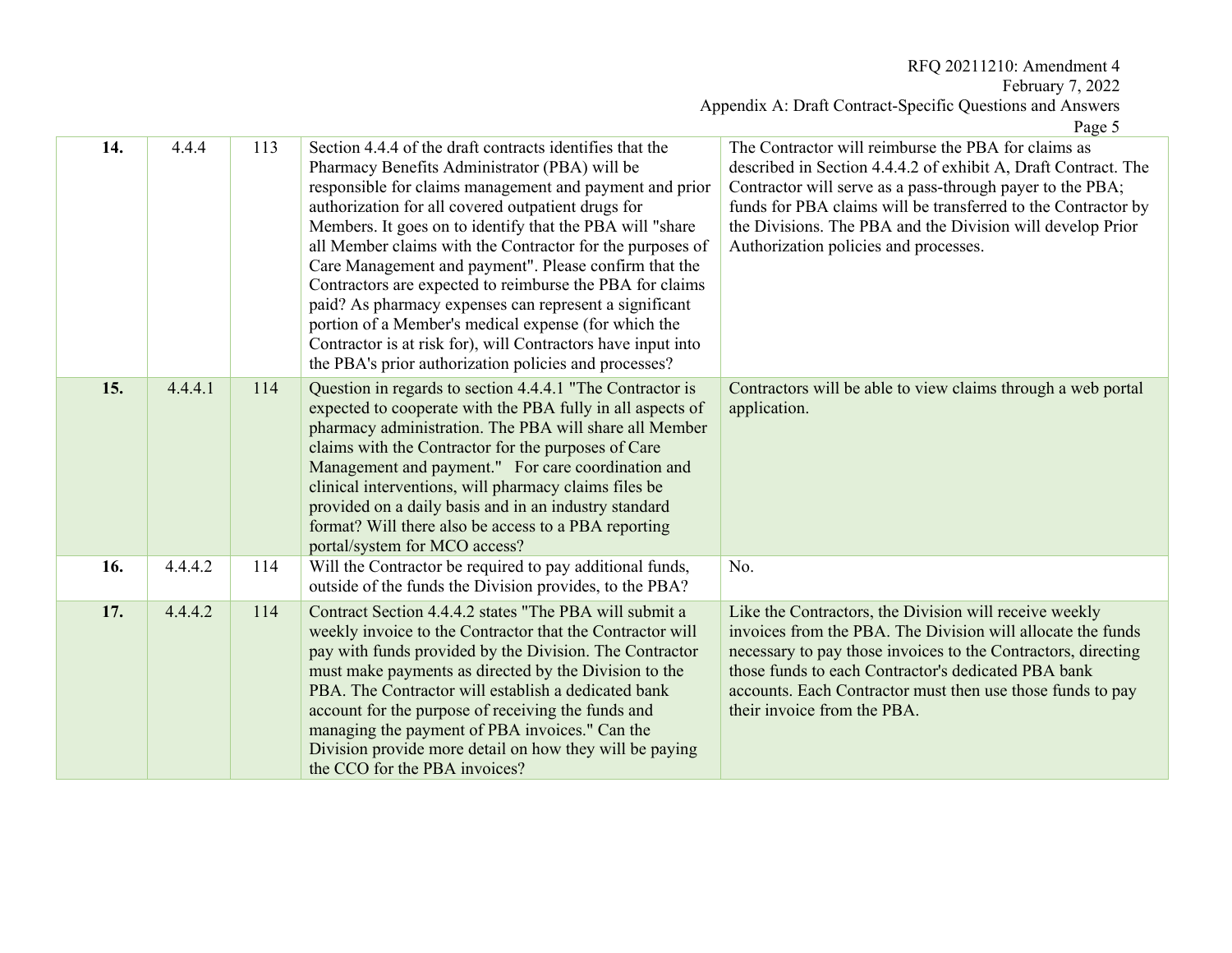|     |         |     |                                                                                                                                                                                                                                                                                                                                                                                                                                                                                                                                                                             | $1 \mu \leqslant c$                                                                                                                                                                                                       |
|-----|---------|-----|-----------------------------------------------------------------------------------------------------------------------------------------------------------------------------------------------------------------------------------------------------------------------------------------------------------------------------------------------------------------------------------------------------------------------------------------------------------------------------------------------------------------------------------------------------------------------------|---------------------------------------------------------------------------------------------------------------------------------------------------------------------------------------------------------------------------|
| 18. | 4.4.4.2 | 114 | Regarding the weekly invoice mentioned in Section<br>4.4.4.2:<br>a. Will this be a pass thru item?<br>b. Will all pharmacy payments be outside the capitation<br>payment?<br>c. Will there be administrative costs included in the rates<br>for processing these payments?                                                                                                                                                                                                                                                                                                  | a. Yes.<br>b. Yes.<br>c. Milliman will evaluate the expected administration costs<br>associated with the pharmacy services under the new contract<br>and build it into the capitation rates, as appropriate.              |
| 19. | 4.4.4.3 | 114 | How will the capitation rates be adjusted to account for<br>the administration? Currently rates have an admin percent<br>applied to the total expected medical/rx dollars. If Rx<br>dollars are removed from the rate, the admin dollars<br>needed for administering the pharmacy benefit will not be<br>accounted for in the rates according to the current<br>methodology.                                                                                                                                                                                                | Milliman will evaluate the administration costs associated<br>with the pharmacy services under the new contract and build<br>that into the capitation rates, as appropriate.                                              |
| 20. | 5.1     | 116 | Regarding Contract Section 5.1, can the state confirm that<br>when you speak to a toll-free dedicated Member services<br>call center, that it is the toll-free line that needs to be<br>dedicated to this contract?                                                                                                                                                                                                                                                                                                                                                         | Yes.                                                                                                                                                                                                                      |
| 21. | 5.1.6   | 119 | The requirement in Contract Section 5.1.6 that "the<br>average monthly speed to answer after the initial<br>automatic voice response is forty (40) seconds or less"<br>appears to conflict with the requirement in 5.1.1 that "the<br>average hold time for a member before speaking with a<br>live representative must not exceed 2 minutes". This 2<br>minute requirement is also specified for the provider calls.<br>Can you confirm that the 40 second requirement should be<br>removed and both member and provider should operate<br>under the 2 minute requirement? | The second item in the list of 5.1.6 should read, "The average<br>monthly speed to answer after the initial automatic voice<br>response is one hundred and twenty (120) seconds or less;".<br>(Corrected in Amendment 6.) |
| 22. | 6.1     | 155 | Will pharmacy network contracts be the responsibility of<br>the PBA?                                                                                                                                                                                                                                                                                                                                                                                                                                                                                                        | Yes.                                                                                                                                                                                                                      |
| 23. | 6.2.5   | 158 | In order to broaden member access to highly qualified<br>PCMH programs, will DOM permit PCMH recognition /<br>certification from other respected organizations such as<br><b>URAC</b> and Joint Commission?                                                                                                                                                                                                                                                                                                                                                                 | The Division prefers NCQA certification. The Division may<br>discuss other strategies for certification with winning<br>Contractors.                                                                                      |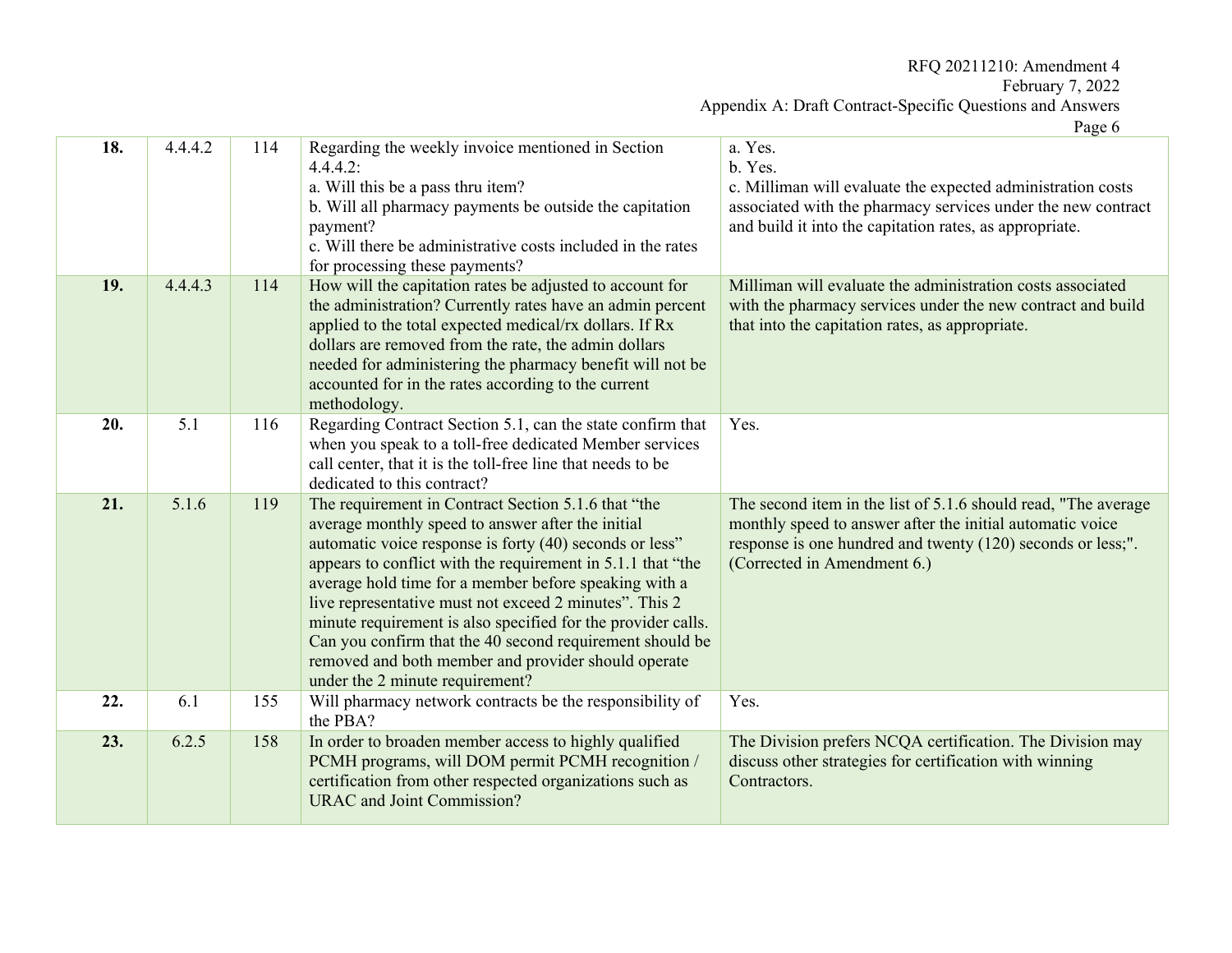| Questions and Ai |  |
|------------------|--|
|                  |  |

|     |         |     |                                                                                                                                                                                                                                                                                                                                                                                                       | Page 7                                                                                                                                                                                                                                                                                                                                                                                                                                                                                                                                                                                                                                                                                                                                                                                                                                                                                                                                                                                                                                                                                                                                                                       |
|-----|---------|-----|-------------------------------------------------------------------------------------------------------------------------------------------------------------------------------------------------------------------------------------------------------------------------------------------------------------------------------------------------------------------------------------------------------|------------------------------------------------------------------------------------------------------------------------------------------------------------------------------------------------------------------------------------------------------------------------------------------------------------------------------------------------------------------------------------------------------------------------------------------------------------------------------------------------------------------------------------------------------------------------------------------------------------------------------------------------------------------------------------------------------------------------------------------------------------------------------------------------------------------------------------------------------------------------------------------------------------------------------------------------------------------------------------------------------------------------------------------------------------------------------------------------------------------------------------------------------------------------------|
| 24. | 6.5     | 169 | Will Centralized Credentialing be in place upon award? If<br>not, is the state willing to deem active, Medicaid enrolled<br>providers state credentialed, so CCOs can contract with<br>them/include them in CCO network without direct<br>credentialing?                                                                                                                                              | Centralized Credentialing is scheduled to be in place upon<br>reward.                                                                                                                                                                                                                                                                                                                                                                                                                                                                                                                                                                                                                                                                                                                                                                                                                                                                                                                                                                                                                                                                                                        |
| 25. | 6.9.3.2 | 184 | Section 6.9.3.2 states "In order to effectively train<br>Providers, the Contractor shall have a working knowledge<br>of the Contractor tool and web portal and be able to<br>communicate about the basic functionality of the tool and<br>how it can be used to meet Provider Clinical<br>Transformation goals." Can the Division provide further<br>definition of "Contractor tool" in this context? | This is in reference to the Provider Portal, as described in<br>Draft Contract, Section 5.8.4.                                                                                                                                                                                                                                                                                                                                                                                                                                                                                                                                                                                                                                                                                                                                                                                                                                                                                                                                                                                                                                                                               |
| 26. | 6.9.3.3 | 185 | Please define "Provider Network Representatives" in the<br>context of the requirement to have at least 30<br>Representatives.                                                                                                                                                                                                                                                                         | The Draft Contract states, "The Contractor shall implement<br>policies to monitor and ensure compliance of Providers with<br>the requirements of this Contract. The Contractor shall retain a<br>proportional number of Provider Representatives to assist<br>Providers. This number shall not be fewer than thirty (30),<br>including Subcontractors. These Provider Representatives<br>shall have appropriate training by the Contractor. These<br>Provider Representatives shall assist Providers with claims,<br>enrollment, credentialing, and all areas required for assistance.<br>Provider Representatives are required to develop relationships<br>with Providers located in their coverage area through regular<br>contact. The Division shall reserve the right to modify or<br>change the provider representative requirements during the<br>term of the Contract."<br>The Division expects the Contractor to have Provider<br>Representatives adequately staffed across the state and<br>dedicated proportionately to each provider population<br>(MSCAN v. CHIP, higher percentage of representatives for<br>PCPs v. practice types with fewer members, etc.). |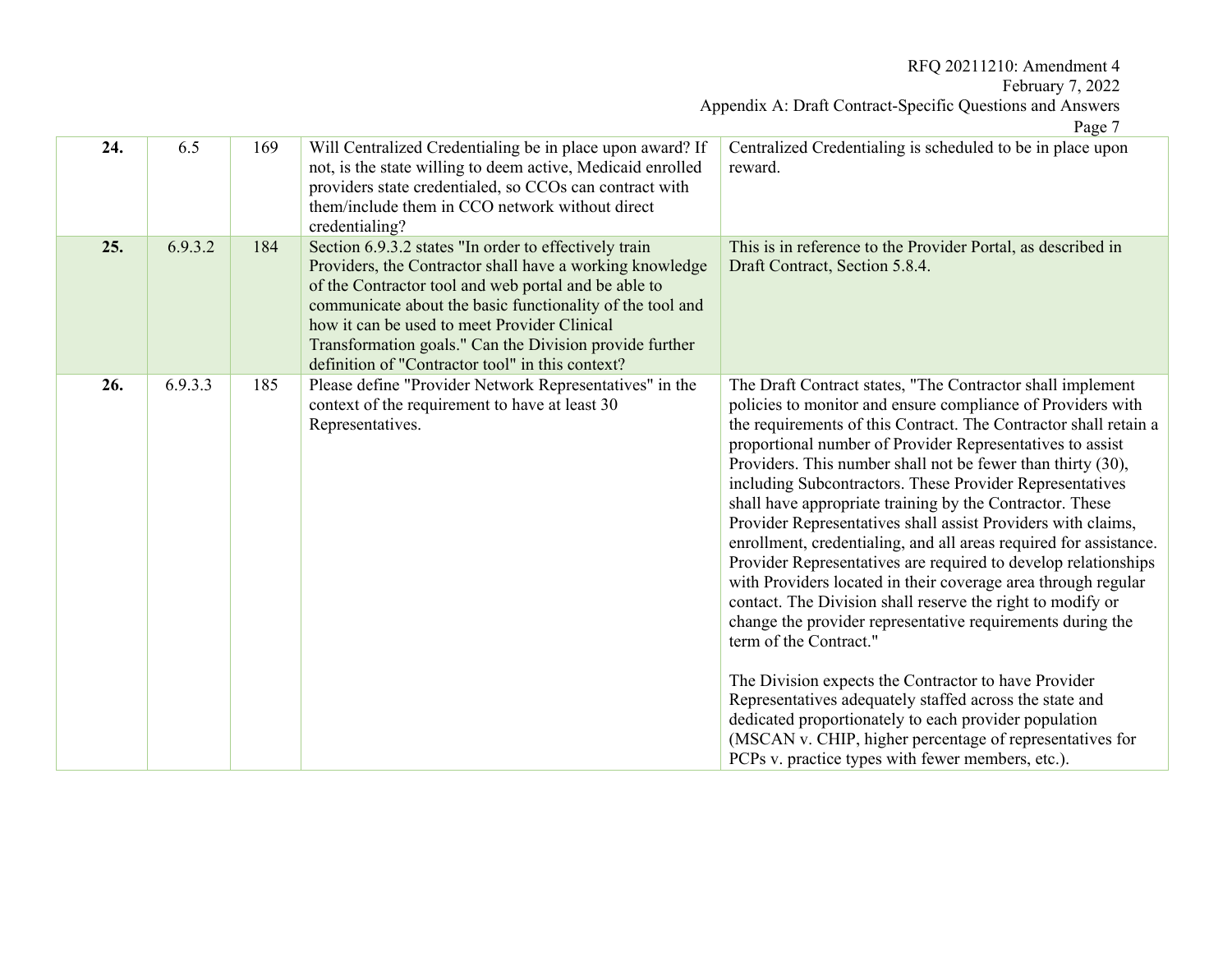|     |     |     |                                                                                                                                                                                                                                                                                                                                                            |    | Page 8                                                                                                                                                                                                                                                                                                                                                                                                                                                                                                                                                                                                                                                                                                                                        |
|-----|-----|-----|------------------------------------------------------------------------------------------------------------------------------------------------------------------------------------------------------------------------------------------------------------------------------------------------------------------------------------------------------------|----|-----------------------------------------------------------------------------------------------------------------------------------------------------------------------------------------------------------------------------------------------------------------------------------------------------------------------------------------------------------------------------------------------------------------------------------------------------------------------------------------------------------------------------------------------------------------------------------------------------------------------------------------------------------------------------------------------------------------------------------------------|
| 27. | 7.3 | 190 | Section 7.3 states, "the number of Care Managers hired<br>must equal at least a 40:1 ratio of Members for each Care<br>Manager." If the intent is for each CCO to have a CM<br>ratio of 1 CM for every 40 members enrolled with the<br>CCO, that would result in a need for 3,000-4,000 case<br>managers per CCO.                                          | a. | The ratio will be taken into account in the rate setting<br>process in the same manner that care management is<br>usually taken into account in the rate setting process.<br>More details will be available when the rates are set<br>for the base year of this Contract.                                                                                                                                                                                                                                                                                                                                                                                                                                                                     |
|     |     |     | a. If this is correct, can you please clarify how this will be<br>accounted for in the rates?<br>b. If this is incorrect, can more clarity be provided on how<br>this ratio should be calculated?<br>c. Please confirm that "care manager" is inclusive of non-<br>clinical member-facing staff such as community health<br>workers and care coordinators. |    | b. The 40:1 ratio indicates that no Care Manager for a<br>winning Contractor may have a case load of more than<br>40 Members. There may be fewer than 40 Members<br>assigned to a Care Manager as needed due to<br>stratification of Members and to ensure that Members<br>are receiving the best Care Management.                                                                                                                                                                                                                                                                                                                                                                                                                            |
|     |     |     |                                                                                                                                                                                                                                                                                                                                                            |    | Offerors are reminded that medium- and high-risk<br>Members are to be assigned a Care Manager per<br>Section 7.5 of Appendix A: Draft Contract. Low-risk<br>Members are to have access to Care Management<br>teams with a point of contact, and therefore, they are<br>not part of the 1:40 Member count.                                                                                                                                                                                                                                                                                                                                                                                                                                     |
|     |     |     |                                                                                                                                                                                                                                                                                                                                                            |    | c. As stated in Draft Contract, Section 7.3, "Care<br>Managers must have appropriate skills and training to<br>engage with Members of different acuity levels,<br>including training and experience in healthcare<br>delivery, health education and coaching, supporting<br>access to needed resources, and assisting in adherence<br>to treatment plans. Care Managers must additionally<br>receive Cultural Competency training. Additionally,<br>the Contractor must hire at least one Care Manager<br>with special training and knowledge of Care<br>Management practices relevant to Mississippi's<br>Native American community." The Offeror may hire<br>qualified individuals who fit this definition. Clinicians<br>are not required. |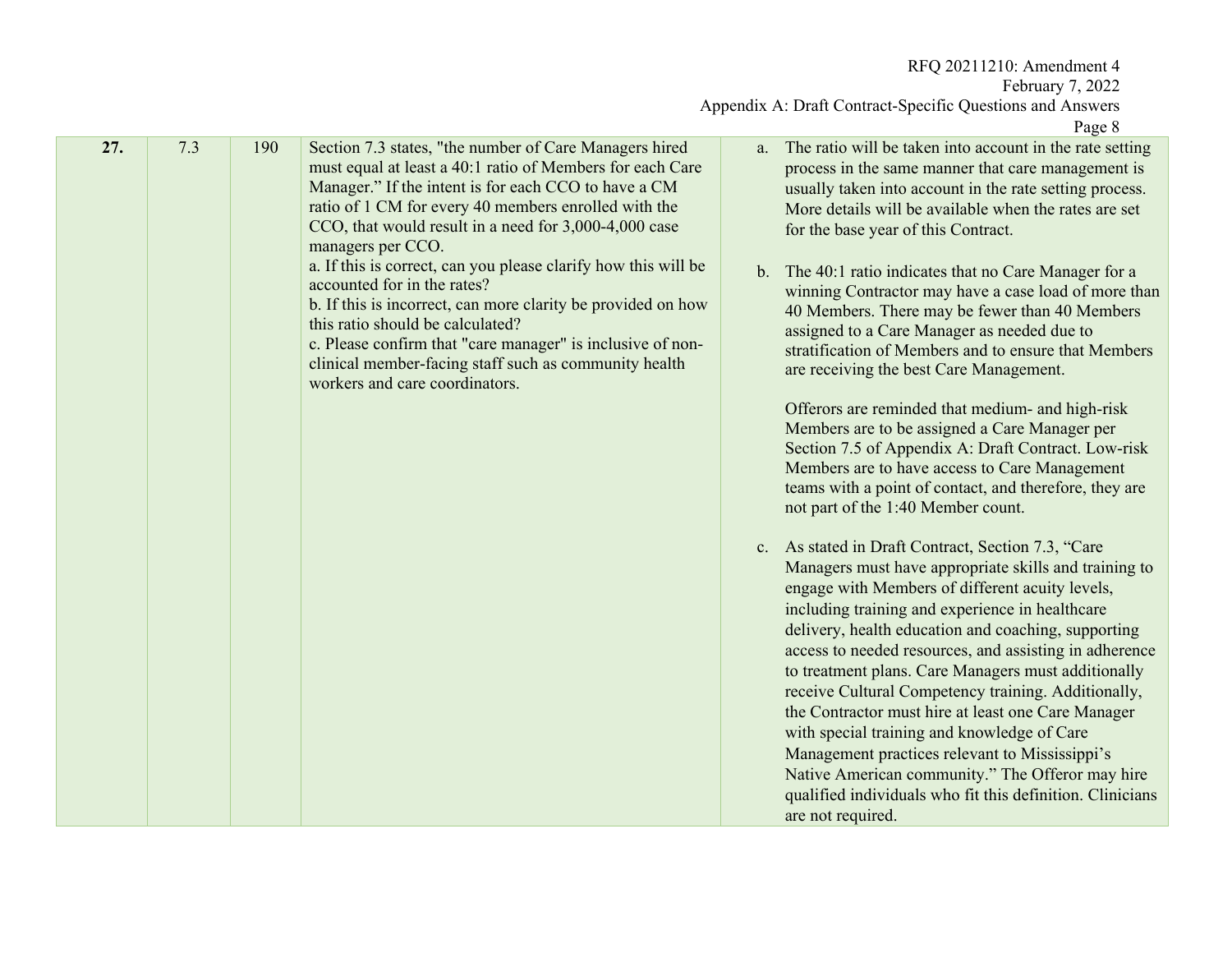|     |                                                     |                 |                                                                                                                                                                                                                                                                                                                                                                                                                                                                                                                                                                                                                                                                                                                                                                                                                                                                                                                                                                   | rage y                                                                                                                                                                                                                                                 |
|-----|-----------------------------------------------------|-----------------|-------------------------------------------------------------------------------------------------------------------------------------------------------------------------------------------------------------------------------------------------------------------------------------------------------------------------------------------------------------------------------------------------------------------------------------------------------------------------------------------------------------------------------------------------------------------------------------------------------------------------------------------------------------------------------------------------------------------------------------------------------------------------------------------------------------------------------------------------------------------------------------------------------------------------------------------------------------------|--------------------------------------------------------------------------------------------------------------------------------------------------------------------------------------------------------------------------------------------------------|
| 28. | 7.3                                                 | 190             | Contract Section 7.3: Care Managers states that the<br>"number of Care Managers hired must equal at least a<br>40:1 ratio of Members for each Care Manager." Is the<br>40:1 ratio applicable when Care Manager caseloads<br>include a mix of acuity/risk levels (i.e., Low, Medium,<br>High)?<br>For<br>example, is the 40:1 ratio the same for a Care Manager<br>with a case mix of 60% medium-risk and 40% high-risk<br>members and a Care Manager with a case mix of 70%<br>high-risk or 30% medium-risk members?                                                                                                                                                                                                                                                                                                                                                                                                                                              | Members assigned may be stratified across risk levels or not;<br>that is at the Offeror's discretion in its qualification. 40:1 is<br>the highest ratio the Division expects; Contractors can assign<br>fewer Members per Care Manager as appropriate. |
| 29. | 7.4.1                                               | 191             | Can the state clarify what constitutes a "Closed-loop"<br>Referrals and Warm Handoff" as indicated in Contract<br>Section 7.4.1? For example, if a referral is made by an<br>individual members or provider, is the expectation that<br>Care Managers follow-up on these referrals or is the<br>requirement limited to referrals that the Contractor makes?                                                                                                                                                                                                                                                                                                                                                                                                                                                                                                                                                                                                       | The requirement applies to referrals made by a provider and<br>referrals made by the Care Manager.                                                                                                                                                     |
| 30. | 7.4.2,<br>6.2.5,<br>3.2.4,<br><b>RFQ</b><br>4.2.3.2 | 191,<br>158, 77 | Can the state clarify what the intention is regarding<br>mandatory enrollment of medium and high risk members<br>with a PCMH. Section 7.4.2 states "the Contractor is<br>required to utilize a PCMH as the PCP for higher acuity<br>(medium- and high-risk) Members" and 6.2.5 states that<br>we are to "develop an NCQA-recognized Patient-Centered<br>Medical Home (PCMH) for each medium- and high-<br>risk Member." The RFQ Question 4.2.3.2 includes the<br>language "PCMHs should be made available to all<br>medium- and high-risk Members." Understanding that<br>while PCMHs are available in MS currently, there is<br>limitations of the network at present. Is the intent for the<br>respondent to build this network and to offer or make<br>available a PCMH to all medium and high risk members<br>(retaining their choice of providers per Section 3.2.4)?<br>Also, should PCMHs be made available to all members,<br>including low risk members? | The Contractor should work to build a robust PCMH network<br>within the state. PCMHs are required for medium- and high-<br>risk Members; PCMHs are desirable for low-risk Members but<br>are not required.                                             |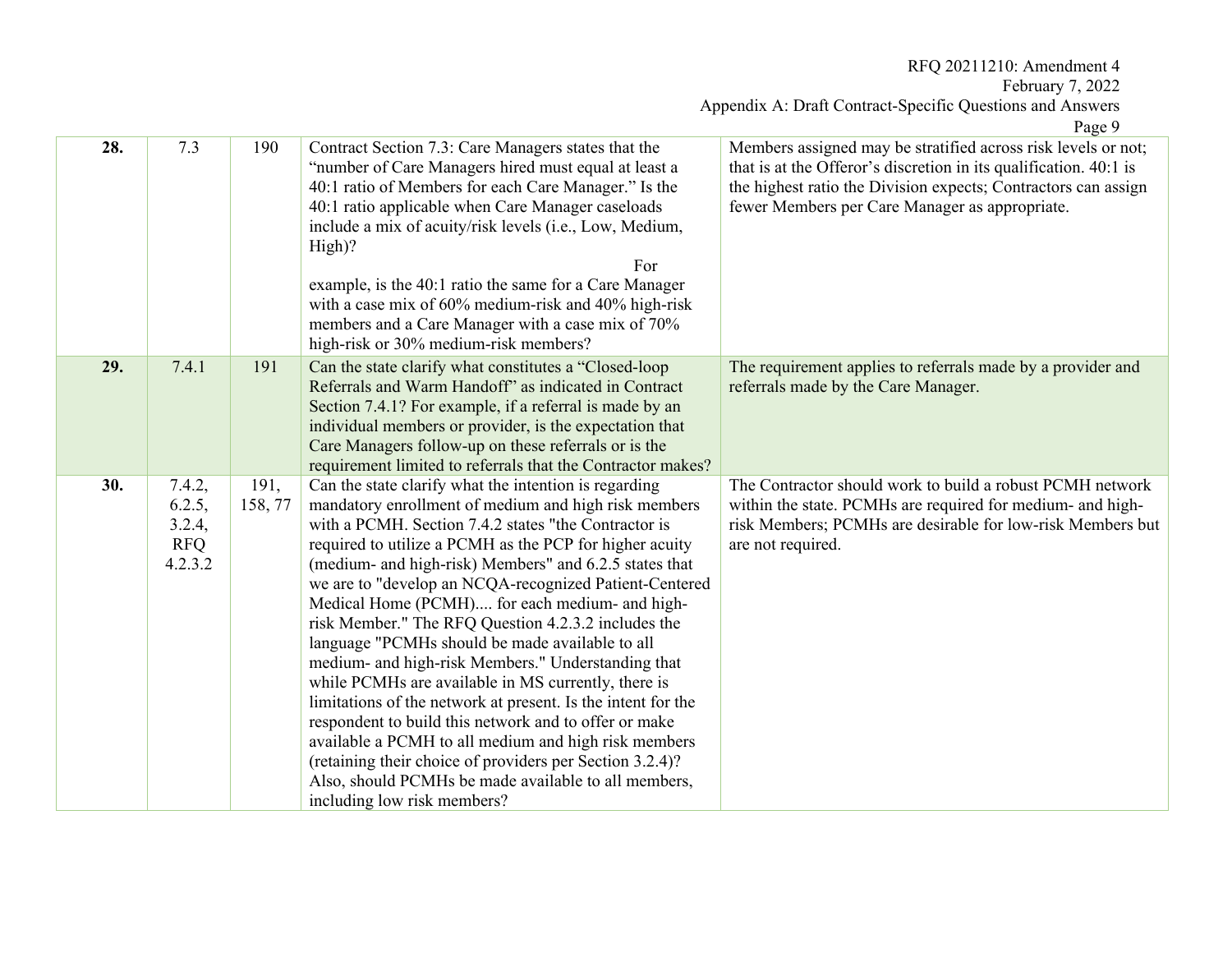RFQ 20211210: Amendment 4

February 7, 2022 Appendix A: Draft Contract-Specific Questions and Answers

|     |                           |                     |                                                                                                                                                                                                                                                                                                                                                                                                                                                                                                                                                                                                                                                                | Page 10                                                                                                                                                                                                                                                                                                                                                                                                                                                                                                                                |
|-----|---------------------------|---------------------|----------------------------------------------------------------------------------------------------------------------------------------------------------------------------------------------------------------------------------------------------------------------------------------------------------------------------------------------------------------------------------------------------------------------------------------------------------------------------------------------------------------------------------------------------------------------------------------------------------------------------------------------------------------|----------------------------------------------------------------------------------------------------------------------------------------------------------------------------------------------------------------------------------------------------------------------------------------------------------------------------------------------------------------------------------------------------------------------------------------------------------------------------------------------------------------------------------------|
| 31. | 7.4.1,<br>7.5.1,<br>7.8.4 | 191,<br>199,<br>204 | Can the state please clarify the appropriate time frames for<br>closed-loop referral follow-up once a CM has made a<br>referral to an external entity or provider: Section 7.5.1 and<br>Table 7.1 of the contract references a 30 day time frame,<br>Section 7.4.1 references a 7 day time frame, and 7.8.4<br>references a 48 hour time frame.                                                                                                                                                                                                                                                                                                                | Table 7.1 and Section 7.5.1 should include a 7-day time frame<br>as stated in Section 7.4.1, not a 30-day time frame. (Corrected<br>in Amendment 6.)<br>Section 7.8.4 is in reference to Transitions of Care only, and in<br>this circumstance, a 48-hour time frame is required.                                                                                                                                                                                                                                                      |
| 32. | 7.4.3.3                   | 194                 | Contract Section 7.4.3.3, Risk-level Assignment identifies<br>multiple subpopulations to be assigned to a medium- or<br>high-risk care management category, while 7.4.3.3.1,<br>Mandatory Assignment, includes a list of those same<br>subpopulations as required to be automatically enrolled<br>into a high-risk category.<br>Can the State please confirm that the requirement for<br>those subpopulations to be enrolled into a medium- or a<br>high-risk category, as indicated in 7.4.3.3, is the accurate<br>one? For example, if a member with diabetes or SPMI has<br>completed the CHA and is determined to be at medium<br>risk, is this allowable? | 7.4.3.3.1 speaks to automatic assignment at the time of a<br>Member's enrollment and/or at the time the condition is first<br>detected. The language referring to medium- or high-risk care<br>management assignment in 7.4.3.3 is indicating that if, during<br>the life of the Member's enrollment with the Contractor, after<br>a follow-up assessment is conducted, the Contractor has<br>information about the Member that placement in medium-risk<br>care management is more appropriate, then the Member may<br>be reassigned. |
| 33. | 7.4.3.3                   | 194                 | Will the state provide guidance on how it defines "Serious<br>SDOH challenges" referenced in contract section 7.4.3.3.                                                                                                                                                                                                                                                                                                                                                                                                                                                                                                                                         | Serious SDOH challenges are SDOH issues identified by the<br>Contractor through its Assignment of Risk Levels process.<br>Given the nature of SDOH, these determinations are based on<br>a holistic view of the Member and may change on a case-by-<br>case basis.<br>In making answers about its Care Management strategy, the<br>Offeror is encouraged to highlight SDOH challenges it<br>believes may be applicable to the MississippiCAN and CHIP<br>populations in Mississippi.                                                   |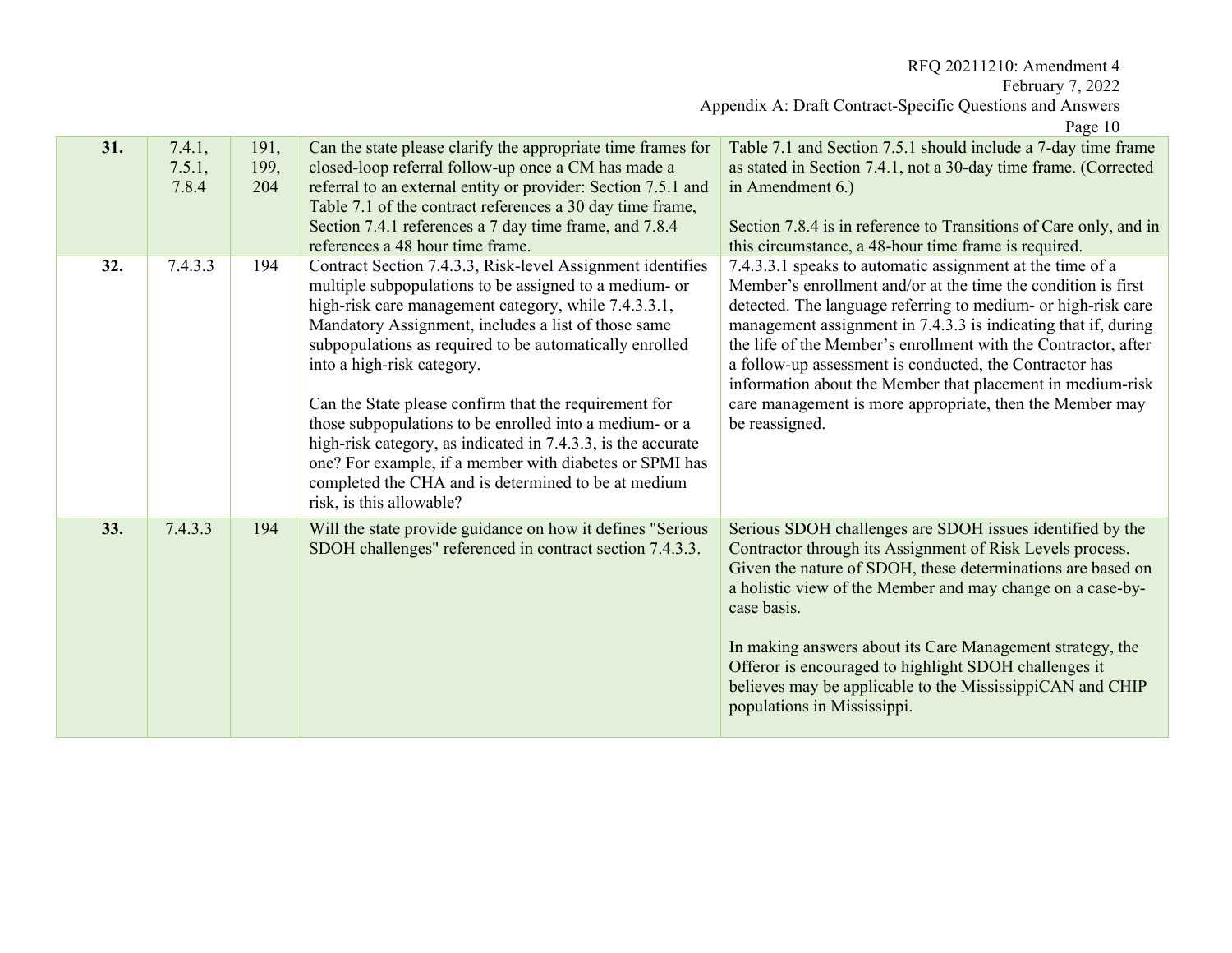|     |           |     |                                                                                                                                                                                                                                                                                                                                                                                                                                                                                                                                                                                                                                                                                                                                                                                                                                                                                                                                                                                                                                                                                                          | Page 11                                                                                                                                                                                                                                                                                                                                                                                                                                                                                                                                |
|-----|-----------|-----|----------------------------------------------------------------------------------------------------------------------------------------------------------------------------------------------------------------------------------------------------------------------------------------------------------------------------------------------------------------------------------------------------------------------------------------------------------------------------------------------------------------------------------------------------------------------------------------------------------------------------------------------------------------------------------------------------------------------------------------------------------------------------------------------------------------------------------------------------------------------------------------------------------------------------------------------------------------------------------------------------------------------------------------------------------------------------------------------------------|----------------------------------------------------------------------------------------------------------------------------------------------------------------------------------------------------------------------------------------------------------------------------------------------------------------------------------------------------------------------------------------------------------------------------------------------------------------------------------------------------------------------------------------|
| 34. | 7.4.3.3.1 | 194 | Contract Section 7.4.3.3.1 of the draft contract identifies<br>that "all members identified as having one of the<br>following conditions" should be enrolled into the "high-<br>risk" Care Management category. The conditions listed<br>include: pregnancy, diabetes, asthma, cardiovascular<br>diseases, and/or chronic kidney disease, substance use<br>disorder, and Foster Children. Section 7.4.3.4 identifies<br>that the "Contractor will provide Medium- or High-Risk<br>care Management to all Members identified with the<br>following conditions: diabetes, pre diabetes, asthma,<br>hypertension, obesity, attention deficit disorder,<br>congestive heart disease, organ transplants, behavioral<br>health conditions, foster children, substance use disorders,<br>perinatal conditions." Please confirm that the reference in<br>7.4.3.4 is correct, and that members in these categories<br>may be assigned to Medium or High Risk care<br>management depending on their full Comprehensive<br>Health Assessment, and do not all automatically default to<br>High Risk care management. | 7.4.3.3.1 speaks to automatic assignment at the time of a<br>Member's enrollment and/or at the time the condition is first<br>detected. The language referring to medium- or high-risk care<br>management assignment in 7.4.3.3 is indicating that if, during<br>the life of the Member's enrollment with the contractor, after a<br>follow-up assessment is conducted, the Contractor has<br>information about the Member that placement in medium-risk<br>care management is more appropriate, then the Member may<br>be reassigned. |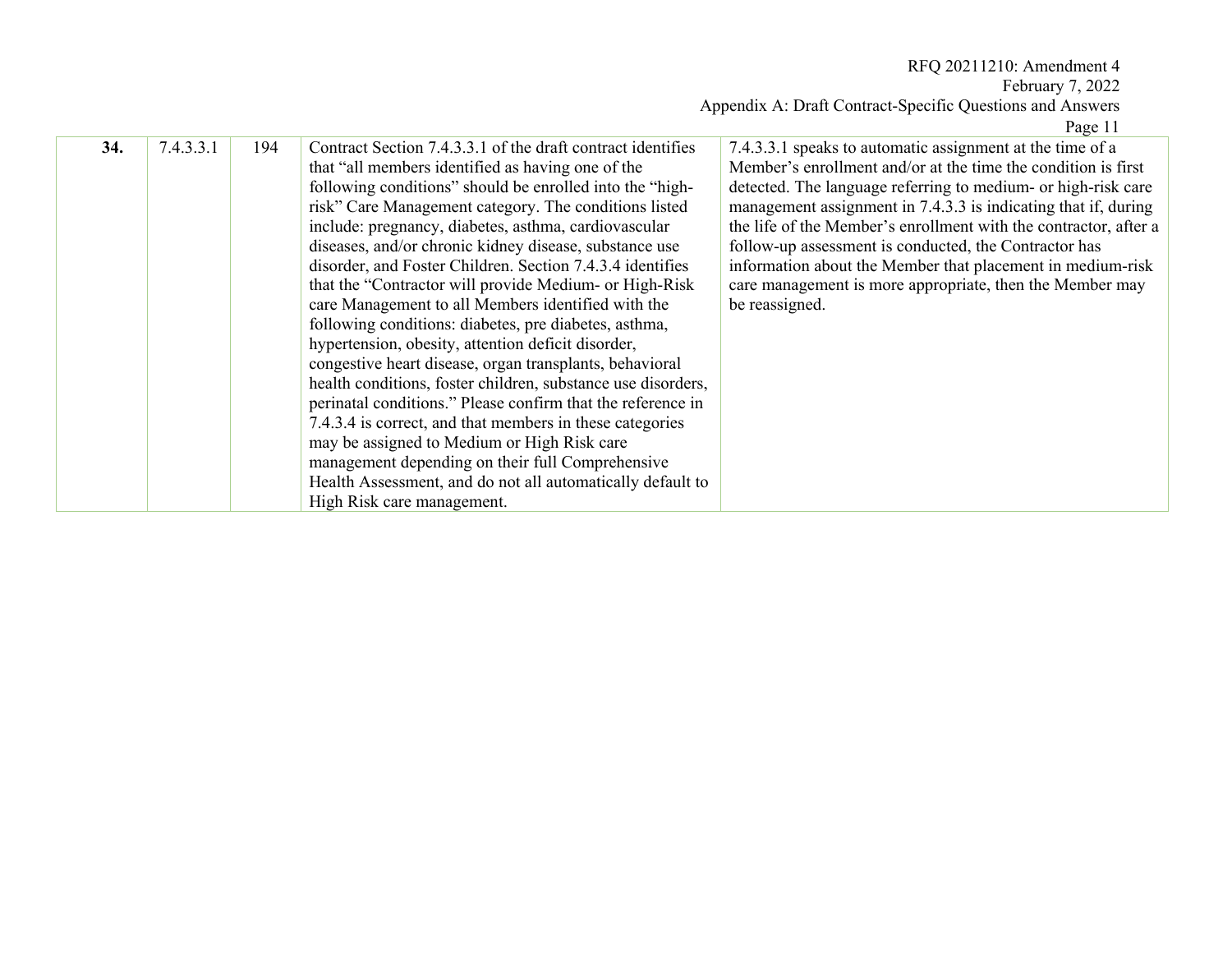|     |                     |             |                                                                                                                                                                                                                                                                                                                                                                                                                                                                                                                                                                                                                                                                                                                                                                                                                                                                                                                                                                                                                                                                                                                                                                                                                                                                                                                                                                                                                                                                                                                                                                                                                                                                                                                                                                                                                                                                                                                         | Page 12                                                                                                                                                                                                                                                                                                                                                                                                                                                                                                                                                                                                                       |
|-----|---------------------|-------------|-------------------------------------------------------------------------------------------------------------------------------------------------------------------------------------------------------------------------------------------------------------------------------------------------------------------------------------------------------------------------------------------------------------------------------------------------------------------------------------------------------------------------------------------------------------------------------------------------------------------------------------------------------------------------------------------------------------------------------------------------------------------------------------------------------------------------------------------------------------------------------------------------------------------------------------------------------------------------------------------------------------------------------------------------------------------------------------------------------------------------------------------------------------------------------------------------------------------------------------------------------------------------------------------------------------------------------------------------------------------------------------------------------------------------------------------------------------------------------------------------------------------------------------------------------------------------------------------------------------------------------------------------------------------------------------------------------------------------------------------------------------------------------------------------------------------------------------------------------------------------------------------------------------------------|-------------------------------------------------------------------------------------------------------------------------------------------------------------------------------------------------------------------------------------------------------------------------------------------------------------------------------------------------------------------------------------------------------------------------------------------------------------------------------------------------------------------------------------------------------------------------------------------------------------------------------|
| 35. | 7.4.3.3,<br>7.4.3.4 | 194-<br>195 | Can the state please clarify the mandatory populations for<br>medium and high risk assignment as there appears to be<br>some discrepancy across contract sections. Contract<br>Section 7.4.3.3 states that Members who have high costs<br>or potentially high costs or otherwise qualify, include but<br>are not limited to Members with persistent and/or<br>preventable inpatient readmissions, pregnant women<br>under twenty-one (21), high risk pregnancies, serious and<br>persistent behavioral health conditions, Substance Use<br>Disorder, Members with serious SDOH challenges, foster<br>children, and infants and toddlers with established risk for<br>developmental delays, shall be assigned to the medium or<br>high risk level. Members being discharged from an acute<br>inpatient psychiatric stay or PRTF shall be assigned to the<br>high-risk level and receive Care Management services.<br>*Subsequently, Section 7.4.3.3.1 states that many of the<br>conditions or situations addressed above should enroll in<br>high risk (vs. medium and high) including ALL pregnant<br>members (vs. high risk pregnant members and pregnant<br>members under 21). *Subsequent section 7.4.3.4 states<br>that "the Contractor will provide Medium- or High-Risk<br>Care Management services to all Members identified with<br>the following conditions: diabetes, prediabetes, asthma,<br>hypertension, obesity, attention deficit disorder,<br>congestive heart disease, organ transplants, behavioral<br>health conditions, foster children, substance use disorders,<br>perinatal conditions." This language seems to revert to the<br>CCOs capability to assign members to one of two risk<br>levels (medium or high) based on their needs despite the<br>fact that many conditions (diabetes, asthma,<br>cardiovascular disease, etc.) are included in the mandatory<br>high enrollment conditions. | 7.4.3.3.1 speaks to automatic assignment at the time of a<br>Member's enrollment and/or at the time the condition is first<br>detected. The language referring to medium- or high-risk care<br>management assignment in 7.4.3.3 is indicating that if, during<br>the life of the Member's enrollment with the contractor, after a<br>follow-up assessment is conducted, the Contractor has<br>information about the Member that placement in medium-risk<br>care management is more appropriate, then the Member may<br>be reassigned.<br>7.4.3.4 refers again to a Contractor's ability to reassign as<br>stated in 7.4.3.3. |
| 36. | 7.8.8               | 206,<br>207 | Please clarify how the PPHR described in this section will<br>be used.                                                                                                                                                                                                                                                                                                                                                                                                                                                                                                                                                                                                                                                                                                                                                                                                                                                                                                                                                                                                                                                                                                                                                                                                                                                                                                                                                                                                                                                                                                                                                                                                                                                                                                                                                                                                                                                  | The PPHR will be used as one quality metric for measuring<br>each Contractor's efforts to improve the quality of care for<br>Members. This quality metric may be used in association with<br>the Contractor's annual incentive withhold.                                                                                                                                                                                                                                                                                                                                                                                      |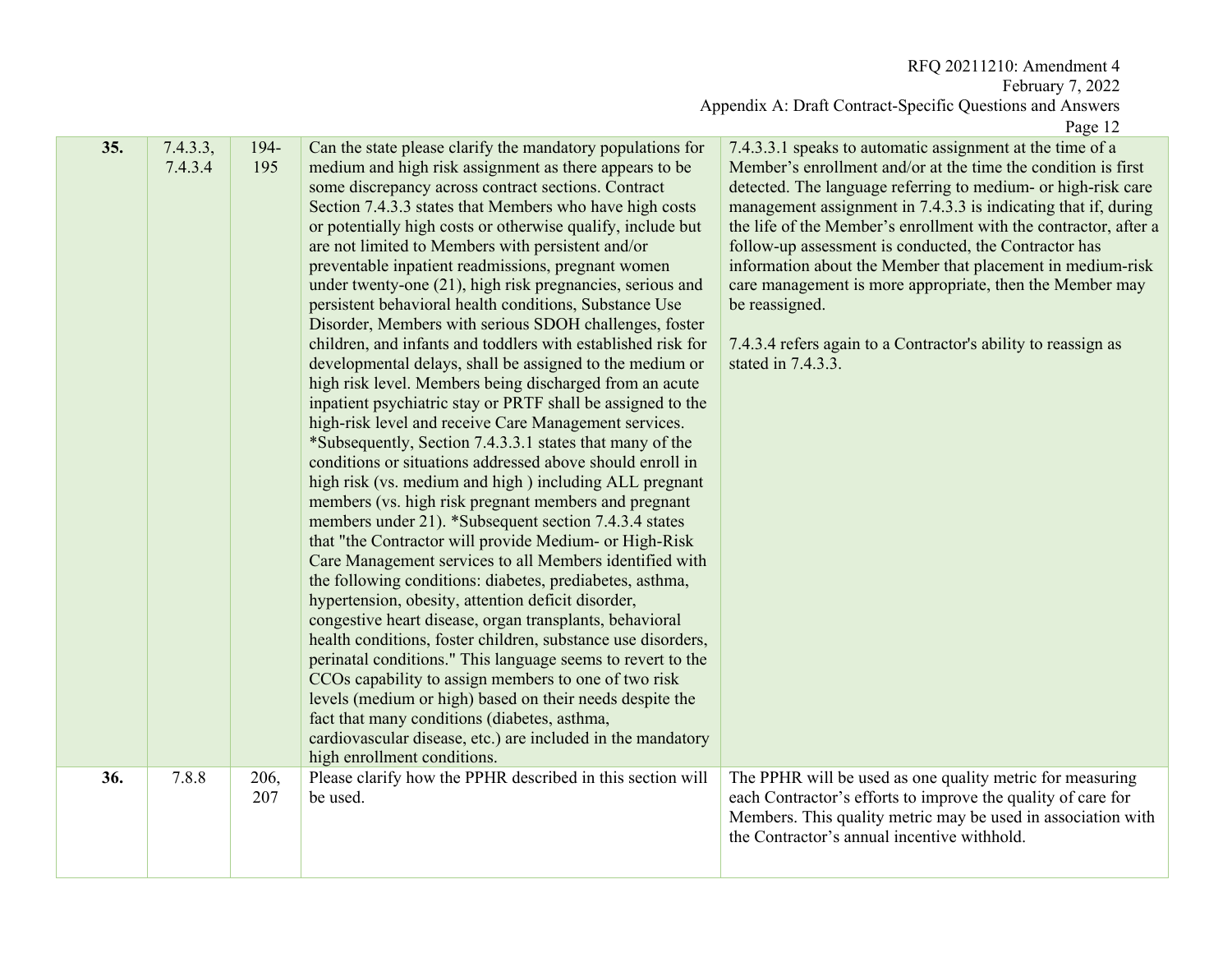RFQ 20211210: Amendment 4

February 7, 2022

Appendix A: Draft Contract-Specific Questions and Answers

|     |     |     |                                                                                                                                                                                                                                                                                                                                                                                                                                                                                                                                                                                                 | $1$ age $13$                                                                                                                                                                                                                                                                                                                                                                                                                          |
|-----|-----|-----|-------------------------------------------------------------------------------------------------------------------------------------------------------------------------------------------------------------------------------------------------------------------------------------------------------------------------------------------------------------------------------------------------------------------------------------------------------------------------------------------------------------------------------------------------------------------------------------------------|---------------------------------------------------------------------------------------------------------------------------------------------------------------------------------------------------------------------------------------------------------------------------------------------------------------------------------------------------------------------------------------------------------------------------------------|
| 37. | 8.5 | 213 | Please provide a copy of the Mississippi Division of<br>Medicaid Value-Based Payment Work Plan.                                                                                                                                                                                                                                                                                                                                                                                                                                                                                                 | This document is under development and will be further<br>developed based on responses from Offerors and with winning<br>Contractors during implementation.                                                                                                                                                                                                                                                                           |
| 38. | 8.9 | 215 | Contract Section 8.9 states the Division reserves the right<br>to raise the 0.5% SDOH capitation payment rate during<br>the life of the contract. Will the state provide a threshold<br>or range for any potential increase?                                                                                                                                                                                                                                                                                                                                                                    | The Division will not require more than 1% of the capitation<br>payment to be devoted to SDOH projects.                                                                                                                                                                                                                                                                                                                               |
| 39. | 8.9 | 215 | The contract (section 8.9) specifies that $0.5\%$ of<br>Capitation Payments received be devoted to Social<br>Determinants of Health projects with community-based<br>organizations. Will the state please confirm that<br>Contractors may implement SDOH projects (upon state<br>review and approval) that partner with entities,<br>subcontractors, or vendors in lieu of or in addition to<br>projects with community-based organizations. If so,<br>will the state also confirm these projects (upon state<br>review and approval) may be included in the 0.5%<br><b>Capitation Payment.</b> | Contractors may partner with other entities in projects<br>designed with community-based organization. Contractors<br>may not partner with other entities in lieu of partnership with<br>community-based organization. The 0.5% must be devoted to<br>SDOH projects and initiatives built in partnership with<br>community-based organizations. As stated in Exhibit A, Draft<br>Contract, projects are subject to Division approval. |
| 40. | 8.9 | 215 | Regarding the commitment of at least 0.5% of Capitation<br>Payments to Social Determinants of Health:<br>a. How should these costs be shown in the Pro Forma?<br>b. Please confirm that these expenses will count in the<br>numerator of the MLR for minimum MLR calculation<br>purposes.<br>c. Please clarify if this is for both the MSCAN and CHIP<br>programs.                                                                                                                                                                                                                              | Show these costs separately so the Division can track<br>a.<br>these expenditures.<br>Yes, these expenses will count in the numerator of the<br>b.<br>MLR for minimum MLR calculation purposes.<br>Yes, because under the new procurement/contract,<br>c.<br>CHIP will be combined into MSCAN as a separate<br>Rate Cell.                                                                                                             |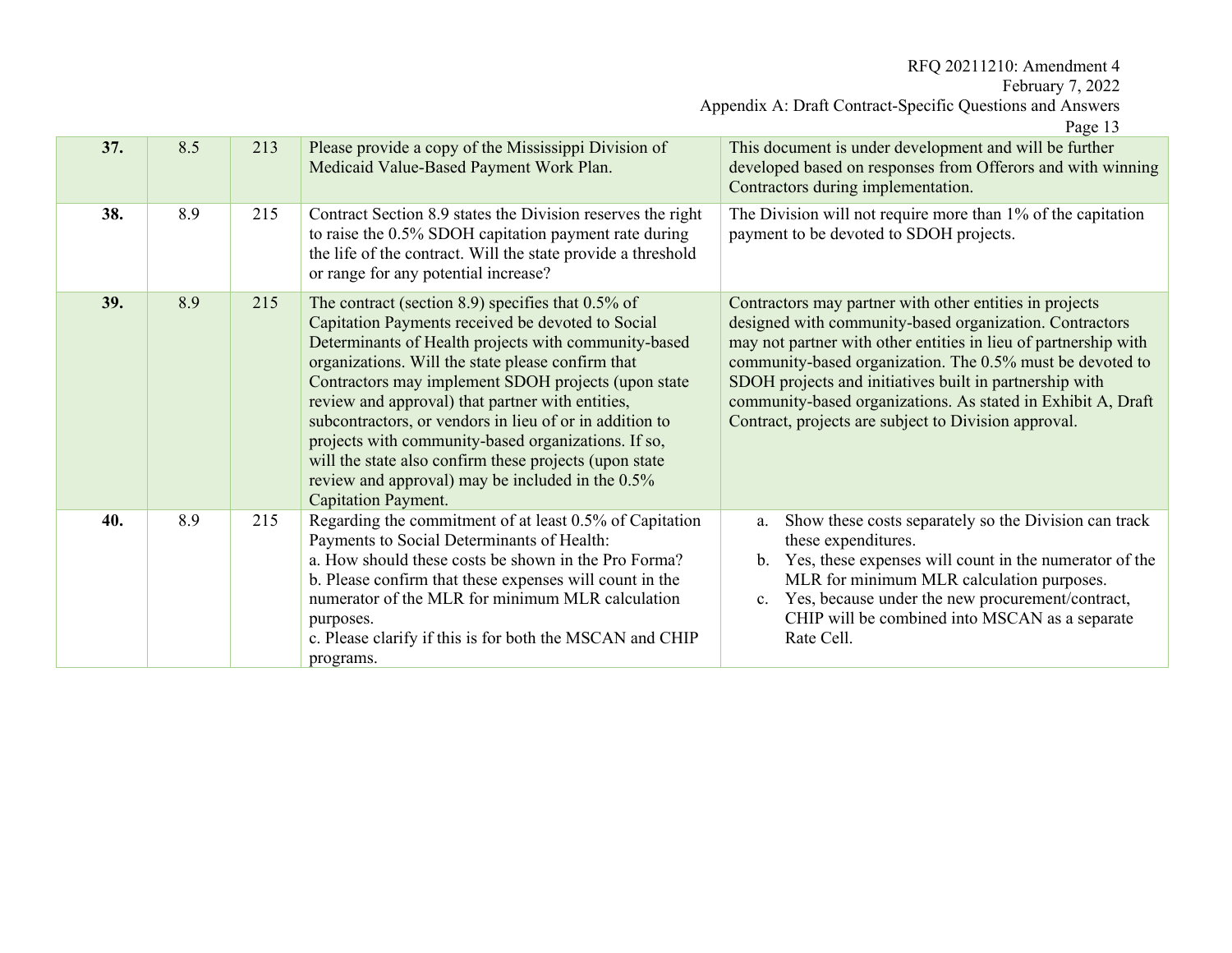RFQ 20211210: Amendment 4 February 7, 2022

Appendix A: Draft Contract-Specific Questions and Answers

|     |        |             |                                                                                                                                                                                                                                                                                                                                                                                                                                                                                                                                                | Page 14                                                                                                                                                                                                                                                                                                                                                                                                                                                                                                                                                                                                                                                                                                   |
|-----|--------|-------------|------------------------------------------------------------------------------------------------------------------------------------------------------------------------------------------------------------------------------------------------------------------------------------------------------------------------------------------------------------------------------------------------------------------------------------------------------------------------------------------------------------------------------------------------|-----------------------------------------------------------------------------------------------------------------------------------------------------------------------------------------------------------------------------------------------------------------------------------------------------------------------------------------------------------------------------------------------------------------------------------------------------------------------------------------------------------------------------------------------------------------------------------------------------------------------------------------------------------------------------------------------------------|
| 41. | 8.20   | 226,<br>227 | Please confirm that table 8.1 contains the rate targets we<br>must meet. Also in Table 8.1 EPSDT Screening Rates, the<br>second measure is immunizations and the rate targets<br>show 85% of enrolled members under age one (1) had<br>required immunizations; and 75% of enrolled members<br>between the ages of one (1) and 21 had screenings. Should<br>the 85% measure for members between ages of one and 21<br>be for immunizations instead of screenings?                                                                               | Section 8.20 should reference Table 8.1 in the second<br>paragraph of the section. Table 8.1 contains the rate targets a<br>Contractor must meet for EPSDT Screening and Immunization<br>Rates. Table 8.1 should be named "Table 8.1 EPSDT<br>Screening and Immunization Rates." Under the Measure<br>"Immunizations" in Table 8.1, the requirement should read as<br>follows: "Eighty-five percent (85%) of enrolled Members<br>under age one (1) had required immunizations; Seventy-five<br>percent (75%) of enrolled Members between the ages of one<br>$(1)$ and twenty-one $(21)$ had required immunizations."<br>(Corrected in Amendment 6.)                                                       |
| 42. | 8.21   | 227         | Table 8.2 Well-Care Child Assessments and<br>Immunization Screening Rates follows this statement.<br>Please clarify that the Screening rates requirement for 8.21<br>are contained in Table 8.2.                                                                                                                                                                                                                                                                                                                                               | 8.21 should reference Table 8.2 in the second paragraph of the<br>section. Table 8.3 does not exist. Table 8.2 contains the rate<br>targets a Contractor must meet for CHIP Well-Care Child<br>Assessments and Screening Rates, in compliance with Section<br>8.21. (Corrected in Amendment 6.)                                                                                                                                                                                                                                                                                                                                                                                                           |
| 43. | 9.1.6  | 231         | Section 9.1.6 states "the Contractor shall not employ off-<br>system adjustments when processing corrections to<br>payment errors unless it requests and receives prior<br>written authorization from the Division." Can the Division<br>define and provide more information about "off-system<br>adjustments?"                                                                                                                                                                                                                                | Off-system adjustments are defined as any payments or<br>adjustments that the Contractor would expect to include in its<br>financial template but would not be included in Encounter<br>reporting.                                                                                                                                                                                                                                                                                                                                                                                                                                                                                                        |
| 44. | 11.1.2 | 250,<br>251 | In Section 11.1.2 Payment in Full of Appendix A - CCO<br>Contract, the contract contains the following language:<br>• Failure to provide Care Management services as<br>required under Section 7, Care Management will result in<br>Capitation Payment reduction.<br>• Failure to enroll the Members identified in Section<br>7.4.3.3.1, Care Management: Assignment of Risk Levels:<br>Mandatory Assignments into the Contractor will result in<br>Capitation Payment reduction.<br>Please provide additional clarification on the process to | The Division will evaluate the level and quality of care<br>management provided by each CCO against standards of care<br>for each beneficiary level as described in Appendix A, Draft<br>Contract. The determination that either a pattern of<br>inappropriate provision of care management or delays in the<br>provision of care management exist is at the sole discretion of<br>the Division. A corrective action plan (CAP) will be required<br>from the Contractor upon the Division's finding of a failure to<br>meet requirements as appropriate. The timing and amount of<br>any associated Capitation Payment reduction will be<br>dependent upon the failure found by the Division, the ability |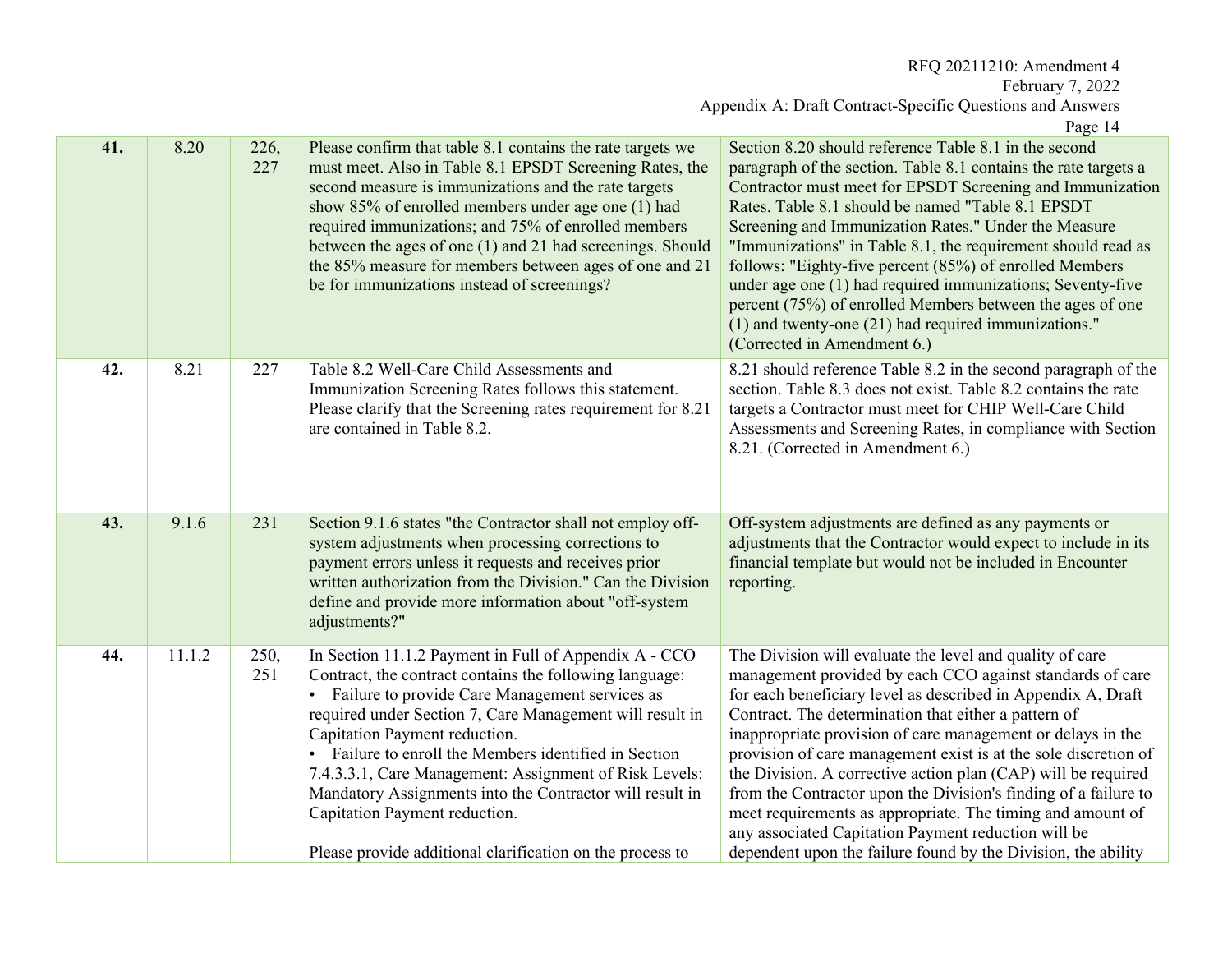February 7, 2022 Appendix A: Draft Contract-Specific Questions and Answers

|     |                           |     | determine a failure on the part of a Coordinated Care<br>Organization to meet these requirements and how the<br>Division will assess the reduction in capitation payment,<br>including the timing and amount.                                                                                                                                                             | of the Contractor to resolve the issue, and the impact on the<br>Member community. At all times, the well-being of the<br>Member community will be tantamount in the Division's<br>application of the Capitation Payment reduction.                                                                                                                                                   |
|-----|---------------------------|-----|---------------------------------------------------------------------------------------------------------------------------------------------------------------------------------------------------------------------------------------------------------------------------------------------------------------------------------------------------------------------------|---------------------------------------------------------------------------------------------------------------------------------------------------------------------------------------------------------------------------------------------------------------------------------------------------------------------------------------------------------------------------------------|
| 45. | 16                        | 302 | Please provide a copy of the MississippiCAN and CHIP<br>Reporting Manuals.                                                                                                                                                                                                                                                                                                | Downloadable links for both Reporting Manuals will be<br>provided on the dedicated DOM CCO Procurement Website<br>no later than Friday, February 11, 2022.                                                                                                                                                                                                                            |
| 46. | 16.2.4                    | 305 | The numbered list of claims denials by category in Section<br>16.2.4 begins at #15, rather than #1. Will the Division<br>please confirm that this list of denials is comprehensive<br>and there are not missing denial types the Contractor is<br>responsible for reporting on?                                                                                           | The list is comprehensive, and there are no missing denial<br>types. This list should begin with 1 and be numbered through<br>8. This is a typographical error. (Corrected in Amendment 6.)                                                                                                                                                                                           |
| 47. | 16.5                      | 311 | Section 16.5 states "it is a Division requirement that the<br>Contractor integrates with any future Division<br>Government-to-Constituent (G2C) CIAM with<br>Federation." Can the Division provide more information<br>on any planned or potential G2C CIAM initiatives?                                                                                                  | The Division will provide additional information to winning<br>Contractors regarding this requirement as it becomes available<br>during the life of the Contract.                                                                                                                                                                                                                     |
| 48. | 16.7.1                    | 314 | Will the PBA be responsible for pharmacy encounter data<br>submissions?                                                                                                                                                                                                                                                                                                   | Yes.                                                                                                                                                                                                                                                                                                                                                                                  |
| 49. | 16.8                      | 320 | This section states, "For any pharmacy and/or drug<br>delivery services and/or benefits the Contractor is directed<br>to deliver by the Division, the Contractor shall report drug<br>(i.e., j-code) utilization data to the Division's Agent." Will<br>the Contractors be required to submit drug data to the<br>Division or will this be the responsibility of the PBA? | For Physician-Administered Drugs and Implantable Devices,<br>this would be the responsibility of the Contractor. For retail<br>pharmaceuticals, this would be the responsibility of the PBA.<br>If the Division requires additional information from the<br>Contractor regarding this issue, the Division reserves the right<br>to make that request during the life of the Contract. |
| 50. | Exhibit<br>$C$ , B.2. $b$ | 331 | Please confirm that rebates received by the PBA would<br>not be excluded from the minimum MLR calculation.                                                                                                                                                                                                                                                                | Rebates will not be included in the MLR calculation.                                                                                                                                                                                                                                                                                                                                  |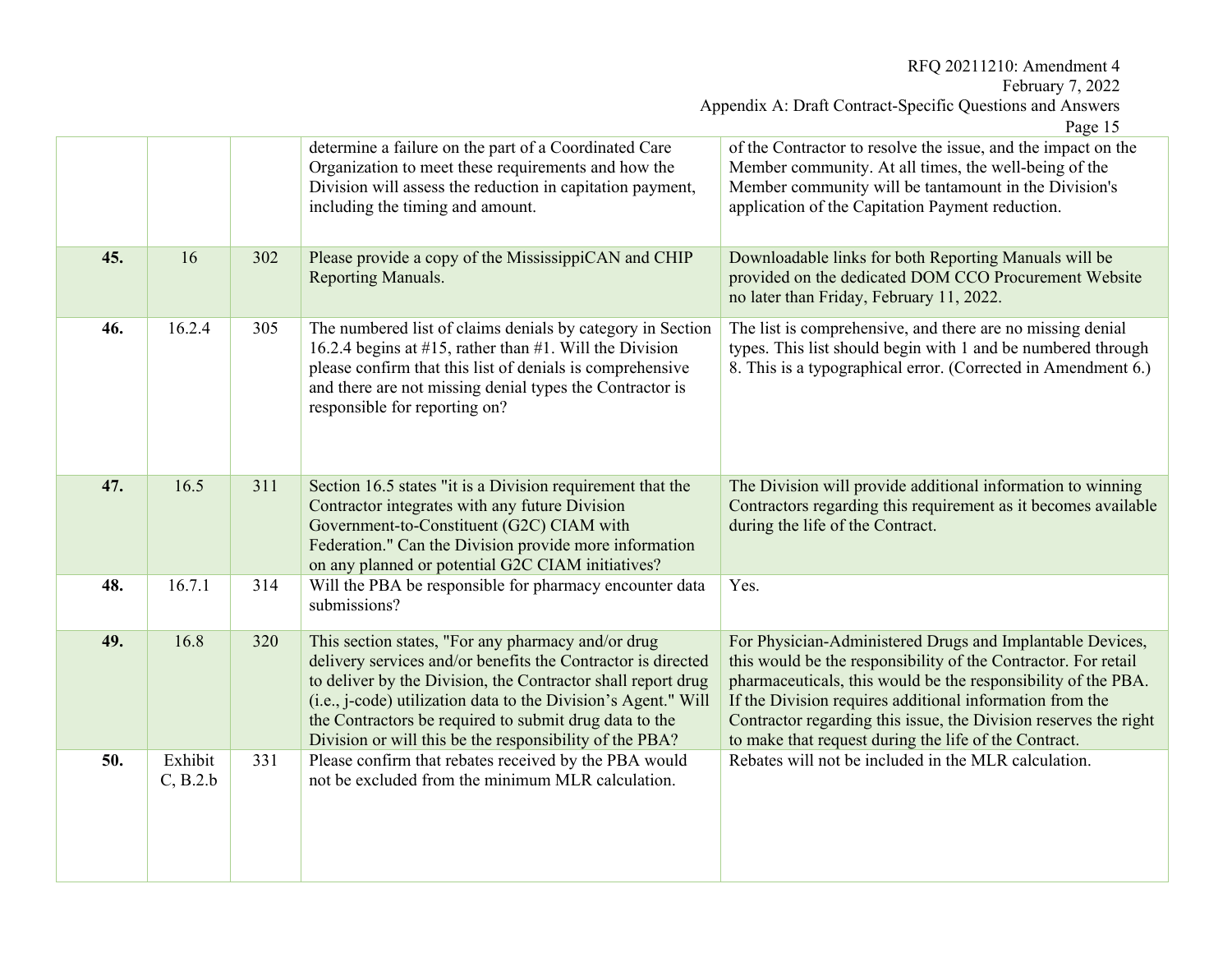| 51. | Exhibit C           | 331 | As a PBA will be utilized for pharmacy claims<br>management, can the Division confirm the PBA will<br>manage "prescription drug rebates received and accrued<br>by the Contractor, as well as rebates available and retained<br>by the pharmacy benefits manager;"?<br>Can the Division also confirm the language relating to<br>"pharmacy benefits manager" should be updated to<br>"pharmacy benefits administrator"?                                                                                                                                                                                            | The PBA will be responsible for management of prescription<br>drug rebates received and accrued, as well as rebates available<br>and retained. (Corrected in Amendment 6.)                   |
|-----|---------------------|-----|--------------------------------------------------------------------------------------------------------------------------------------------------------------------------------------------------------------------------------------------------------------------------------------------------------------------------------------------------------------------------------------------------------------------------------------------------------------------------------------------------------------------------------------------------------------------------------------------------------------------|----------------------------------------------------------------------------------------------------------------------------------------------------------------------------------------------|
| 52. | Exhibit C           | 332 | Can the Division confirm this requirement will be updated<br>as a PBA will be utilized for pharmacy claims<br>management? Can the Division also confirm the language<br>relating to "pharmacy benefits manager" should be<br>updated to "pharmacy benefits administrator"?                                                                                                                                                                                                                                                                                                                                         | This requirement will be updated to account for PBA claims<br>management.<br>The language relating to "pharmacy benefits manager" should<br>be updated to "pharmacy benefits administrator." |
| 53. | Exhibit C           | 335 | As a PBA will be utilized for pharmacy claims<br>management, can the Division confirm the PBA will<br>perform "Prospective prescription drug utilization review<br>aimed at identifying potential adverse drug interactions"?                                                                                                                                                                                                                                                                                                                                                                                      | Yes. (Corrected in Amendment 6.)                                                                                                                                                             |
| 54. | Exhibit<br>C, L.2.a | 348 | Will MSCAN and CHIP be combined for the minimum<br>MLR requirement, or will they have separate minimum<br>MLR calculations? If separate, will CHIP have an 85%<br>minimum MLR threshold like pg. 14 of Appendix C? The<br>difference between the 87.5% and 85% minimum MLRs<br>are due to the MHAP/MAPs payments being included in<br>the MSCAN calculation, while they are not in the CHIP<br>program because CHIP does not have MHAP/MAPs<br>payments. If combined, will there be an update to<br>minimum MLR amount to blend the two minimum<br>thresholds of 87.5% and 85% for MSCAN and CHIP<br>respectively? | Yes, these will be combined. The Division will calculate a<br>revised Minimum MLR Ratio to be effective with the first<br>reporting year of the Contract.                                    |